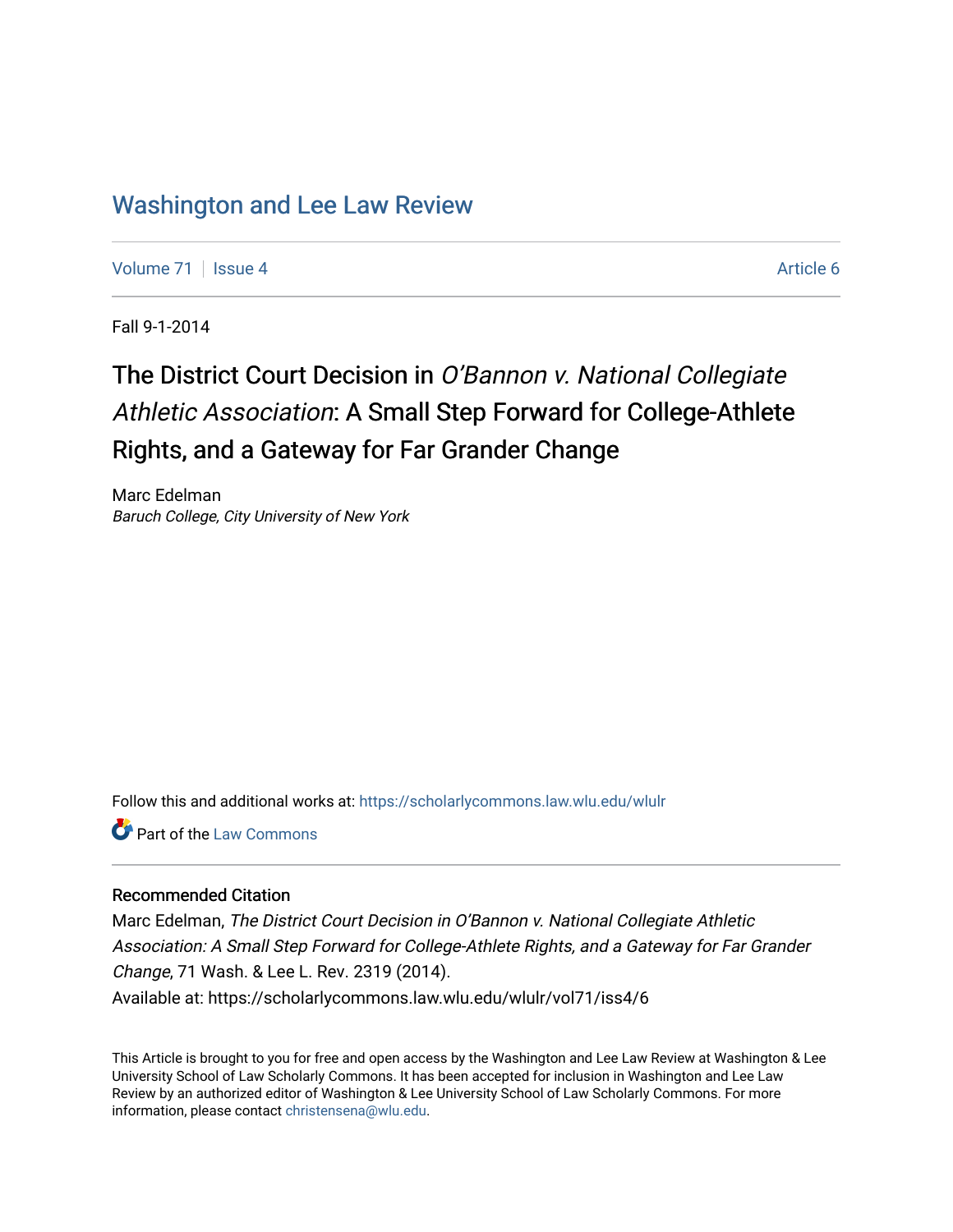# The District Court Decision in *O'Bannon v. National Collegiate Athletic Association*: A Small Step Forward for College-Athlete Rights, and a Gateway for Far Grander Change

Marc Edelman

# *Table of Contents*

| II. A Trial More Than Five Years in the Making: |                                                 |  |
|-------------------------------------------------|-------------------------------------------------|--|
|                                                 | The Procedural History in O'Bannon v. NCAA2322  |  |
|                                                 |                                                 |  |
|                                                 |                                                 |  |
|                                                 |                                                 |  |
|                                                 | A. Finding of Facts and Conclusions of Law 2330 |  |
|                                                 | 1. Relevant Markets and Anticompetitive         |  |
|                                                 |                                                 |  |
|                                                 | 2. Alleged Procompetitive Benefits of the       |  |
|                                                 |                                                 |  |
|                                                 | 3. Allegedly Less Restrictive Alternatives 2335 |  |
|                                                 |                                                 |  |
|                                                 |                                                 |  |

Professor Marc Edelman [\(Marc@MarcEdelman.com\)](mailto:Marc@MarcEdelman.com) is an Associate Professor of Law at the Zicklin School of Business, Baruch College, City University of New York. He is also a summer adjunct professor at Fordham University School of Law and a columnist for Forbes Sports Money. Professor Edelman earned his B.S. in economics from the Wharton School (University of Pennsylvania) and both his J.D. and M.A. from the University of Michigan. He has published more than twenty-five law review articles on the intersection of sports and the law, and he has lectured nationally on sports law topics. Professor Edelman wishes to thank the participants at the Marquette University Sports Law Works in Progress Conference for their comments on an earlier draft of this Article. He also wishes to thank his wife, Rachel Leeds Edelman, for reviewing an earlier draft of this Article.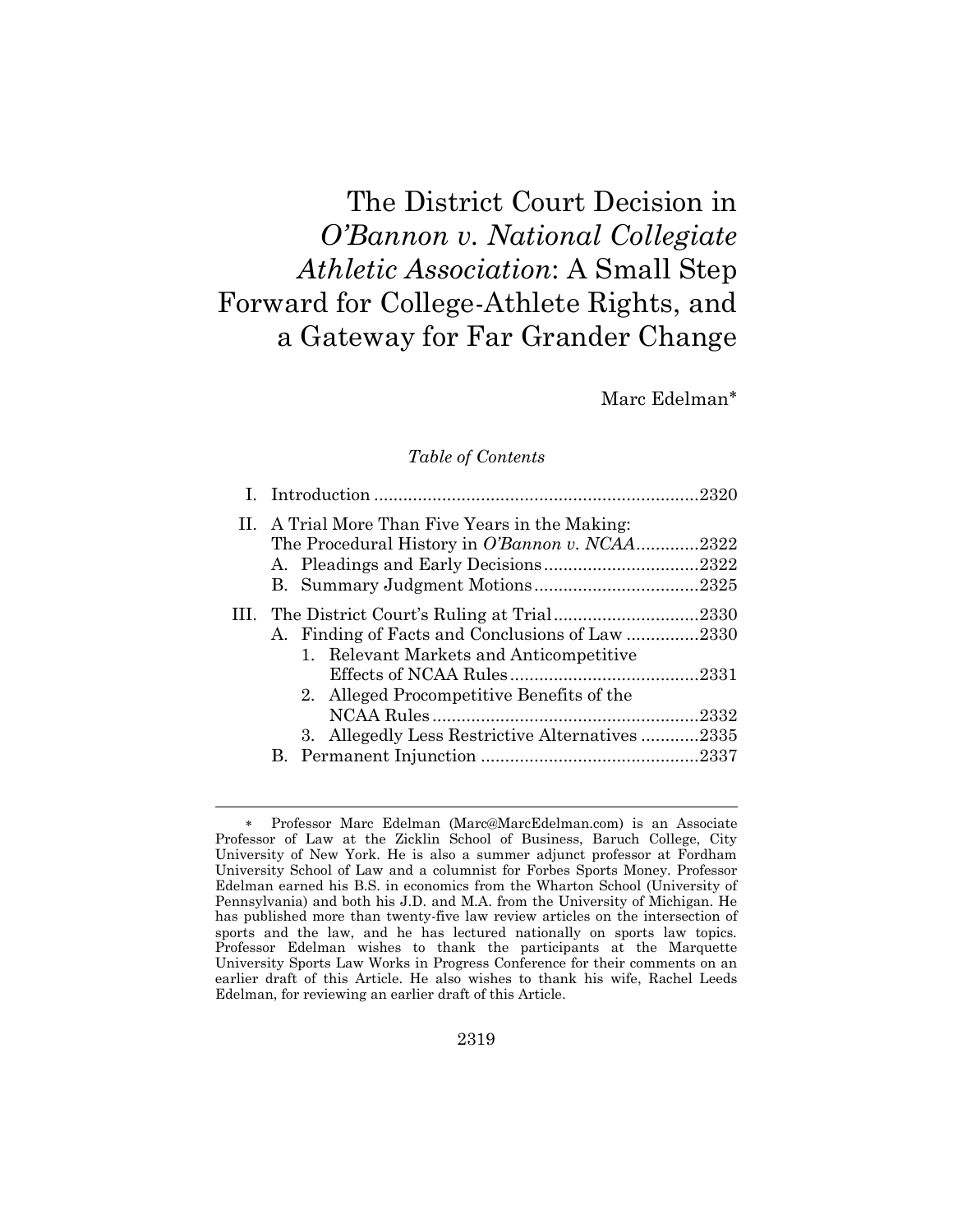| IV. Why the District Court Was Correct to Find the<br>NCAA's Restraints on Revenue Sharing to Violate                                                                                                                                                                                                               |       |
|---------------------------------------------------------------------------------------------------------------------------------------------------------------------------------------------------------------------------------------------------------------------------------------------------------------------|-------|
| V. Why the District Court's Permanent Injunction<br>in O'Bannon Was Insufficient, and Does Not<br>Fully Ameliorate the NCAA's Restraints2343                                                                                                                                                                        |       |
| VI. Implications of the <i>O'Bannon</i> Decision and Logical<br>B. Grounds for a Plaintiffs' Appeal2351<br>C. Subject Matter for Subsequent Lawsuits Against<br>D. Impact of the <i>O'Bannon</i> Ruling on College-<br>Athlete Unionizing and Title IX Compliance2355<br>E. Potential NCAA Advocacy Before Congress | .2352 |
| for a Statutory Antitrust Exemption 2359                                                                                                                                                                                                                                                                            |       |
|                                                                                                                                                                                                                                                                                                                     |       |

#### <span id="page-2-0"></span>*I. Introduction*

On August 8, 2014, the U.S. District Court for the Northern District of California held in *O'Bannon v. National Collegiate Athletic Association*<sup>1</sup> that the NCAA rules that prevent men's college basketball and football players from controlling the commercial rights to their names and likenesses "unreasonably restrain trade in the market for certain educational and athletic opportunities offered by NCAA Division I schools."<sup>2</sup> The court then issued an injunction preventing the NCAA from restraining its members from compensating their men's basketball and football players up to \$5,000 per year for the use of their likenesses.<sup>3</sup> The court further enjoined the NCAA from prohibiting monetary awards to college athletes in the amounts

<sup>1.</sup> Findings of Fact and Conclusions of Law, O'Bannon v. NCAA, No. C-09- 3329-CW, 2014 WL 3899815 (N.D. Cal. Aug. 8, 2014).

<sup>2.</sup> *Id.* at \*2.

<sup>3.</sup> *See* Permanent Injunction at 1, O'Bannon v. NCAA, No. C-09-3329-CW (N.D. Cal. Aug. 8, 2014) (enjoining the NCAA from prohibiting player compensation).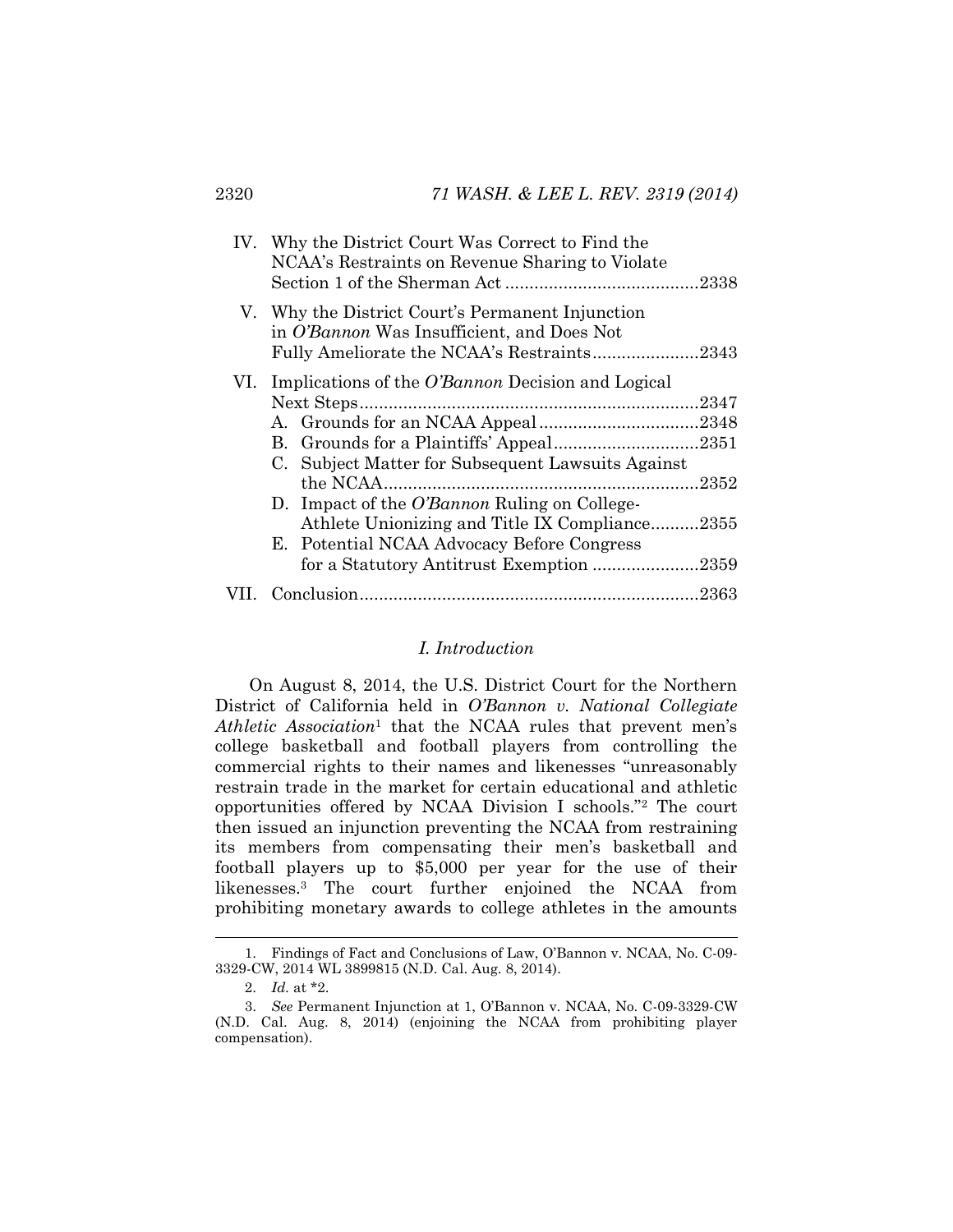up to "the full cost of attending the respective NCAA member school."<sup>4</sup>

The *O'Bannon* decision is an important step forward for both college-athletes' rights and sports law jurisprudence because it recognizes that NCAA rules limiting college-athlete pay may violate section 1 of the Sherman Antitrust Act.<sup>5</sup> Nevertheless, the ruling's impact is tempered by the iconoclastic nature of the court's injunction, which limits the immediate potential for college-athlete compensation beyond a nominal amount.<sup>6</sup> At the same time, the ruling seems to ignore the broader implications of NCAA restraints on third-party markets for licensing celebrities' likenesses for endorsements—restraints that federal courts eventually must overturn.<sup>7</sup>

This Article explains why the district court decision in *O'Bannon v. National Collegiate Athletic Association* was correct to hold that the NCAA unreasonably restrained trade by preventing athletes from sharing revenues derived from the use of their names and likenesses, but too narrow in its injunction that only mandated the NCAA to allow compensation through a deferred trust in amounts up to \$5,000 per year. Part II of this article provides the procedural history of *O'Bannon v. National Collegiate Athletic Association*—a case that many believed would fundamentally change the nature of college-athletes' rights in America.<sup>8</sup> Part III explains the findings of fact and conclusions of law in the *O'Bannon* bench trial, and discusses the court's

<sup>4.</sup> *Id.* at 2; *see also* Findings of Fact and Conclusions of Law, *supra* note [1,](#page-2-0)  at 20 (explaining that the "gap between the full grant-in-aid," which represents the full cost of attending a respective school "and the cost of attendance varies from school to school but is typically a few thousand dollars").

<sup>5.</sup> *See* Findings of Fact and Conclusions of Law, *supra* note [1,](#page-2-0) at 1–2 (finding that NCAA rules barring student-athletes from receiving revenue earned from the use of their "names, images, and likenesses in videogames, live game telecasts, and other footage . . . unreasonably restrain trade in the market for certain educational and athletic opportunities offered by NCAA Division I schools"); *see also* Sherman Act, 15 U.S.C. § 1 (2012) ("Every contract, combination . . . or conspiracy, in restraint of trade or commerce . . . is declared to be illegal.").

<sup>6.</sup> *See infra* notes [81](#page-19-0)–[88](#page-20-0) and accompanying text (discussing the permanent injunction in greater detail).

<sup>7.</sup> *See infra* notes [109](#page-25-0)–28 and accompanying text (discussing why the permanent injunction does not fully ameliorate NCAA restraints).

<sup>8.</sup> *Infra* Part II.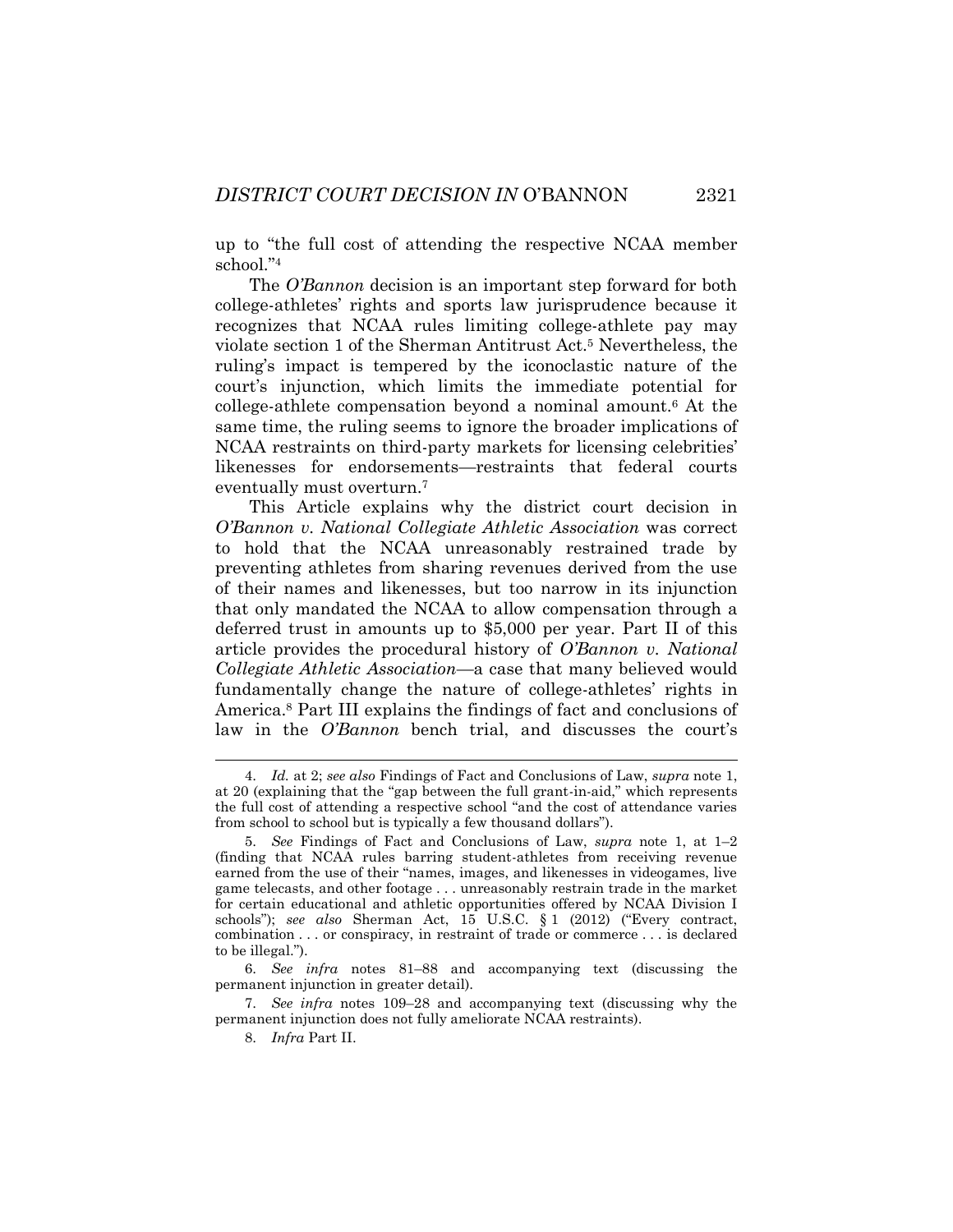permanent injunction issued against the NCAA.<sup>9</sup> Part IV explains why the district court in *O'Bannon* was legally correct to find the NCAA's restraints on sharing revenues with college athletes violated section 1 of the Sherman Act.<sup>10</sup> Part V explains why the permanent injunction issued by the court in *O'Bannon* does not fully ameliorate the NCAA's restraints.<sup>11</sup> Finally, Part VI discusses the logical next steps that could follow the district court's decision in *O'Bannon*, including the possibility of an appeal by both parties, follow-up lawsuits seeking to further dismantle the NCAA's amateurism rules, player unionization efforts, Title IX compliance issues, and a petition by the NCAA to Congress for a broad-based antitrust exemption to fully preserve its longstanding restraints on college-athlete pay.<sup>12</sup>

# *II. A Trial More Than Five Years in the Making: The Procedural History in* O'Bannon v. NCAA

#### <span id="page-4-0"></span>*A. Pleadings and Early Decisions*

The recent bench trial in *O'Bannon v. National Collegiate Athletic Association* represents the culmination of more than five years of litigation by elite men's basketball and football players against the NCAA.<sup>13</sup> This litigation began on June 21, 2009 when twelve former NCAA football and men's basketball players, led by

<sup>9.</sup> *Infra* Part III.

<sup>10.</sup> *Infra* Part IV.

<sup>11.</sup> *Infra* Part V.

<sup>12.</sup> *Infra* Part VI.

<sup>13</sup>*. See infra* notes [14](#page-5-0)–[48](#page-12-0) and accompanying text (summarizing the procedural history). For further discussion of the case history in *O'Bannon v. National Collegiate Athletic Association*, see Marc Edelman, *The Future of Amateurism After Antitrust Scrutiny: Why a Win for the Plaintiffs in the* NCAA Student-Athlete Name & Licensing Litigation *Will Not Lead to the Demise of College Sports*, 92 OR. L. REV. 1019, 1033–36 (2014) (discussing the *O'Bannon* case history more thoroughly); Daniel E. Lazaroff, *An Antitrust Exemption for the NCAA: Sound Policy or Letting the Fox Loose in the Henhouse?*, 41 PEPP. L. REV. 229, 235 (2014) (providing a concise procedural history of the *O'Bannon* case); Michael McCann, *Ed O'Bannon v. NCAA Class Certification Hearing Primer*, SPORTS ILLUSTRATED, http://www.si.com/college-football/2013/06/19/ ncaa-ed-obannon-hearing-primer (last updated May 28, 2014) (last visited Nov. 18, 2014) (providing an overview of the case's procedural history in more colloquial language) (on file with the Washington and Lee Law Review).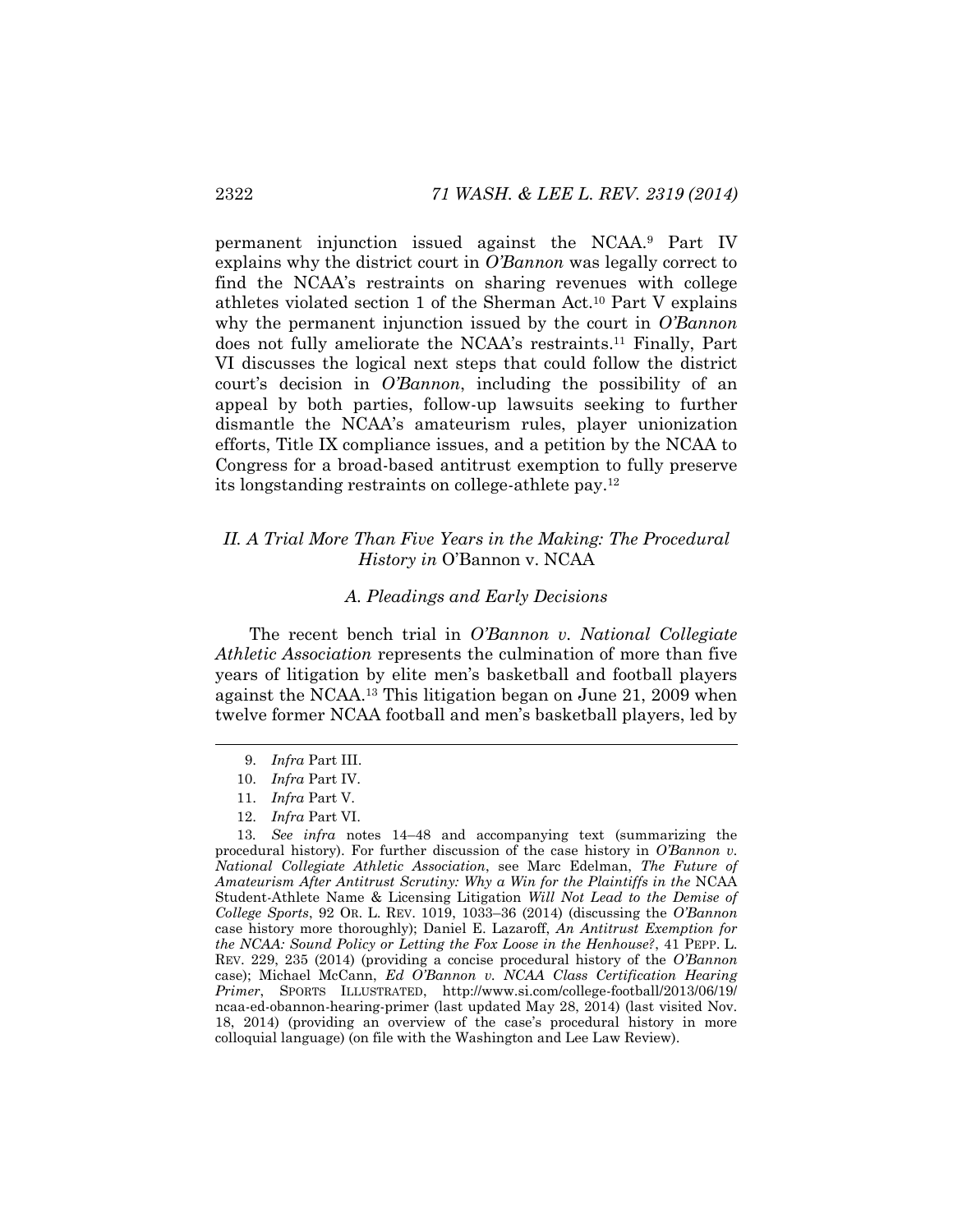<span id="page-5-0"></span>former UCLA basketball standout Ed O'Bannon, filed an antitrust complaint against the college sports trade association in the U.S. District Court for the Northern District of California.<sup>14</sup> The complaint alleged, in pertinent part, that NCAA members "conspired to fix the price of former student athletes' images at zero and . . . boycott former student athletes in the collegiate licensing market."<sup>15</sup> The complaint further alleged that "these restraints occurred within a product market for live broadcasts, various kinds of non-live game video footage, and college sports videogames."<sup>16</sup>

Since the filing of this antitrust complaint, the plaintiffs' case has morphed "like Heraclitus's river: always changing, yet always the same."<sup>17</sup> On January 15, 2010, the U.S. District Court for the Northern District of California consolidated the substance of the complaint in *O'Bannon* with that of another lawsuit before the same court, *Keller v. Electronic Arts*. <sup>18</sup> "The *Keller* litigation had asserted claims against the NCAA, the College Licensing Company (the NCAA's independent licensing arm), and the videogame developer Electronic Arts, all related to an alleged conspiracy to violate student-athletes' publicity rights in college sports videogames."<sup>19</sup> The central link between the two cases was that, in *Keller*, one of Electronic Arts's affirmative defenses was that "the NCAA granted it the rights to use student-athlete likenesses."<sup>20</sup> "Meanwhile, in the early stages of *O'Bannon*, the NCAA denied having granted any such rights to third parties."<sup>21</sup>

18. *Id.* (footnote omitted).

- 19. *Id.* (footnote omitted).
- 20. *Id.* (footnote omitted).

<sup>14.</sup> Edelman, *supra* note [13,](#page-4-0) at 1033; *see also* Complaint at 2–8, O'Bannon v. NCAA, No. C-09-3329-CW (N.D. Cal. Jul. 21, 2009) (stating plaintiffs' antitrust claims); *In re* NCAA Student-Athlete Name & Likeness Licensing Litig., No. C-09-1967-CW, 2011 WL 1642256, at \*1 (N.D. Cal. May 2, 2011) (discussing the procedural history).

<sup>15.</sup> Order on NCAA's and CLC's Motions to Dismiss at 9, O'Bannon v. NCAA, No. C-09-3329-CW, 2010 WL 445190, at \*5 (N.D. Cal. Feb. 8, 2010); *see also In re* NCAA Student-Athlete Name & Likeness Licensing Litig., 2011 WL 1642256, at \*2 (stating the antitrust violations alleged in the complaint).

<sup>16.</sup> Edelman, *supra* note [13,](#page-4-0) at 1033 (citing Complaint, *supra* note [14,](#page-5-0) at 62–67).

<sup>17.</sup> *Id.* at 1034 (quoting Indianapolis Colts, Inc. v. Metro. Balt. Football Club Ltd. P'ship, 34 F.3d 410, 413 (7th Cir. 1994)).

<sup>21.</sup> *Id.* (citing Jon Solomon, *NCAA Knew EA Sports Videogames Used Real*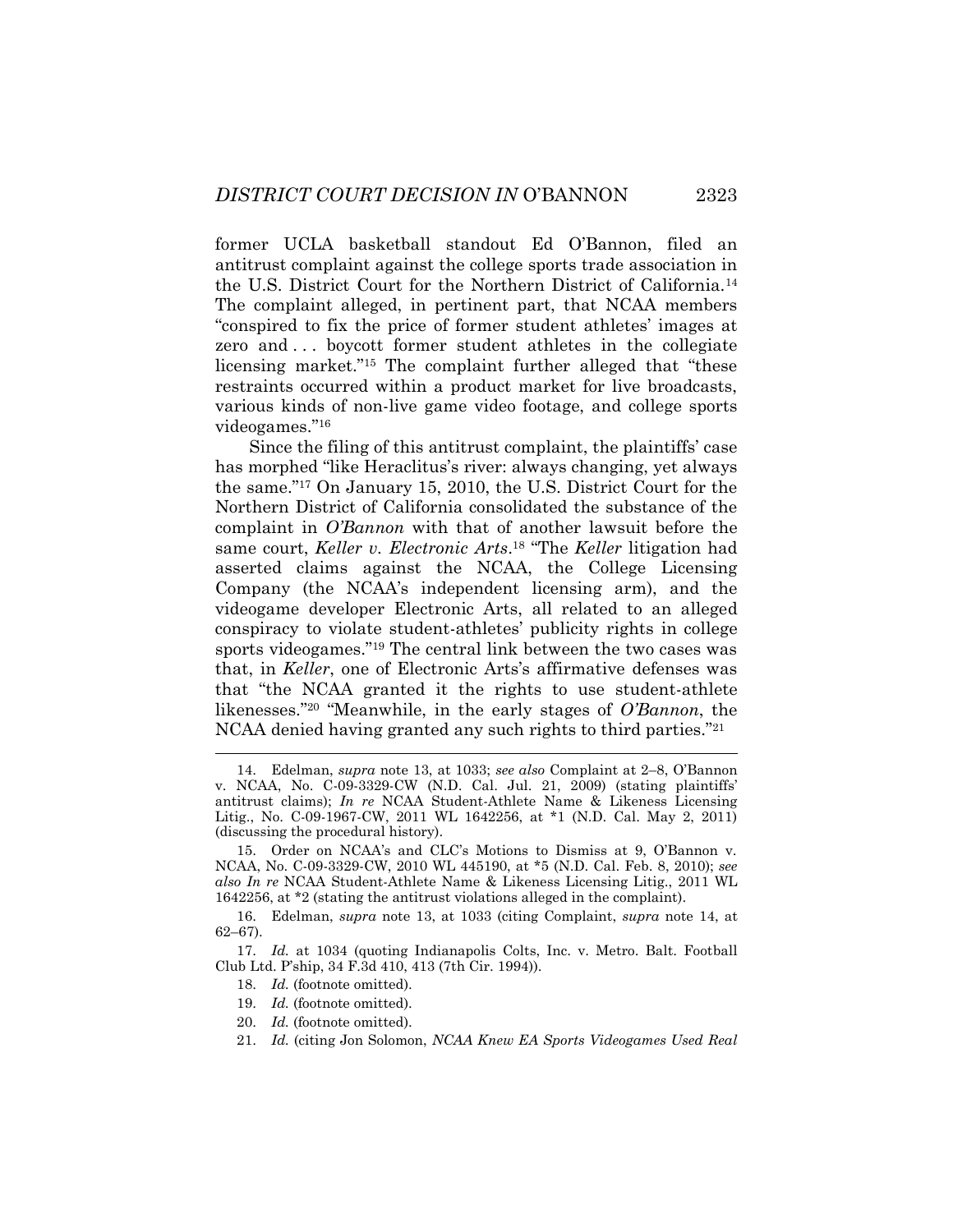After the court consolidated *O'Bannon* and *Keller* into a single litigation known as the *NCAA Student-Athlete Name & Likeness Licensing Litigation*, "the plaintiffs then filed an amended complaint and moved for class certification—a motion" that was vehemently opposed by the NCAA.<sup>22</sup> "Thereafter, the court notified the plaintiffs that they would need to add at least one current student-athlete to their complaint" to avoid dismissal—a result that "led the plaintiffs to file a third amended complaint adding six current student-athletes as named plaintiffs."<sup>23</sup>

"[B]efore the court could review this third amended complaint, the plaintiffs [from the *Keller* case] entered into settlement negotiations with both Electronic Arts and the College Licensing Company, which led to the filing of a stipulation of settlement."<sup>24</sup> This settlement "left the court to review the merits

23. Edelman, *supra* note [13,](#page-4-0) at 1035 (footnote omitted); *see also* Steve Berkowitz, *Judge Will Allow Current Player to Join* O'Bannon *Suit*, USA TODAY, http://www.usatoday.com/story/sports/college/2013/07/05/ed-obannon-ncaa-

likeness-lawsuit/2492981 (last updated July 5, 2013) (last visited Nov. 18, 2014) (discussing the court ruling requiring the plaintiffs to add at least one current college athlete as a named plaintiff) (on file with the Washington and Lee Law Review).

<span id="page-6-0"></span>*Players, E-mails from Ed O'Bannon Lawsuit Show*, AL.COM, http://www.al.com/ sports/index.ssf/2012/11/ncaa\_knew\_ea\_sports\_video\_game.html (last updated Nov. 12, 2012) (last visited Nov. 18, 2014) (quoting NCAA spokesperson Erik Christianson as stating that "the NCAA never marketed student-athlete likeness[es]") (on file with the Washington and Lee Law Review).

<sup>22.</sup> *Id.* at 1034–35 (footnote omitted); *see also* Tom Fornelli, *Court Asks O'Bannon's Lawyers to Add Current Players to Lawsuit*, CBSSPORTS.COM, http://www.cbssports.com/collegefootball/eye-on-collegefootball/22498428/ obannons-lawyers-asked-to-add-current-players-to-lawsuit (last updated June 21, 2013) (last visited Nov. 18, 2014) (stating that "[t]he NCAA maintains the lawsuit should not be a class-action lawsuit because the claims of thousands of college athletes are different and should not be treated the same") (on file with the Washington and Lee Law Review).

<sup>24.</sup> Edelman, *supra* note [13,](#page-4-0) at 1035 (footnote omitted); *see also* Order Denying Motions to Dismiss at 1, 7, *In re* NCAA Student-Athlete Name & Likeness Licensing Litig., No. C 09-1967 CW (N.D. Cal. Oct. 25, 2013); *cf.*  Josephine (Jo) R. Potuto, William H. Lyons & Kevin N. Rask, *What's in a Name? The Collegiate Mark, the Collegiate Model, and the Treatment of Student-Athletes*, 92 OR. L. REV. 879, 911 (2014) (noting that the settlement was no surprise because Electronic Arts's claim that its videogames were entitled to First Amendment protection had already been denied by two different federal circuit courts).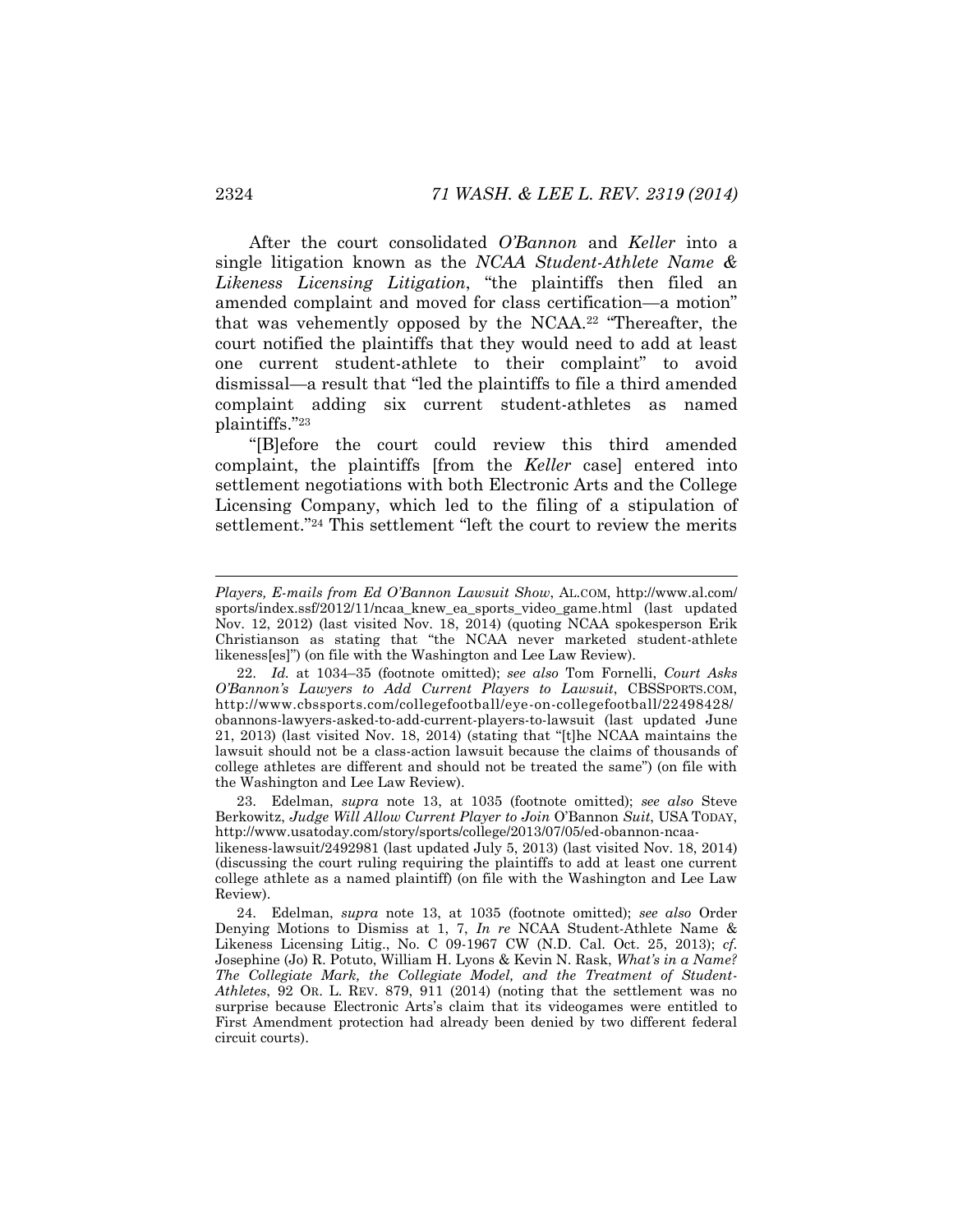of the plaintiffs' antitrust claims only vis-à-vis the NCAA."<sup>25</sup> "[O]n November 8, 2013, the U.S. District Court for the Northern District of California [then] certified a class to pursue injunctive relief against the NCAA" based upon the antitrust claims that were originally pled in the *O'Bannon* complaint.<sup>26</sup> The certified class included:

All current and former student-athletes residing in the United States who compete on, or competed on, an NCAA Division I... college or university men's basketball team or on an NCAA Football Bowl Subdivision . . . men's football team and whose images, likenesses, and/or names may be, or have been, included in game footage or in videogames licensed or sold by [the NCAA], their co-conspirators, or their licensees after the conclusion of the athlete's participation in intercollegiate athletics.<sup>27</sup>

"The court did not certify a damages subclass." <sup>28</sup>

#### <span id="page-7-0"></span>*B. Summary Judgment Motions*

Plaintiffs and the NCAA thereafter filed cross-motions for summary judgment.<sup>29</sup> Plaintiffs urged the court to find the

27. Order Granting in Part and Denying in Part Motion for Class Certification at 23, *In re* NCAA Student-Athlete Name & Likeness Licensing Litig., No. C 09-1967 CW, 2013 WL 5979327, at \*10 (N.D. Cal. Nov. 8, 2013).

28. Edelman, *supra* note [13,](#page-4-0) at 1036 (footnote omitted); *see also* Order Resolving Cross-Motions for Summary Judgment, Granting Motion to Amend Class Definition, Denying Motion for Leave to File Motion for Reconsideration at 4, *In re* NCAA Student-Athlete Name & Likeness Licensing Litig., No. C

09-1967 CW (N.D. Cal. Apr. 11, 2014) (noting that "[t]he Court granted Plaintiffs' request to certify the injunctive relief class but denied their request to certify a damages subclass, citing various barriers to class manageability").

29. *See* Order Resolving Cross-Motions for Summary Judgment, Granting Motion to Amend Class Definition, Denying Motion for Leave to File Motion for Reconsideration, *supra* note [28](#page-7-0), at 4 ("On November 15, 2013, one week after the class certification order issued, Plaintiffs filed the instant motion for summary judgment. The NCAA cross-moved for summary judgment one month later.").

<sup>25.</sup> Edelman, *supra* note [13,](#page-4-0) at 1035 (citing Order Denying Motions to Dismiss, *supra* note [24,](#page-6-0) at 8–24).

<sup>26.</sup> *Id.* at 1035–36 (citing Order Granting in Part and Denying in Part Motion for Class Certification at 5–16, *In re* NCAA Student-Athlete Name & Likeness Licensing Litig., No. C 09-1967 CW, 2013 WL 5979327, at \*3–7 (N.D. Cal. Nov. 8, 2013)).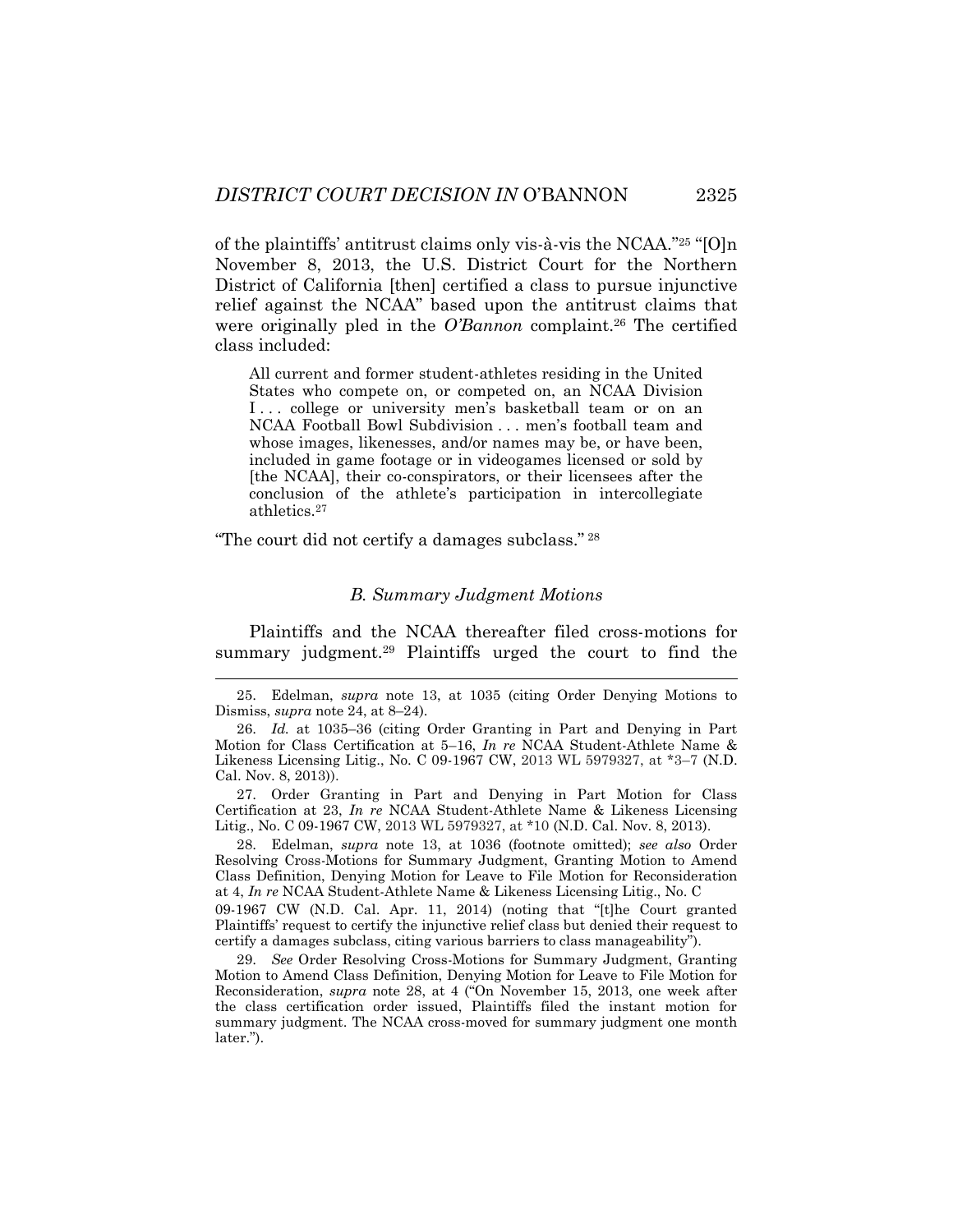NCAA's restraints on college-athlete compensation illegal because they alleged that the procompetitive justifications for the restraints lacked any *bona fide* economic merit.<sup>30</sup> Meanwhile, the NCAA urged the court, among other things, to find the procompetitive effects of their restraints on college-athlete pay sufficient to dismiss the case in its entirety.<sup>31</sup> For the most part, the court dismissed both parties' summary judgment motions, albeit the court did rule in favor of the plaintiffs with respect to one of the NCAA's alleged procompetitive justifications.<sup>32</sup>

<span id="page-8-0"></span>The court opined that in order to prevail on a restraint of trade claim under section 1 of the Sherman Act, the plaintiffs needed to prove three elements: "(1) that there was a contract, combination, or conspiracy; (2) that the agreement unreasonably restrained trade under . . . rule of reason analysis; and (3) that the restraint affected interstate commerce."<sup>33</sup> With the court having already concluded in earlier proceedings that the first and third elements of such a claim were met, the cross-motions for summary judgment focused exclusively on the second element: the restraint's competitive effects.<sup>34</sup>

32. *See id.* at 47 ("Plaintiffs are entitled to summary judgment that the NCAA's fourth asserted justification for the challenged restraint—increased support for women's sports and less prominent men's sports—is not legitimately procompetitive.").

34. *See* Order Resolving Cross-Motions for Summary Judgment, Granting Motion to Amend Class Definition, Denying Motion for Leave to File Motion for

<sup>30.</sup> *See id.* at 29–41 (disputing the NCAA's purported procompetitive justifications).

<sup>31.</sup> *See id.* (analyzing the NCAA's justifications, including "(1) the preservation of amateurism in college sports; (2) promoting competitive balance among Division I teams; (3) the integration of education and athletics; (4) increased support for women's sports and less prominent men's sports; and (5) greater output of Division I football and basketball").

<sup>33.</sup> *Id.* at 7 (citations omitted) (internal quotation marks omitted); *see also id.* at 8–9 (explaining why the rule of reason was the most appropriate standard under the second prong of the court's test). *See generally* Sherman Act, 15 U.S.C. § 1 (2012) ("Every contract, combination . . . or conspiracy, in restraint of trade or commerce . . . is declared to be illegal."). It is worth further noting that while these three requirements are recognized by all circuits, they are often stated somewhat differently, with the first and third being grouped together into what are often called "threshold requirements." *See, e.g.*, Edelman, *supra*  note [13,](#page-4-0) at 1037 (referencing the "threshold requirements" to a section 1 Sherman Act claim); Marc Edelman, *The NCAA's "Death Penalty Sanction"— Reasonable Self-Governance or an Illegal Group Boycott in Disguise?*, 18 LEWIS & CLARK L. REV. 385, 394 (2014) (same).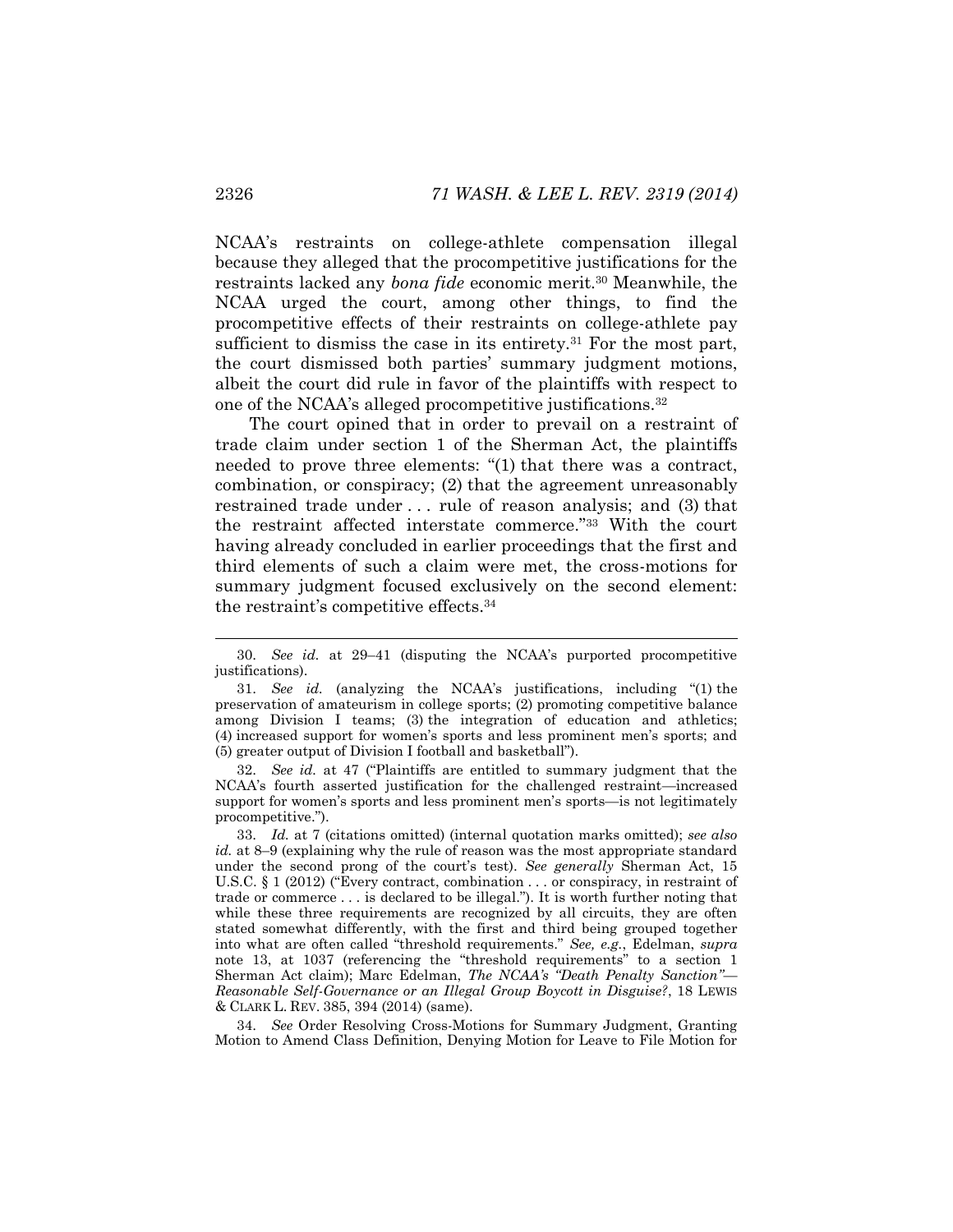<span id="page-9-0"></span>The court further explained that, with respect to the competitive effects element of an antitrust violation, longstanding Ninth Circuit precedent has held that "[a] restraint violates the rule of reason if the restraint's harm to competition outweighs its procompetitive effects" based on "a burden-shifting framework."<sup>35</sup> Under this burden-shifting framework, the court explained that the "plaintiff[s] bear[] the initial burden of showing that the restraint produces significant anticompetitive effects within a relevant market."<sup>36</sup> If the plaintiffs meet this burden, the defendants then must produce evidence of the restraint's procompetitive benefits.<sup>37</sup> Meanwhile, if the defendants produce sufficient evidence of procompetitive effects, the plaintiffs finally must "show that any legitimate objectives can be achieved in a substantially less restrictive manner."<sup>38</sup>

Applying this three-step approach, the court in *O'Bannon*  concluded that the plaintiffs met their initial burden of showing that the NCAA's restraints on athlete pay produced a significant

36. Order Resolving Cross-Motions for Summary Judgment, Granting Motion to Amend Class Definition, Denying Motion for Leave to File Motion for Reconsideration, *supra* note [28,](#page-7-0) at 7 (quoting Tanaka v. Univ. of S. Cal., 252 F.3d 1059, 1063 (9th Cir. 2001) (internal quotation marks omitted)).

37. *See id.* (citing Tanaka v. Univ. of S. Cal., 252 F.3d 1059, 1063 (9th Cir. 2001)) (stating the second part of the burden-shifting framework).

38. *Id.* at 7–8 (quoting Tanaka v. Univ. of S. Cal., 252 F.3d 1059, 1063 (9th Cir. 2001)) (internal quotation marks omitted).

Reconsideration, *supra* note [28,](#page-7-0) at 9–14 (analyzing the parties' arguments regarding the competitive effects of the NCAA's restraints on student-athletes' pay). *See generally* Findings of Fact and Conclusions of Law, *supra* note [1,](#page-2-0) at 48 ("The NCAA does not dispute that [its challenged] rules were enacted and are enforced pursuant to an agreement among its Division I member schools and conferences. Nor does it dispute that these rules affect interstate commerce. Accordingly, the only remaining question here is whether the challenged rules restrain trade unreasonably.").

<sup>35.</sup> Order Resolving Cross-Motions for Summary Judgment, Granting Motion to Amend Class Definition, Denying Motion for Leave to File Motion for Reconsideration, *supra* note [28,](#page-7-0) at 7 (quoting Tanaka v. Univ. of S. Cal., 252 F.3d 1059, 1063 (9th Cir. 2001) (internal quotation marks omitted)). This burden-shifting framework has been adopted by most, but not all courts; the practical realities of how courts apply the framework is discussed in detail by esteemed antitrust-law professor Michael Carrier in his article *The Rule of Reason: An Empirical Update for the 21st Century*. *See* Michael A. Carrier, *The Rule of Reason: An Empirical Update for the 21st Century*, 16 GEO. MASON L. REV. 827, 829–36 (2009) (exploring instances of courts applying the burden-shifting framework).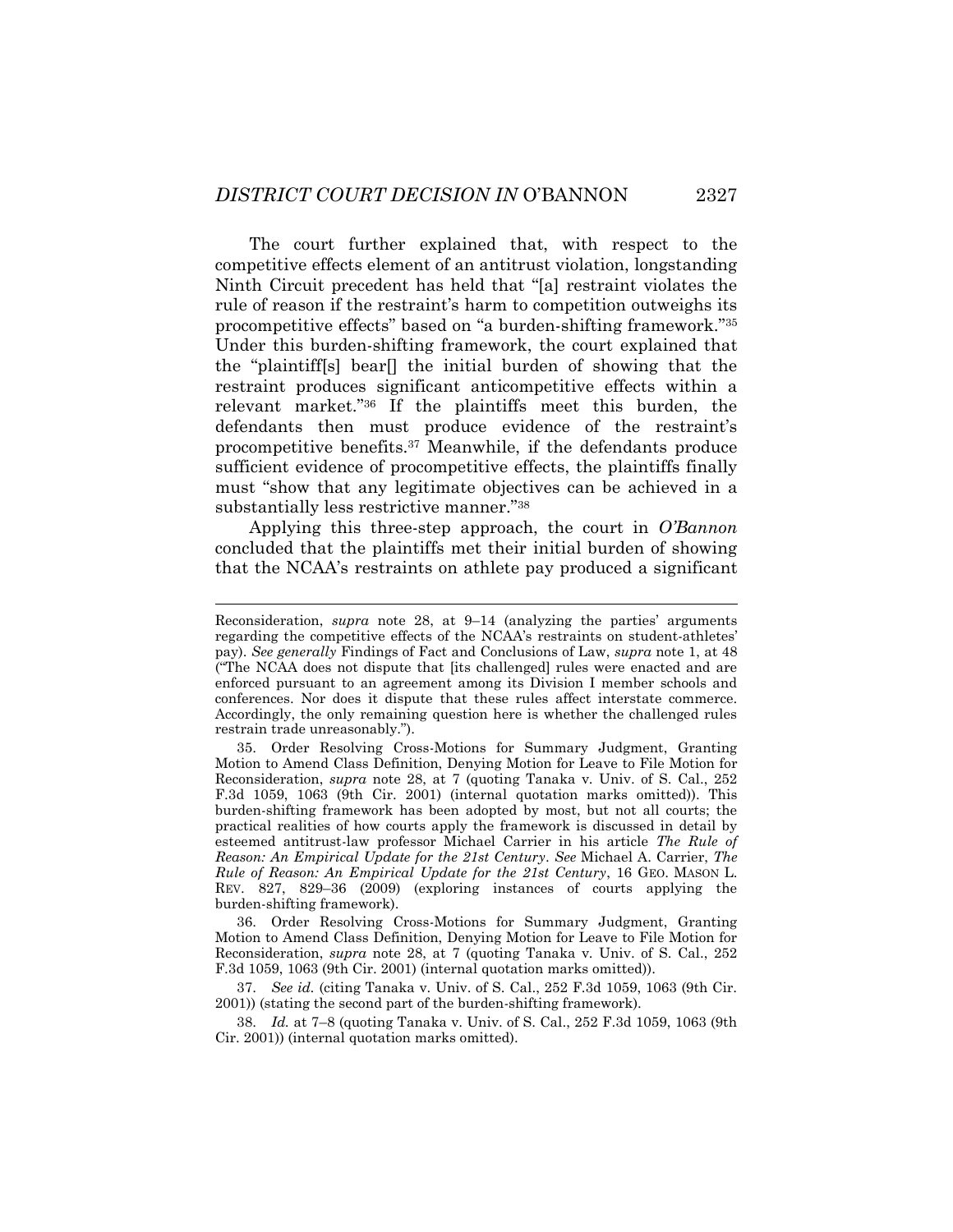anticompetitive effect within the two relevant markets: "the 'college education' market and the 'group licensing' market"39—a burden that is met by less than 3% of all antitrust plaintiffs.<sup>40</sup> The court then reviewed whether the NCAA met its burden of producing evidence related to procompetitive benefits of its restraints on athlete pay from the use of their names, images, and likenesses.<sup>41</sup> In this vein, the court analyzed five purported procompetitive effects alleged by the NCAA: (1) preserving amateurism in college sports; (2) promoting competitive balance among Division I teams; (3) the increased output benefits in college sports; (4) increased integration of education and

There is no principled reason why the First Amendment would allow the NCAA to restrict press access to college football and basketball games (via exclusive licensing agreements) but, at the same time, prohibit student-athletes from doing the same (via right-of-publicity actions) . . . . As far as the First Amendment is concerned, these rights stand on equal footing.

41. *See* Order Resolving Cross-Motions for Summary Judgment, Granting Motion to Amend Class Definition, Denying Motion for Leave to File Motion for Reconsideration, *supra* note [28,](#page-7-0) at 29–41 (analyzing the NCAA's procompetitive justifications).

<sup>39.</sup> *See id.* at 9–11 (discussing the court's reasoning for determining that the plaintiffs' had offered "sufficiently plausible evidence of anticompetitive effects" in both markets).

<sup>40</sup>*. See* Carrier, *supra* note [35](#page-9-0), at 828 (noting that "[c]ourts dispose of 97% of cases at the first stage" of burden-shifting—the showing of an anticompetitive effect). In finding that plaintiffs had met their initial burden with respect to the group licensing market, the court concluded that there was indeed a real possibility that such a market existed because, absent the NCAA's restraints, the plaintiffs had cognizable rights of publicity, and these rights were not preempted by the First Amendment. *See* Order Resolving Cross-Motions for Summary Judgment, Granting Motion to Amend Class Definition, Denying Motion for Leave to File Motion for Reconsideration, *supra* note [28,](#page-7-0) at 15–29 (analyzing the existence and scope of a group-licensing market). For further information about college athletes' publicity rights, see Marc Edelman, *Closing the "Free Speech" Loophole: The Case for Protecting College Athletes' Publicity Rights in Commercial Video Games*, 65 FLA. L. REV. 553, 567–84 (2013) (discussing in detail college athletes' publicity rights and their balance against First Amendment considerations). Even with respect to the use of college athletes' likenesses in live television broadcasts, the court concluded that "the First Amendment does not guarantee . . . an unfettered right to broadcast entire sporting events without regard for the participating athletes' rights of publicity." Order Resolving Cross-Motions for Summary Judgment, Granting Motion to Amend Class Definition, Denying Motion for Leave to File Motion for Reconsideration, *supra* note [28,](#page-7-0) at 16 (citing Zacchini v. Scripps–Howard Broad. Co., 433 U.S. 562, 563–64, 574–76 (1977)). *See generally id*. at 20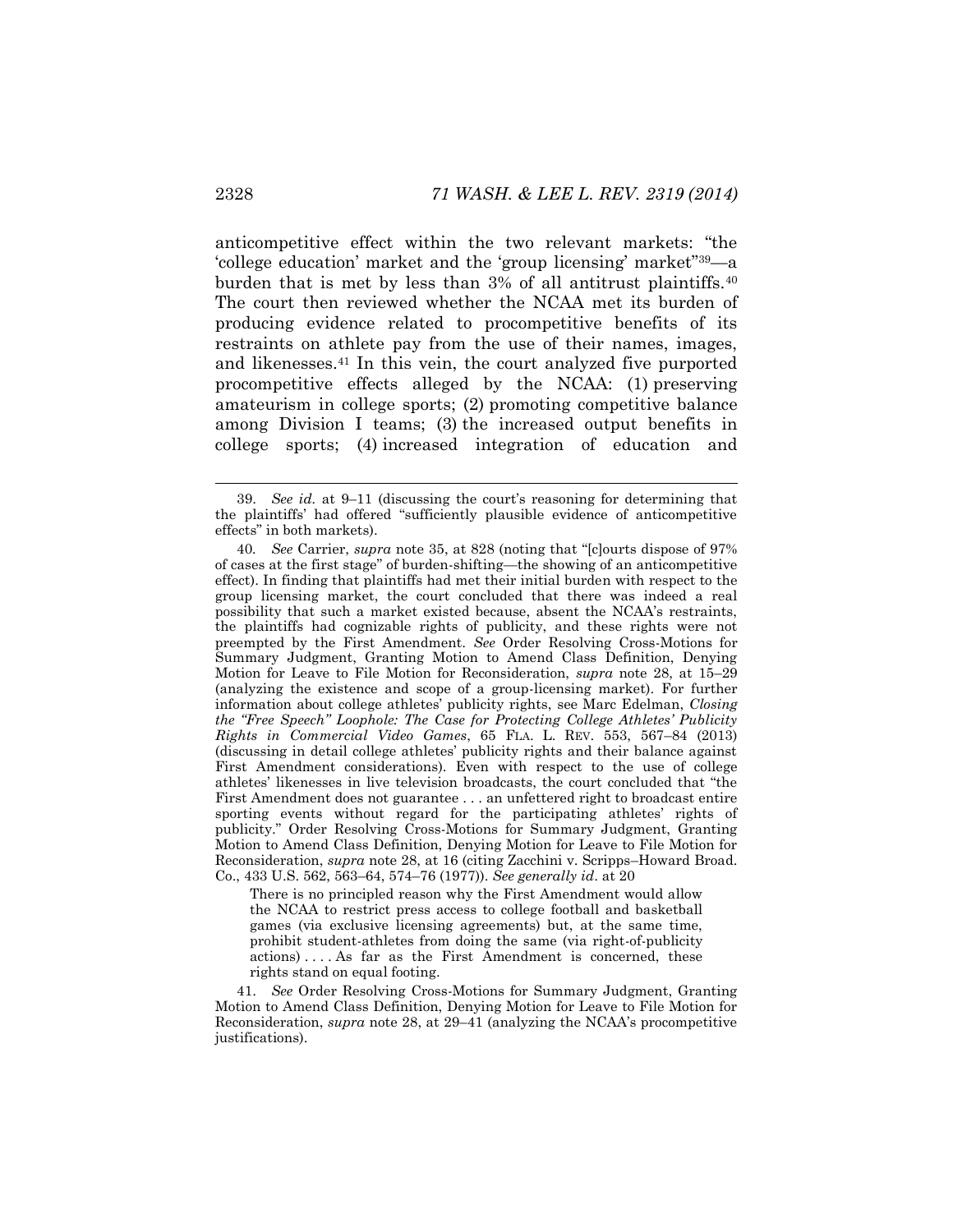athletics; and (5) increased viability of maintaining less popular men's sports and women's sports.<sup>42</sup>

The court held that the NCAA's purported procompetitive justification of maintaining less popular men's sports and women's sports failed as a matter of law, and awarded summary judgment to the plaintiffs on that argument.<sup>43</sup> However, the court denied both parties' summary judgment motions with respect to all other affirmative defenses, recognizing that each defense entailed unresolved issues of fact.<sup>44</sup> Most notably, the court opined that the NCAA could prevail on its amateurism defense if it could factually prove that maintaining amateurism increased overall consumer demand for college sports.<sup>45</sup> Meanwhile, the NCAA could prevail on its argument that no-pay rules promote the integration of education and athletics if it could demonstrate that this integration would actually enhance the quality of student athletes' educational experience.<sup>46</sup>

44. *See id.* at 29–41 (noting conflicting evidence regarding the purported procompetitive benefits of preserving amateurism, promoting competitive balance among teams, fostering integration of education and athletics, and increasing output benefits in college sports).

45. *See id.* (noting that a reasonable fact-finder could conclude that the challenged rules serve the procompetitive purpose of promoting amateurism).

<sup>42.</sup> *See id.* at 29 (describing the five procompetitive effects).

<sup>43.</sup> *See id.* at 38–40 (finding that the NCAA's purported defense "is not a legitimate procompetitive justification" because competition cannot be foreclosed with respect to a particular sector of the economy simply to promote competition within a different economic sector (citing United States v. Topco Assoc., Inc., 405 U.S. 596, 610 (1972))). In addition, as the court explained in its discussion of the integration of education and athletics defense, a restraint of trade may not be justified on the basis of social or public policy goals. *See id.* at 36 ("[A]ntitrust defendants cannot rely on these types of social welfare benefits to justify anticompetitive conduct under the Sherman Act." (citing FTC v. Superior Court Trial Lawyers Ass'n, 493 U.S. 411, 424 (1990))).

<sup>46.</sup> *See id.* at 36–38 (indicating that the NCAA would need to present evidence at trial to show that "(1) the ban on student-athlete compensation actually contributes to the integration of education and athletics and (2) the integration of education and athletics enhances competition in the 'college education' or 'group licensing' market"). Relying on Supreme Court decisions such as *National Society of Professional Engineers v. United States*, which have held that social welfare benefits may not justify otherwise anticompetitive conduct, the court explained that the NCAA's integration of education with athletics argument could prevail only if the integration actually promoted competition within the relevant market. *Id.* at 36*.*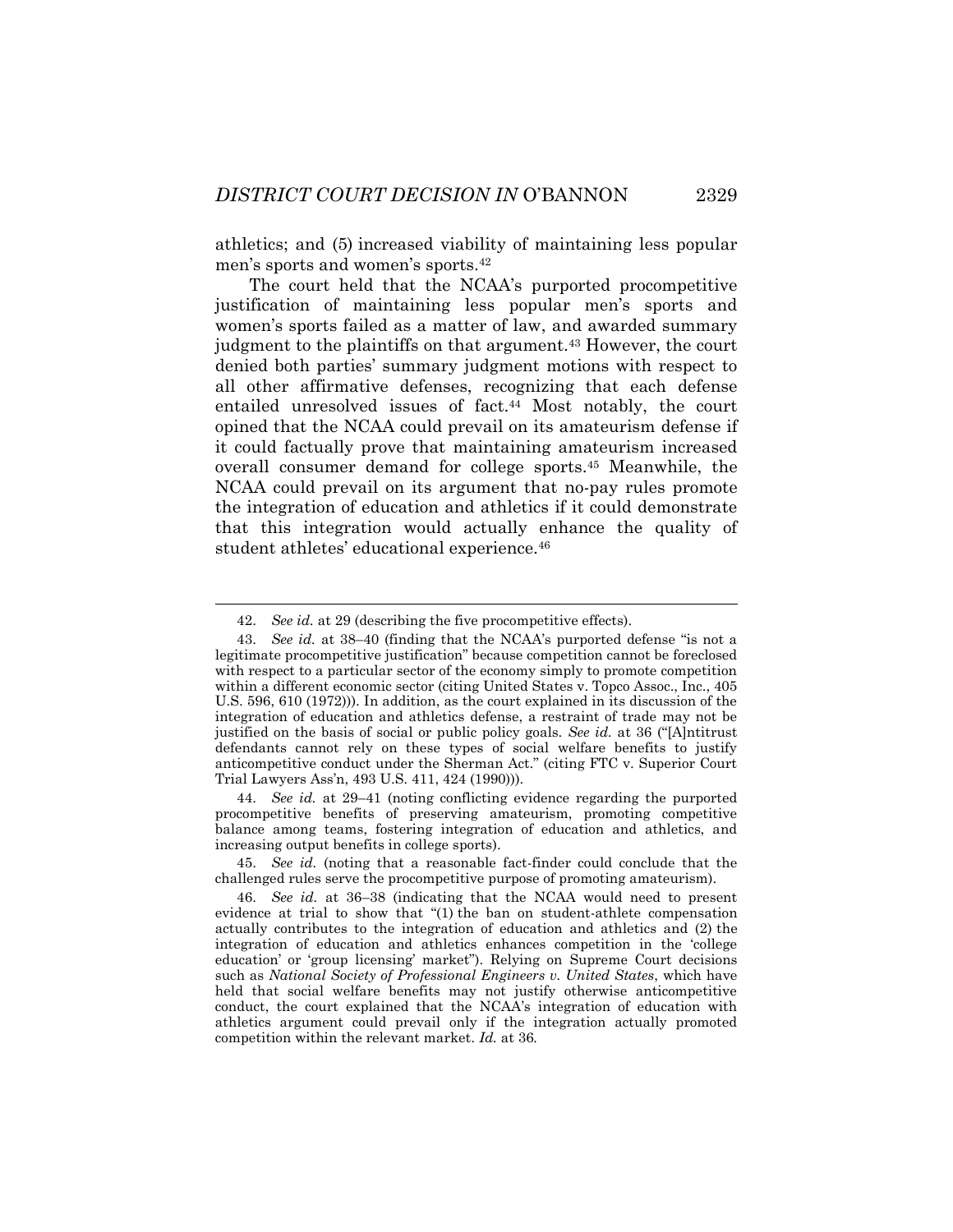Recognizing these outstanding issues of fact, the court then ordered a pretrial conference and jury trial on the outstanding issues.<sup>47</sup> The plaintiffs thereafter waived their right to trial by jury, and instead opted for a bench trial before Judge Wilken.<sup>48</sup>

#### <span id="page-12-0"></span>*III. The District Court's Ruling at Trial*

The bench trial in *O'Bannon v. NCAA* spanned three weeks beginning on Monday, June 9, 2014, and culminating on Friday, June 27, 2014.<sup>49</sup> On August 8th, Judge Wilken issued her ruling in the form of a ninety-nine page "findings of fact and conclusions of law." <sup>50</sup> At the same time, the court entered a judgment in favor of the class action plaintiffs, and ordered a permanent injunction against the NCAA.<sup>51</sup>

#### *A. Finding of Facts and Conclusions of Law*

The court's decision, in summary, found that "the challenged NCAA rules unreasonably restrained trade in the market for certain educational and athletic opportunities offered by NCAA Division I schools."<sup>52</sup> The decision further held that the procompetitive justifications that the NCAA offered did not

l

<sup>47.</sup> *See id.* at 48 (describing the court's order).

<sup>48.</sup> *See* Sara Ganim, *As Testimony Starts in Former College Star's Suit, NCAA Settles Another Suit*, CNN (June 9, 2014), http://www.cnn. com/2014/06/09/us/ed-obannon-ncaa-lawsuit (last visited Nov. 18, 2014) (noting that "the plaintiffs gave up their request for monetary damages in exchange for a bench trial, meaning there will be no jury, and the judge will make the decision") (on file with the Washington and Lee Law Review).

<sup>49.</sup> O'Bannon v. NCAA, No. C-09-3329-CW, 2014 WL 3899815, at \*2 (N.D. Cal. Aug. 8, 2014).

<sup>50.</sup> *Id.* at \*1–99.

<sup>51.</sup> Permanent Injunction at 1–2, *In re* NCAA Student-Athlete Name & Likeness Licensing Litig., No. C-09-3329-CW (N.D. Cal. Aug. 8, 2014); *see*  Judgment at \*1, O'Bannon v. NCAA, No. C-09-3329-CW (N.D. Cal. Aug. 8, 2014) (stating that a judgment in the case "is hereby entered in favor of the Class Plaintiff, and the Plaintiffs recover from Defendant National Collegiate Athletic Association their costs of action").

<sup>52.</sup> *O'Bannon*, 2014 WL 3899815, at \*2.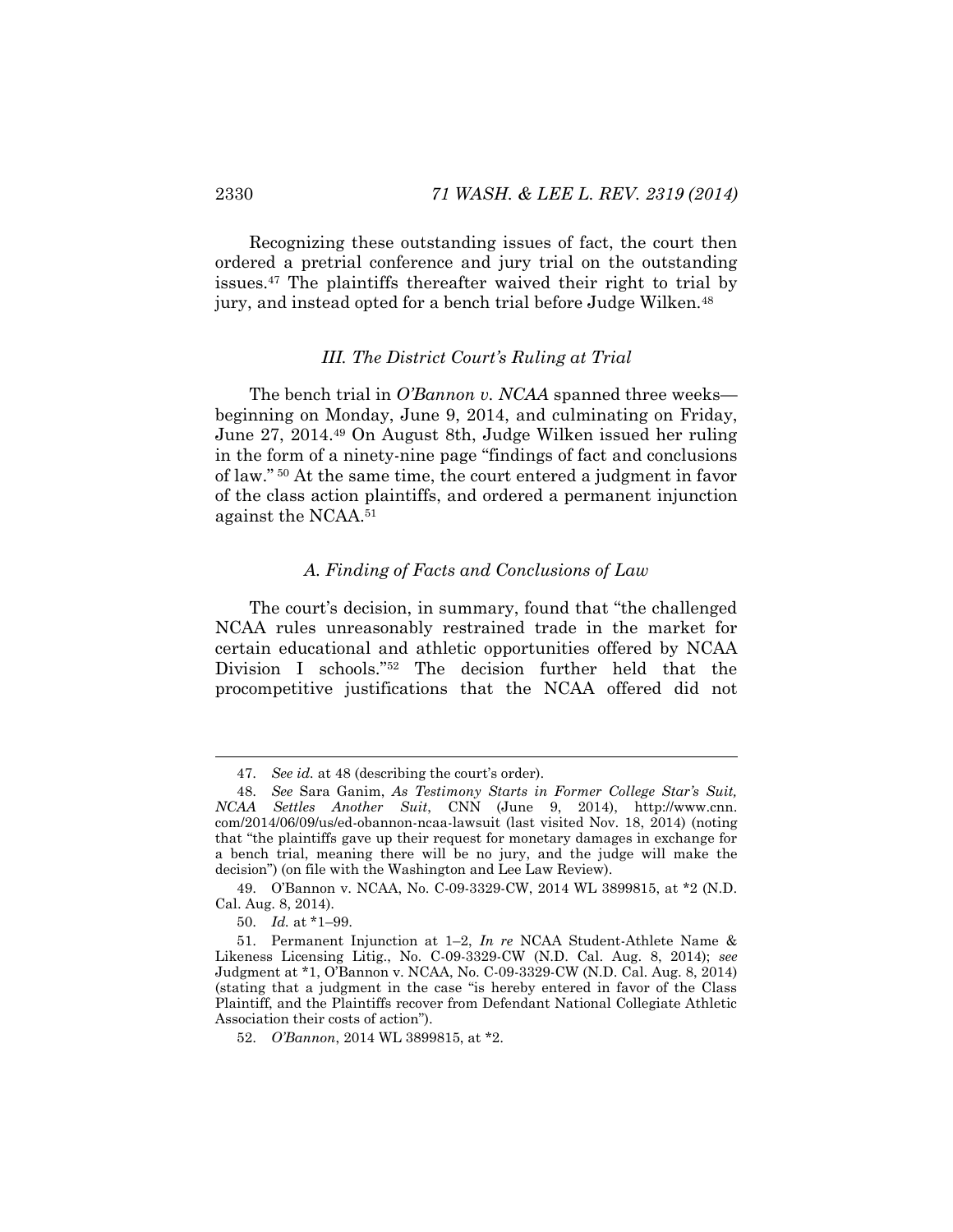justify the NCAA's restraints, and these restraints could have been achieved through less restrictive means.<sup>53</sup>

#### *1. Relevant Markets and Anticompetitive Effects of NCAA Rules*

The court first concluded that plaintiffs presented sufficient evidence to show that the NCAA's restraints on competition in the college education market yielded *bona fide* anticompetitive effects.<sup>54</sup> With respect to the alleged relevant markets and anticompetitive effects in those markets, the court found that the evidence presented established that NCAA Division I Football Bowl Subdivision schools ("FBS football schools") and the Division I men's basketball schools "compete to recruit the best high school football and basketball players."<sup>55</sup> In addition, the court found that "FBS football and Division I basketball schools are the only suppliers of the unique bundles of goods and services described above."<sup>56</sup>

Based upon these findings, the court then concluded that "absent the challenged NCAA rules, teams of FBS football and Division I basketball players would be able to compete for the services of college athletes by offering them a share of the revenues derived from the use of their names, images, or likenesses in various forms."<sup>57</sup> However, because of the NCAA's current rules, athletes at FBS football schools and Division I men's basketball schools have been precluded from selling

<sup>53.</sup> *See id.* (describing the limits of the NCAA restraints).

<sup>54.</sup> *See id.* at \*78 ("Because Plaintiffs have presented sufficient evidence to show that the NCAA's rules impose a restraint on competition in the college education market, the Court must determine whether that restraint is justified.").

<sup>55.</sup> *Id.* at \*7–8; *see also id.* at \*12 (concluding that "there are no professional football or basketball leagues capable of supplying a substitute for the bundle of goods and services that FBS football and Division I basketball schools provide").

<sup>56.</sup> *Id.* at \*8; *see also id.* at \*11–12 (finding that NFL and NBA teams are not an alternative market to college sports because they do not permit players to enter their league directly after high school and, furthermore, that minor league sports teams are not alternative markets because "recruits do not typically pursue opportunities in those leagues").

<sup>57.</sup> *Id.* at \*16, \*19.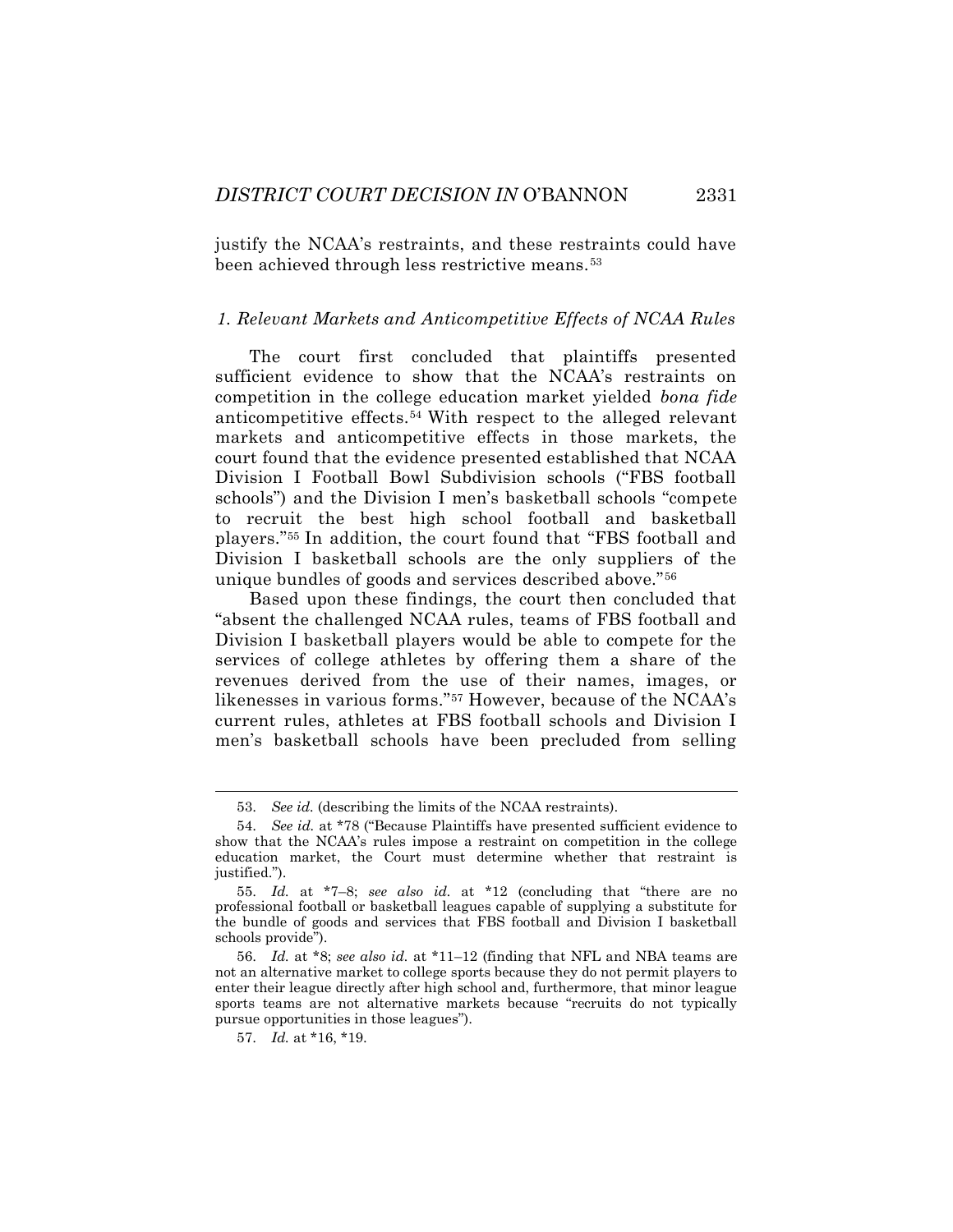their services in the United States, if not the world.<sup>58</sup> In a legal sense, this finding represented an anticompetitive restraint of trade within this college education market.<sup>59</sup>

#### *2. Alleged Procompetitive Benefits of the NCAA Rules*

Once the court found the plaintiffs to have met their burden of proving anticompetitive effects within a relevant antitrust market, the district court next turned to whether the NCAA was able to prove a procompetitive benefit within the same market.<sup>60</sup> Upon review of the evidence, the court fully rejected two of the defendants' procompetitive justifications one based on competitive balance, and the other based on a purported increase in the number of schools competing in FBS football and Division I men's basketball.<sup>61</sup> Nevertheless, two

<sup>58.</sup> *See id.* at \*22 (explaining that in agreements with schools, the "recruit provides his athletic performance and the use of his name, image, and likeness. However, the schools agree to value the latter at zero by agreeing not to compete with each other to credit any other value to the recruit in the exchange").

<sup>59.</sup> *See id.* at \*56 ("This price fixing agreement constitutes a restraint of trade."). As a matter of law, this anticompetitive restraint did not require the plaintiffs to make a direct showing of consumer harm because "[t]he Supreme Court has indicated that monopsonistic practices that harm suppliers may violate antitrust law even if they do not directly harm consumers." *Id*. at \*63 (citing Mandeville Island Farms v. Am. Crystal Sugar Co., 334 U.S. 219 (1948)).

<sup>60.</sup> *See* Findings of Fact and Conclusions of Law at \*78, O'Bannon v. NCAA, No. C-09-3329-CW, 2014 WL 3899815 (citing Paladin Associates, Inc. v. Montana Power Co., 328 F.3d 1145, 1156 (9th Cir. 2003)) (explaining that to determine whether anticompetitive restraints are justified, the Court "must consider whether the 'anticompetitive aspects of the challenged practice outweigh its procompetitive effects'").

<sup>61.</sup> With respect to the NCAA's claims that its restraints promoted competitive balance, the court found such evidence fully rebutted by the plaintiffs' lawyers, concluding that "the NCAA has not presented sufficient evidence to show that its restrictions on compensation actually have any effect on competitive balance, let alone produce an optimal level of competitive balance." Findings of Fact and Conclusions of Law at \*83, O'Bannon v. NCAA, No. C-09-3329-CW, 2014 WL 3899815. *See generally id.* at \*34–37 (discussing the entirety of the court's finding of facts with respect to the NCAA's competitive balance argument). The court recognized that "[e]ven if the NCAA had presented some evidence of a causal connection between its challenged rules and its current level of competitive balance, [the NCAA] ha[d] not shown that the current level of competitive balance [was] necessary to maintain its current level of consumer demand." *Id.* at \*36. Moreover, the trend of premier college sports programs using their additional resources to invest more heavily in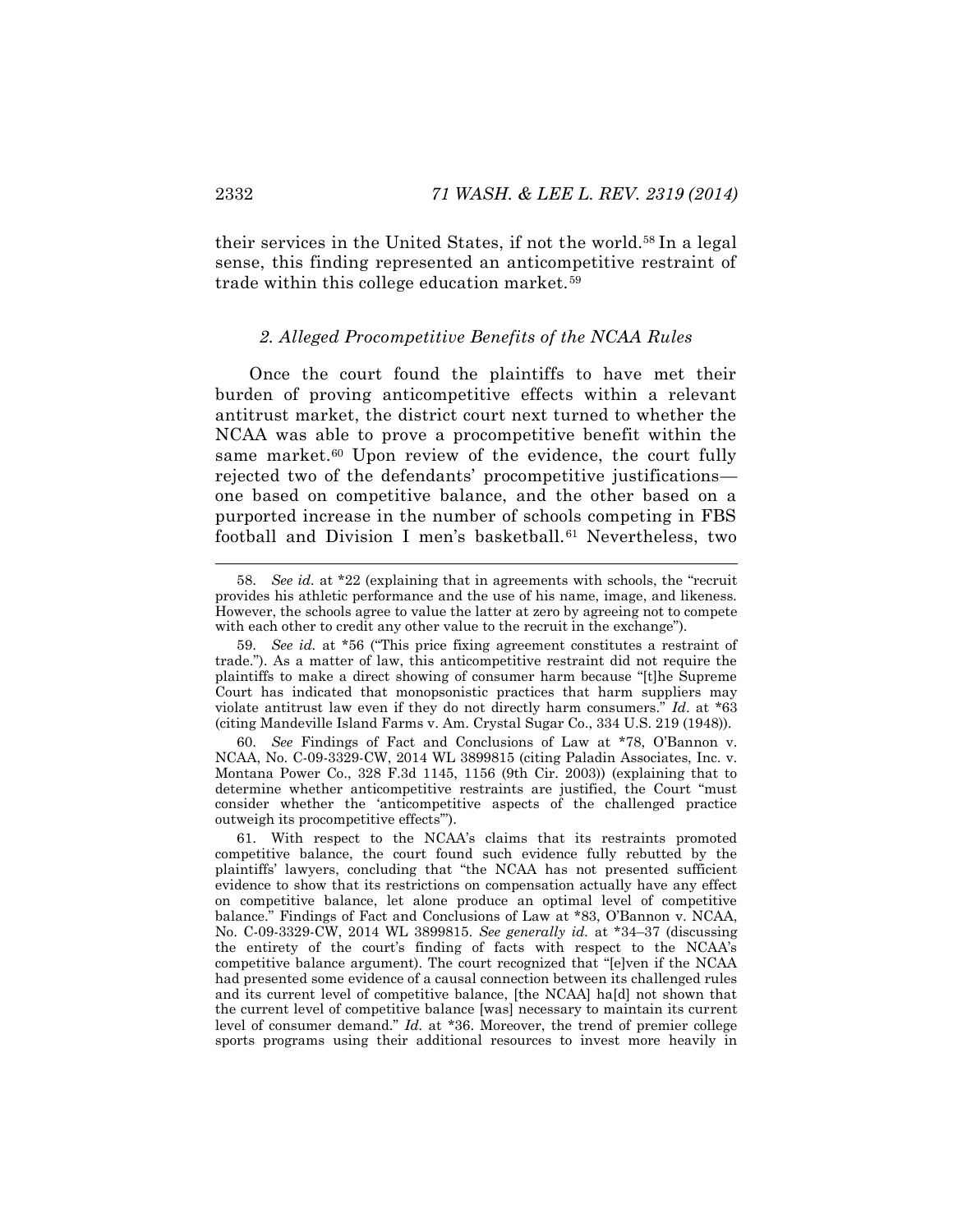other of the NCAA's affirmative defenses fared somewhat better.<sup>62</sup>

With regard to the NCAA's first affirmative defense—that its restraints on college-athlete pay were procompetitive because they "promote[d] consumer demand for its product by preserving its tradition of amateurism in college sports"—the court held that "the NCAA's restrictions on student-athlete compensation play a limited role in driving FBS football and Division I basketballrelated products."<sup>63</sup> Thus, while "these restraints might justify a restriction on large payments to student-athletes while in school, they do not justify the rigid prohibition on compensating studentathletes—in the present or the future—with any share of licensing revenue generated from the use of their names, images and likenesses."<sup>64</sup> Of particular note, the court found that the

62. *See id.* at \*37–43 (recognizing, in part, the benefits of integrating student-athletes into college communities and increasing the number of games played).

63. *Id.* at \*24, \*82.

l

64. *Id.* at \*82–83. As a matter of law, the court rejected the NCAA's argument that the Supreme Court holding in *Board of Regents v. NCAA* stood for the sweeping proposition that student-athletes must be barred during their college years and forever thereafter from receiving any money for NCAA members' use of their names, likeness, and identities, holding to the contrary that certain incidental language in *Board of Regents* "does not establish that the NCAA's current restraints on compensation are procompetitive and without less restrictive alternatives." *Id*. at \*79, \*80. Upon review of the factual evidence related to the purported link between the NCAA's no-pay rules and preserving fan interest via amateurism, the court found that "the historical evidence presented demonstrates that the association's amateurism rules have not been nearly as consistent as the NCAA has proclaimed." *Id.* at \*24, \*27 (indicating further that in the early days of college sports the NCAA's amateurism rules did

<sup>&</sup>quot;recruiting efforts, athletic facilities, dorms, coaching, and other amenities designed to attract the top student-athletes . . . negated whatever equalizing effect the NCAA's restraints on student-athlete compensation might have once had on competitive balance." *Id.* at \*85. As for the NCAA's claims that its restraints enabled it to increase the number of schools and student-athletes that participate in FBS football and Division I basketball, the court found that "the restrictions on student-athlete compensation do nothing to increase this output." Id. at \*40. To the contrary, the court found the evidence to show that "because participation in FBS football and Division I basketball typically raises a school's profile and leads to increased athletic-based revenue, the number of schools participating in FBS football and Division I basketball has increased steadily throughout time, and likely will continue to rise." *Id.* at \*40. Moreover, "the NCAA's assertion that schools will leave FBS and Division I for financial reasons if the challenged restraints were removed was not credible." *Id.* at \*41– 42.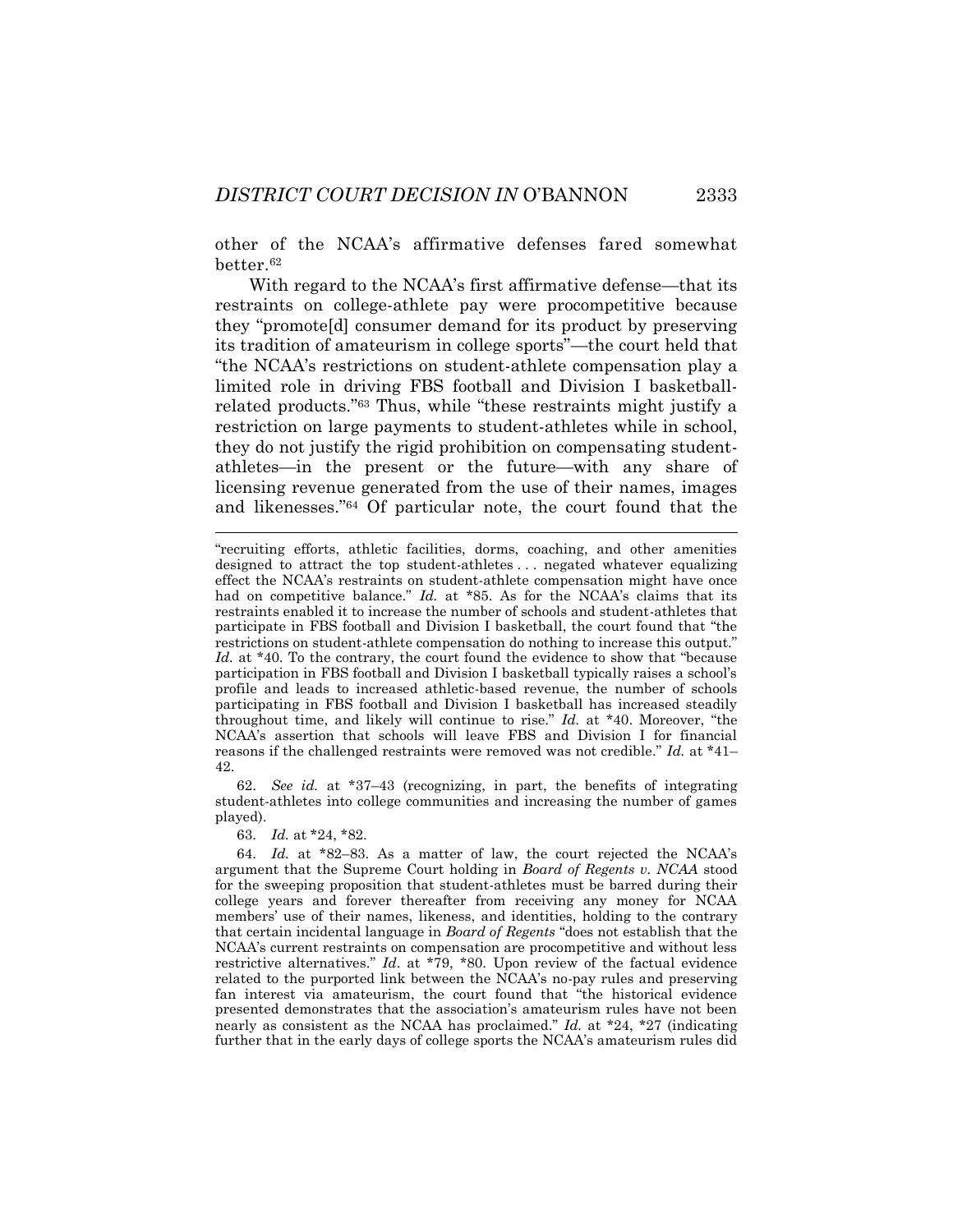NCAA failed to present any evidence whatsoever that payment to college athletes of less than \$20,000 per year, or payment to college athletes via a trust, would harm consumer demand to view college sports.<sup>65</sup>

Meanwhile, as for the NCAA's proposed justification that its restraints on athlete pay help to "promote the integration of academics and athletics," the court found the evidence presented by the NCAA to somewhat validate this argument.<sup>66</sup> Recognizing a legal principle that improving product quality may be a legitimate procompetitive justification, the court acknowledged that the pay restraints could be procompetitive if they helped to reduce the great disparity in wealth among college students, and that this result helped "to integrate student-athletes into the academic communities of their schools."<sup>67</sup> Nevertheless, the court still concluded that the only way in which the challenged rules might facilitate the integration of academics and athletics is by preventing student-athletes from being cut off from the broader campus community," and that "[a]s with the NCAA's amateurism justification . . . the NCAA may not use this goal to justify its sweeping prohibition on any student-athlete compensation, paid now or in the future ...."<sup>68</sup> Thus, the court concluded that limited restrictions on student-athlete compensation may help schools to achieve this narrow procompetitive goal.<sup>69</sup>

l

not even address the importance of athlete education, which "the NCAA now considers the primary motivation for participating in intercollegiate athletics").

<sup>65.</sup> *See id.* at \*28–30 (considering the flaws of and rejecting a survey indicating that viewers would be less likely to watch college football if athletes were paid); *id.* at \*82 (noting that the NCAA's expert witness "did not ask respondents for their opinions about providing student-athletes with a share of the licensing revenues generated from the use of their own names, images, and likenesses," among other flaws in his surveying methodologies).

<sup>66.</sup> *See id.* at \*37–40 (weighing the evidence supporting and rejecting the claim that restrictions on compensation help student-athletes integrate into college communities).

<sup>67.</sup> *Id.* at \*39, \*86.

<sup>68.</sup> *Id.* at \*86–88.

<sup>69.</sup> *See id.* at \*87 (noting the benefits of limited restrictions).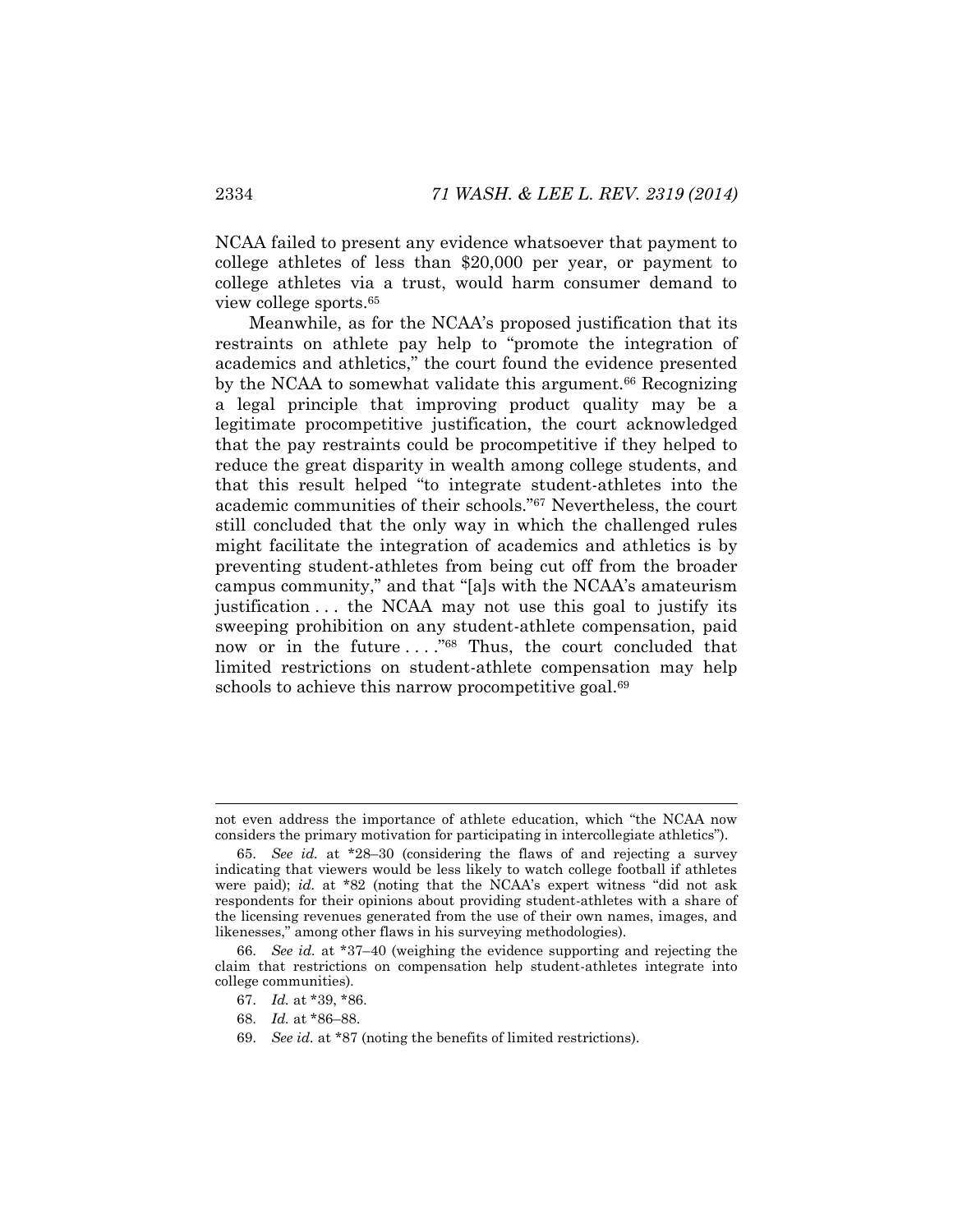#### *3. Allegedly Less Restrictive Alternatives*

Upon finding the NCAA to have shown very limited procompetitive effects to its wage restraints on college athletes, the court finally turned to the issue of whether these procompetitive benefits could be achieved in a less restrictive manner.<sup>70</sup> Here, the plaintiffs proposed three less restrictive alternatives to the NCAA's blanket prohibition on student-athlete pay: (1) raising the permissible grant-in-aid limit that schools may award to their athletes in stipends; (2) allowing NCAA member schools to hold in trust for their athletes a limited and equal share of licensing revenues; and (3) permitting studentathletes to receive compensation from third-party endorsements.<sup>71</sup>

With respect to the first proposal—raising the permissible grant-in-aid limit that schools may award to their athletes in stipends—the court found the alternative would limit the anticompetitive effects without harming NCAA interests because "[a] stipend capped at the cost of attendance would not violate the NCAA's own definition of amateurism [as] it would only cover educational expenses."<sup>72</sup> Noting that "the NCAA member schools used to provide student-athletes with similar stipends before the NCAA lowered its cap on grant-in-aid," the court further found that "none of the evidence presented at trial suggests that consumer demand for the NCAA's product would decrease if schools were to provide such stipends to student-athletes once again."<sup>73</sup> To the contrary, the court found that "[i]f anything, providing student-athletes with such stipends would [better meet the NCAA's stated goals of integrating student-athletes into general academic life] by removing some of the educational expenses that they would otherwise have to bear, such as school supplies, which are not covered by a full grant-in-aid."<sup>74</sup>

<sup>70.</sup> *See id.* at \*89–94 (noting the court's analysis of benefits in a less restrictive manner).

<sup>71.</sup> *See id.* at \*43–48 (describing the plaintiff's alternatives).

<sup>72.</sup> *Id.* at \*44.

<sup>73.</sup> *Id.*

<sup>74.</sup> *Id.* at \*44–45.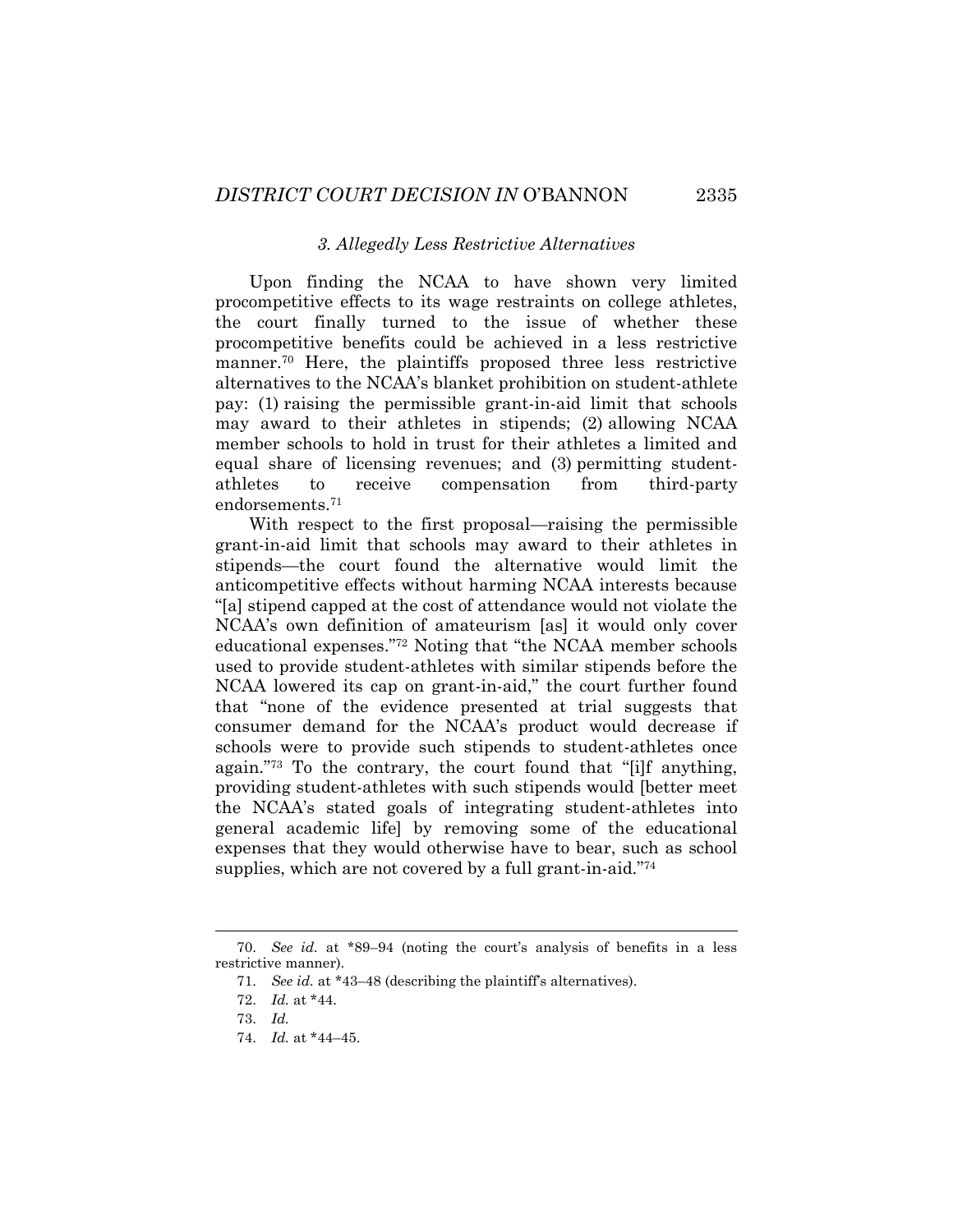Regarding the second alternative—allowing schools to hold limited payments in trust for student-athletes—the court similarly found this to enable the NCAA to achieve its stated goals in a less restrictive manner, as long as the compensation was limited and distributed equally among team members.<sup>75</sup> In addition, the court found the evidence failed to show that allowing payments of this nature would hurt consumer demand for college sports, as long as these payments were limited in amount, equal for all players based on the use of their names, images, and likenesses, and not actually paid to the athletes until after they left school.<sup>76</sup> Finally, the court found that "holding compensation in trust for student-athletes while they are enrolled would not erect any new barriers to schools' efforts to educate student-athletes or integrate them into their schools' academic communities."<sup>77</sup>

Nevertheless, with respect to the third alternative permitting student-athletes to receive compensation from thirdparty endorsements—the court found this outcome did not offer a less restrictive way for the NCAA to achieve its stated goals.<sup>78</sup> To the contrary, the court concluded that "[a]llowing studentathletes to endorse commercial products would undermine the efforts of both the NCAA and its member schools to protect against the 'commercial exploitation' of student athletes" even though much evidence at trial indicated that the NCAA itself does not always act in a manner to protect such exploitation.<sup>79</sup> The findings of fact further noted that "[p]laintiffs themselves previously indicated that they were not seeking to enjoin the NCAA from enforcing its current rules prohibiting such endorsements"—thus indicating this restraint may have been

<sup>75.</sup> *Id.* at \*45.

<sup>76.</sup> *Id.* at \*45–46.

<sup>77.</sup> *Id.* at \*46.

<sup>78.</sup> *Id.* at \*47.

<sup>79.</sup> *See id.* at \*47–48 ("Although the trial record contains evidence—and Dr. Emmert himself acknowledged—that the NCAA has not always succeeded in protecting student-athletes from commercial exploitation, this failure does not justify expanding opportunities for commercial exploitation of studentathletes in the future.").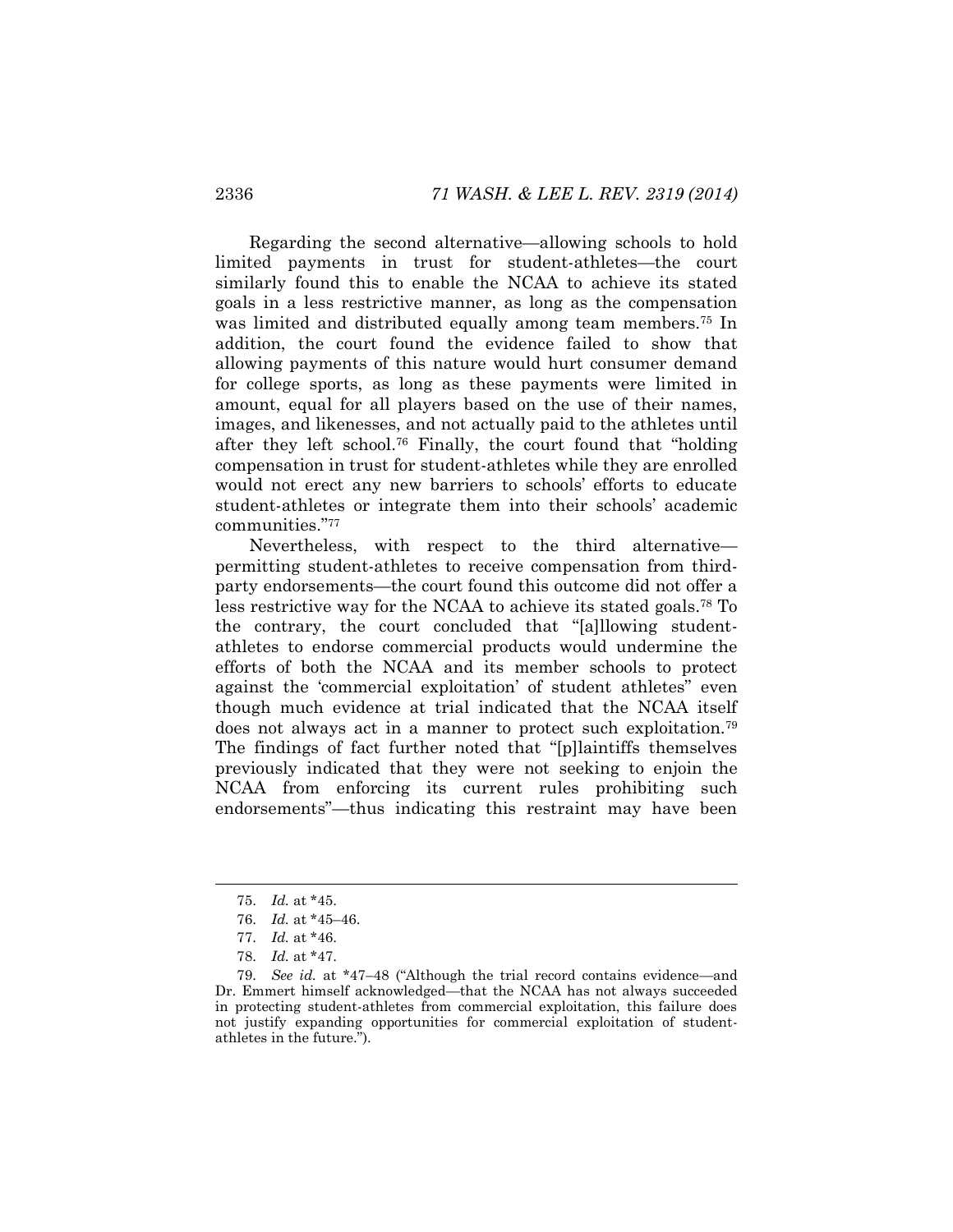viewed differently by the court if the plaintiffs had proposed this remedy from the very beginning.<sup>80</sup>

#### <span id="page-19-0"></span>*B. Permanent Injunction*

Based upon the court's legal findings, the court entered an injunction to remove what it deemed to be the "unreasonable elements" of the NCAA's restraints, as were found in the case. $81$ First, the court issued a permanent injunction, enjoining the NCAA from enforcing any rules that "would prohibit its member schools and conferences from offering their FBS football and Division I [men's] basketball recruits a limited share of the revenues generated from the use of their names, images, and likenesses, in addition to a full grant in aid."<sup>82</sup> The injunction, however, still allowed the NCAA to cap the amount of pay immediately available to student-athletes at the full cost of attending college.<sup>83</sup>

In addition, the court enjoined the NCAA from "enforcing any rules to prevent its member schools and conferences from offering to deposit a limited share of licensing revenue in trust for their FBS football and Division I basketball recruits, payable when they leave school or their eligibility expires."<sup>84</sup> This part of the injunction, however, was again limited to allow the NCAA to cap the amount of money that may be held in trust annually for each player at \$5,000 (in 2014 dollars).<sup>85</sup> The injunction also allows the NCAA to enact and enforce a rule that ensures no school may offer any recruit a greater share of the licensing revenue than any other recruit in the same class, on the same team.<sup>86</sup>

84. *Id.*

86. *Id.* at \*97.

<sup>80.</sup> *Id.* at \*47.

<sup>81.</sup> *Id.* at \*96.

<sup>82.</sup> *Id.*

<sup>83.</sup> *Id.*

<sup>85.</sup> *See id.* at \*96–97 ("[The injunction] will prohibit the NCAA from setting a cap of less than five thousand dollars (in 2014 dollars) [on the amount of money to be held in trust] for every year that the student-athlete remains academically eligible to compete.").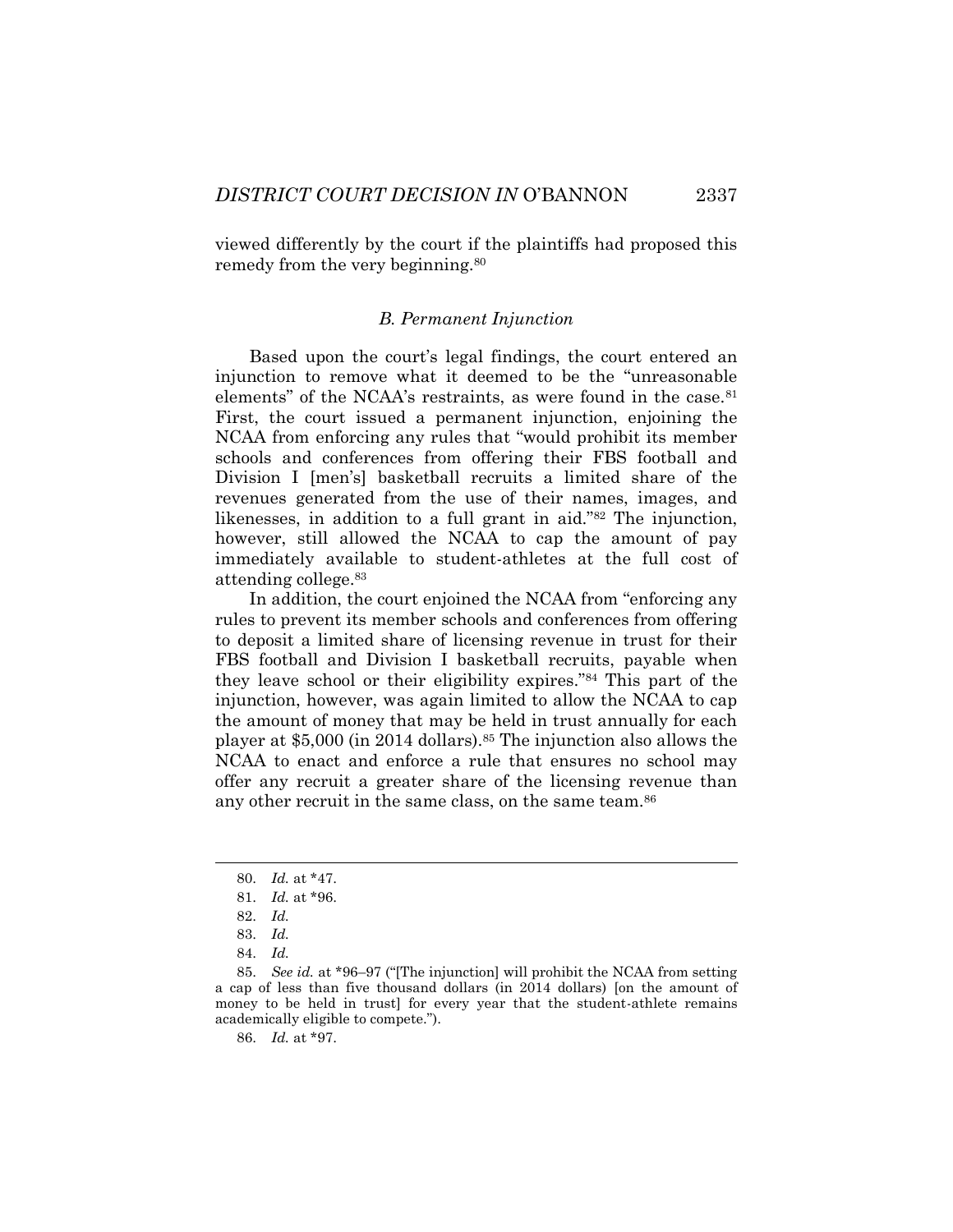Although the court is not entirely transparent about the basis for this \$5,000-per-year cap on athlete compensation, one could surmise this amount is based in part on the NCAA expert study about consumer reaction to paying college athletes, which failed to test for consumer opposition to paying athletes less than \$20,000.<sup>87</sup> It also seems based in part on testimony by NCAA expert witness Neal Pilson that "he would not be troubled if schools were allowed to make five thousand dollar payments to their student-athletes . . . if the payments were held in trust."<sup>88</sup>

# <span id="page-20-2"></span><span id="page-20-0"></span>*IV. Why the District Court Was Correct to Find the NCAA's Restraints on Revenue Sharing to Violate Section 1 of the Sherman Act*

Overall, the court's decision in *O'Bannon* was a legally sound win for the plaintiffs.<sup>89</sup> The gravamen of the district court's ruling*—*that NCAA restraints on college-athlete pay violate antitrust law—was omniscient in both its reasoning and its outcome.<sup>90</sup> While the decision was among the first to hold that the NCAA's "no pay" rules may violate antitrust law, the decision indubitably conformed to the well-established antitrust principles that have long been accepted by courts in the general sports marketplace.<sup>91</sup> For example, the decision recognized that an

<span id="page-20-1"></span><sup>87.</sup> *See id.* at \*82 ("[The survey suggests that] the public's attitudes toward student-athlete compensation depend heavily on the level of compensation that student-athletes would receive. This is consistent with the testimony of [the NCAA's expert witnesses], who both indicated that smaller payments to student-athletes would bother them less than larger payments.").

<sup>88.</sup> *Id.* at \*45.

<sup>89.</sup> *See infra* note [108](#page-25-1) and accompanying text (explaining the proper application of the rule of reason analysis); *see* Michael McCann, *What Ed O'Bannon's Victory Over the NCAA Means Moving Forward*, SPORTS ILLUSTRATED ONLINE (Aug. 10, 2014), http://www.si.com/collegebasketball/2014/08/09/ed-obannon-ncaa-claudia-wilken-appeal-name-imagelikeness-rights (last visited Nov. 18, 2014) (describing the *O'Bannon* ruling as "a significant, but carefully limited, legal victory for advocates of studentathletes") (on file with the Washington and Lee Law Review).

<sup>90.</sup> *See infra* Part V (explaining the limits of the *O'Bannon* holding).

<sup>91.</sup> *See infra* notes [109](#page-25-0)–11 and accompanying text (explaining the need to evaluate Sherman Act claims on the competitive effects of regulations rather than the needs of the industry's members); *see* Daniel E. Lazaroff, *An Antitrust Exemption for the NCAA: Sound Public Policy or Letting the Fox Loose in the*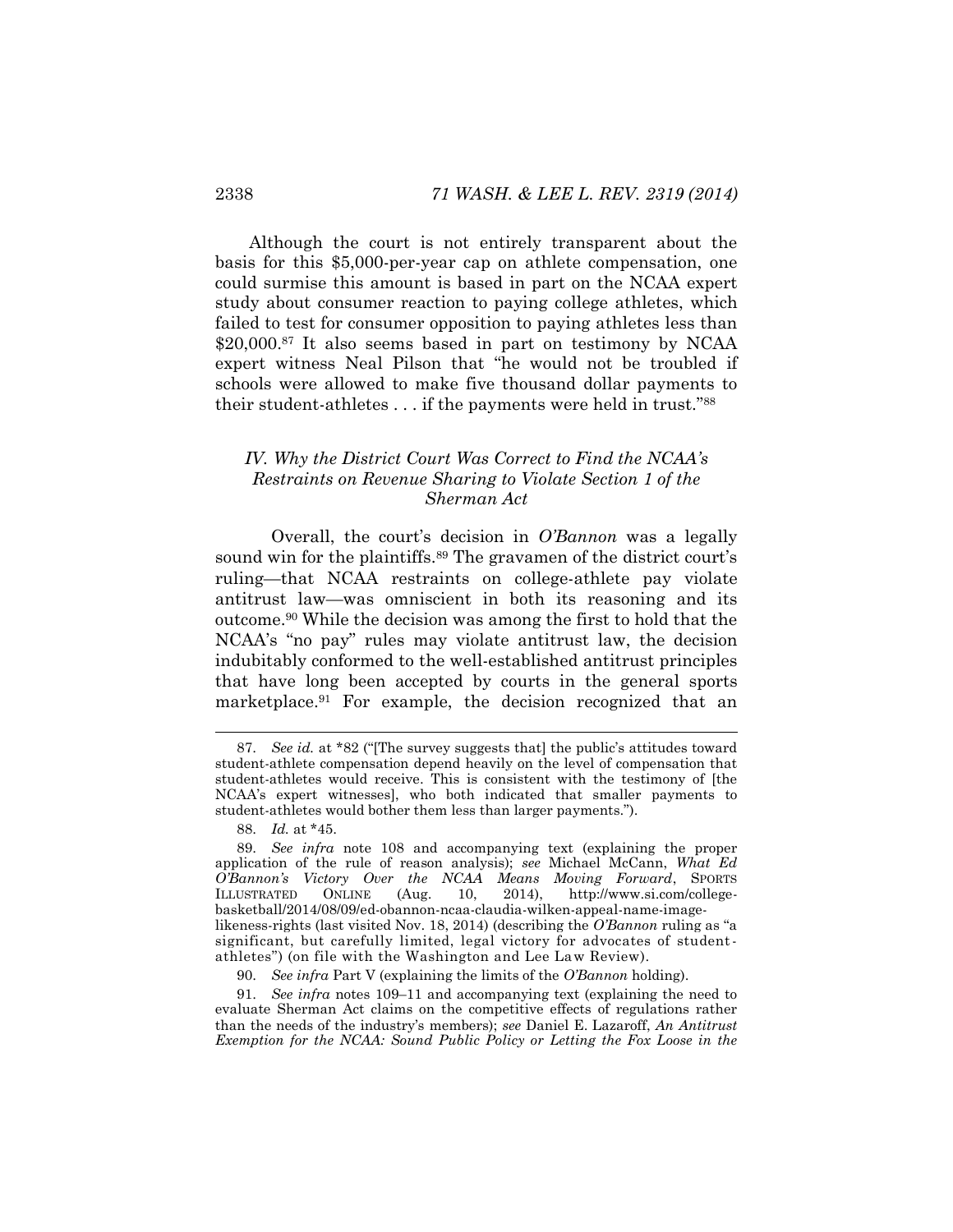agreement among separate entities in the sports industry to collectively fix athletes' wages below the market rate produces a substantial anticompetitive effect under section 1 of the Sherman Act.<sup>92</sup> This is a conclusion that has long been axiomatic in sportsantitrust cases where the defendants have been parties other than the NCAA.<sup>93</sup>

<span id="page-21-0"></span>The *O'Bannon* decision also helped to reconcile the longstanding differences between the antitrust treatment of the NCAA's wage restraints with respect to players and coaches.<sup>94</sup> Importantly, in *Law v. NCAA*, <sup>95</sup> the U.S. Court of Appeals for the Tenth Circuit held that the NCAA's attempt to cap assistant coaches' salaries below the free market rate produced substantially anticompetitive effects under antitrust law.<sup>96</sup> Presuming that the Tenth Circuit's ruling in *Law* was indeed good law, the same conclusion should logically have always extended to wage restraints for FBS football players and Division I men's basketball players,

93. *See* Marc Edelman, *A Short Treatise on Amateurism and Antitrust Law: Why the NCAA's No-Pay Rules Violate Section 1 of the Sherman Act*, 64 CASE W. RES. L. REV. 61, 76 (2013) (noting that wage fixing by sports leagues with market power is typically seen as illegal); Daniel E. Lazaroff, *The NCAA in Its Second Century: Defender of Amateurism or Antitrust Recidivist*, 86 OR. L. REV. 329, 359 (2007) (explaining that the NCAA amateurism rules and limits on athlete compensation represent "a quintessential example of a horizontal price restraint"); *cf.* Brown v. Pro Football Inc., 50 F.3d 1041, 1061–62 (D.C. 1995) (explaining that because athletic prowess is a unique and highly specialized resource, "[i]f team owners join together to suppress the price of athletic services through monopsony practices, most athletes will not be able to switch profitably to other lines of work," making the market susceptible to monopsony).

94. *See infra* note [166](#page-36-0) and accompanying text (arguing that because student-athletes are not paid, the salaries and endorsement opportunities offered to coaches are disproportionately high).

95. 134 F.3d 1010 (10th Cir. 1998).

l

96. *See id.* at 1020 ("Under [the quick look rule of reason], the undisputed evidence supports a finding of anticompetitive effect.").

*Henhouse*, 41 PEPP. L. REV. 229, 231 (2014) (noting that "[w]ith respect to alleged anticompetitive restraints on student-athletes," courts historically "side[d] with the NCAA when its amateurism rules were challenged" even though there is perhaps a legal basis to rule in the opposite direction).

<sup>92.</sup> *See* Findings of Fact and Conclusions of Law 50–66, O'Bannon, 2014 WL 3899815 (comparing the case at hand to a volume of jurisprudence and concluding that the plaintiffs "presented sufficient evidence to show an analogous anticompetitive effect in a similar labor market").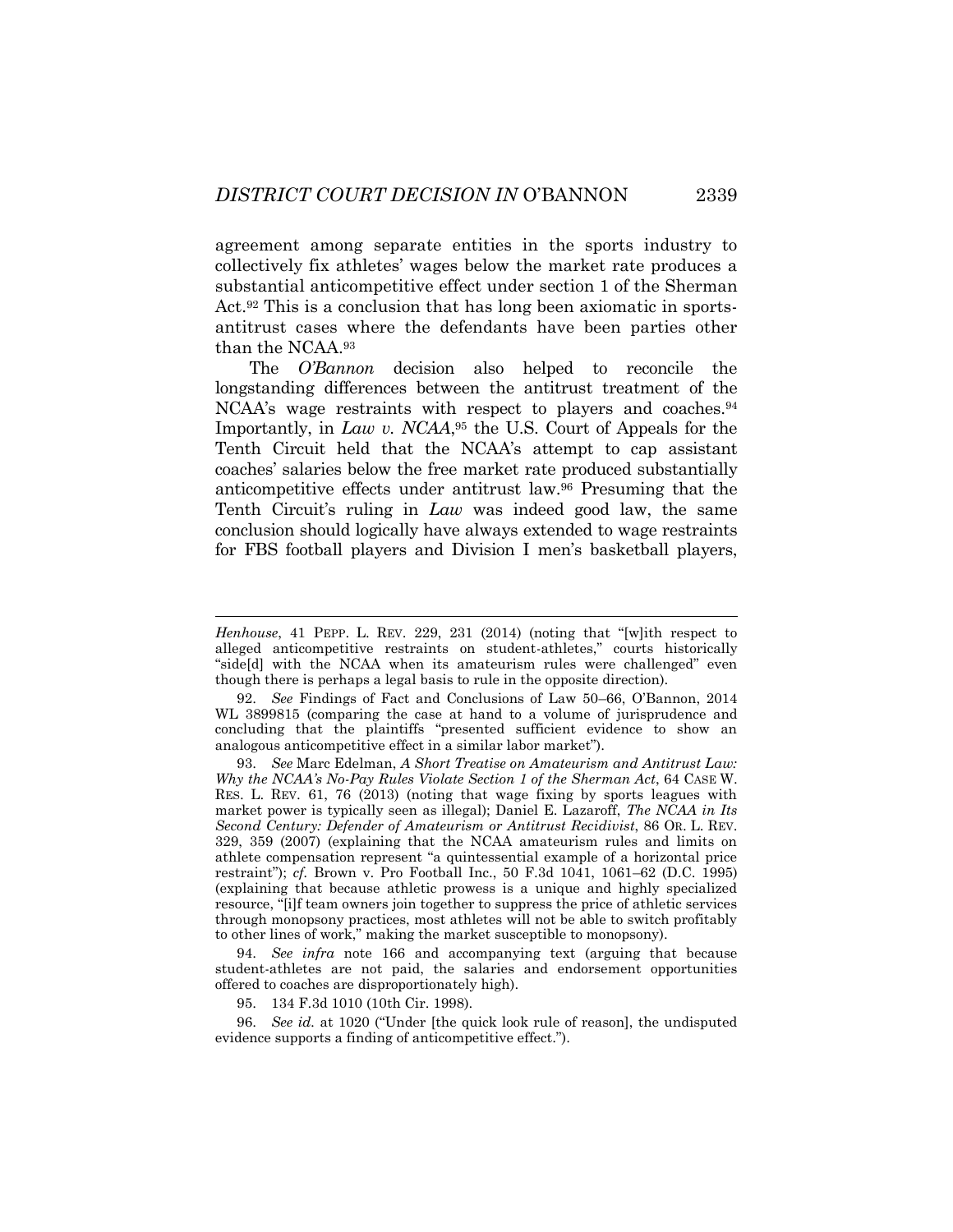given that both categories "are closely akin in practice to traditional workers."<sup>97</sup>

Furthermore, the district court's ruling in *O'Bannon* accurately interpreted the 1984 Supreme Court decision *NCAA v. Board of Regents of the University of Oklahoma*<sup>98</sup> in light of both its underlying context, and the factual realities about the college sports marketplace.<sup>99</sup> Despite the NCAA's longstanding contentions to the contrary, the *Board of Regents* decision stands foremost for the proposition that collective action by NCAA member schools is subject to antitrust scrutiny under section 1 of the Sherman Act.<sup>100</sup>

*Id.*

<span id="page-22-0"></span>

98. 468 U.S. 85 (1984).

99. *See* Findings of Fact and Conclusions of Law at 79–80, O'Bannon, 2014 WL 3899815 (N.D. Cal. Aug. 8, 2014)

Plaintiffs have also presented ample evidence here to show that the college sports industry has changed substantially in the thirty years since *Board of Regents* was decided. Accordingly, the Supreme Court's incidental phrase in *Board of Regents* does not establish that the NCAA's current restraints on compensation are procompetitive and without less restrictive alternatives.

100. *See id.* at \*79–80 (explaining in detail why even though "the NCAA has cited the Supreme Court's decision in *Board of Regents* as support for its amateurism justification, its reliance on the case remains unavailing"); *see also* Edelman, *supra* note [93,](#page-21-0) at 79 (citing NCAA v. Bd. of Regents of the Univ. of Okla., 468 U.S. 85, 108 (1984) (supporting this same conclusion)); Lazaroff, *supra* note [91,](#page-20-1) at 239 (explaining that without an antitrust exemption, the NCAA is rightful to be concerned about antitrust liability in light of the Supreme Court's ruling in *NCAA v. Board of Regents*); Note, *Sherman Act Invalidation of the NCAA Amateurism Rules*, 105 HARV. L. REV. 1299, 1301 (1992) [hereinafter *Sherman Act* Note] (footnote omitted) ("Most significantly, the Supreme Court in *NCAA v. Board of Regents of the University of Oklahoma*

<sup>97.</sup> *See* Edelman, *supra* note [93,](#page-21-0) at 77 (noting that the average Division I college football player devotes on average over forty hours per week to his sport—more time than the typical U.S. worker spends practicing his profession). *See* Robert McCormick & Amy Christian McCormick, *The Myth of the Student-Athlete: The College Athlete as Employee*, 81 WASH. L. REV. 71, 74 (2006) ("[The] characterization—that athletes at NCAA-member schools are studentathletes—is essential to the NCAA because it obscures the legal reality that some of these athletes, in fact, are also employees."). The McCormicks go on to argue that

<sup>[</sup>b]y creating and fostering the myth that football and men's basketball players at Division I universities are something other than employees, the NCAA and its member institutions obtain the astonishing pecuniary gain and related benefits of the athletes' talents, time, and energy—that is, their labor—while severely curtailing the costs associated with such labor.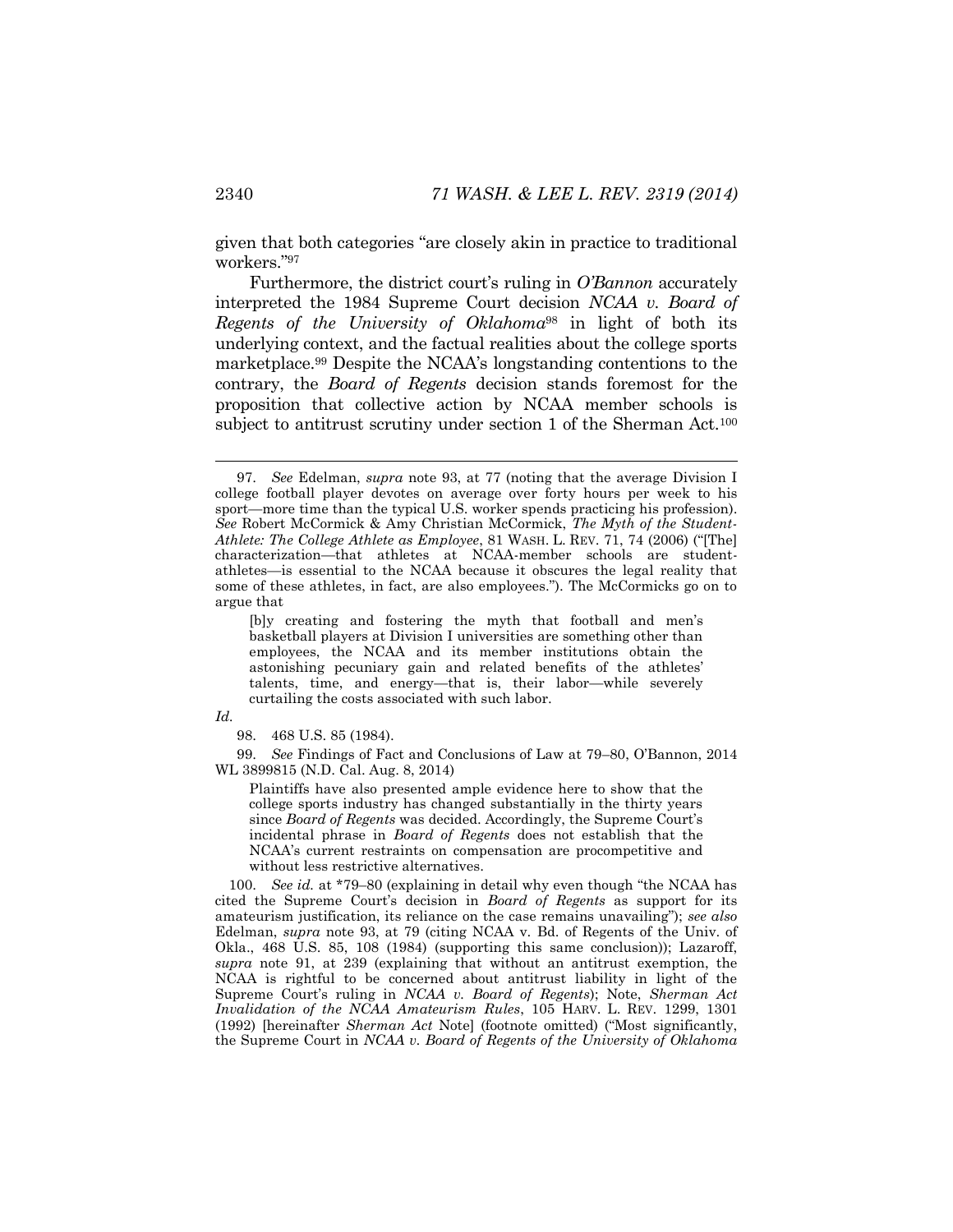It does not stand for the proposition that certain NCAA restraints are per se legal.<sup>101</sup>

Finally, the district court in *O'Bannon* also did not fall victim to any of the errors that had plagued past courts when reviewing the wage restraints the NCAA imposed against its athletes.<sup>102</sup> Many past decisions had mistakenly applied a bifurcated test to determine whether NCAA rules were subject to antitrust law placing "business rules" within the scope of antitrust scrutiny and "eligibility rules" (such as those related to amateurism) on the

[I]t is an absurdity of construction to presume that the Supreme Court's statement that 'most of the regulatory controls of the NCAA are justifiable means of fostering competition' is equivalent to a finding that the NCAA conduct cannot yield an anticompetitive effect—especially in light of the fact the Supreme Court in *Board of Regents* ultimately found the NCAA's broadcasting rules to be illegal;

*Sherman Act* Note, *supra* note [100,](#page-22-0) at 1301 (stating that "[t]he Supreme Court's decision in *Board of Regents* confirms that the amateurism bylaws are subject to antitrust scrutiny"). As further explained in my law review article *The NCAA's Death Penalty Sanction—Reasonable Self-Governance or an Illegal Group Boycott in Disguise*:

A closer inspection of the *Board of Regents* decision indicates that the language cited by [cases that have found amateurism as a defense, in itself, of anticompetitive conduct] does not truly mean what . . . these courts purport it to mean. A closer inspection of the *Board of Regents*  decision indicates that the language cited by these cases came from a section of the decision that explained why NCAA conduct should be reviewed under the Rule of Reason rather than the per se test. In addition, the language cited specifically states that NCAA amateurism rules '*can* be used as procompetitive and not that they '*must'* be viewed in such a light. By using the word 'can' rather than 'must' and using it in context of determining the proper Competitive Effects Test for reviewing NCAA conduct, it is clear that the Supreme Court in *Board of Regents* never actually reached any legal conclusion in favor of specially preserving NCAA amateurism. All it did was note the argument could have been broached by the NCAA as a defense under the Rule of Reason.

102. *See infra,* notes [103](#page-24-0)–[108](#page-25-1) and accompanying text (identifying the importance of weighing the competitive effects of regulation rather than the benefits or disadvantages of enjoining the industry's members from enacting them).

held that NCAA actions are subject to antitrust scrutiny and should be analyzed under the 'rule of reason' . . . .").

<sup>101.</sup> *See* Marc Edelman, *The NCAA's Death Penalty Sanction—Reasonable Self-Governance or an Illegal Group Boycott in Disguise*, 18 LEWIS & CLARK L. REV. 385, 413 (2014) (footnote omitted)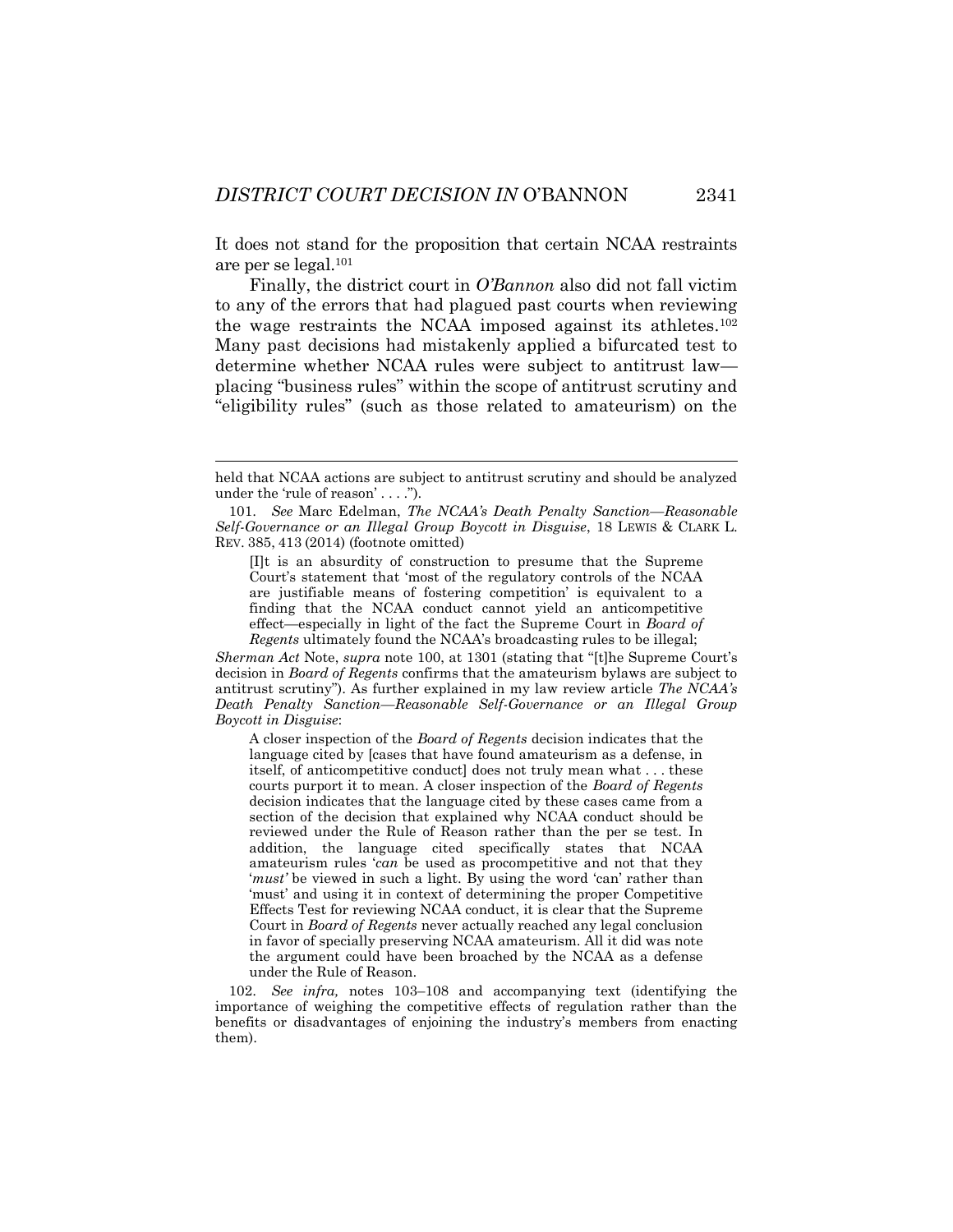<span id="page-24-1"></span><span id="page-24-0"></span>outside of scrutiny.<sup>103</sup> The court in *O'Bannon*, however, properly recognized that even the NCAA's amateurism rules were subject to antitrust law because, as a matter of economic reality, these rules substantially impact commerce.<sup>104</sup> Furthermore, whereas other past courts had allowed the NCAA to defend its otherwise anticompetitive restraints based on the mere claims of "preserving amateurism"<sup>105</sup> and providing "an opportunity for competition among amateur students pursuing a collegiate education,"<sup>106</sup> the court in *O'Bannon* disagreed, holding that "[t]he Supreme Court has made clear that antitrust defendants cannot rely on . . . social welfare benefits to justify anticompetitive conduct under the Sherman Act."<sup>107</sup> Thus, the

104. *See* Order on NCAA's and CLC's Motion to Dismiss, O'Bannon v. NCAA, Nos. C 09-1967 CW, 2010 WL 445190, at \*7 (N.D. Cal. Feb. 8, 2010) (finding that the plaintiffs in *O'Bannon* had met their burden with respect to pleading an impact on interstate commerce); *see also* Edelman, *supra* note [93,](#page-21-0) at 63, 88–89 (noting that NCAA oversees a nearly \$11 billion college sports industry with colleges producing yearly revenues upwards of \$100 million; television rights for events like NCAA men's basketball tournaments make upwards of \$750 million yearly; and NCAA schools receive millions of dollars from stadium and players' equipment advertising rights); Gabe Feldman, *A Modest Proposal for Taming the Antitrust Beast*, 41 PEPP. L. REV. 249, 254–55 (2014) (explaining that the "'myth of amateurism' [improperly] ignores the fact that the NCAA has become a profit-seeking enterprise that governs multi-billion dollar entertainment products"); J.G. Joakim Soederbaum, Comment, *Leveling the Playing Field—Balancing Student-Athletes' Short- and Long-Term Financial Interests with Educational Institutions' Interests in Avoiding NCAA Sanctions*, 24 MARQ. SPORTS L. REV. 261, 277 (2013) (noting that NCAA members schools, despite their claims of amateurism and non-commercialism, willingly "partake in the lucrative athletic endorsement field").

105. Justice v. NCAA, 577 F. Supp. 356, 382 (D. Ariz. 1983).

106. Banks v. NCAA, 977 F.2d 1081, 1090 (7th Cir. 1992).

107. Order Resolving Cross-Motions for Summary Judgment; Granting Motion to Amend Class Definition; Denying Motion for Leave to File Motion for Reconsideration, *In re* NCAA Student-Athlete Name & Likeness Licensing Litig., No. C-09-1967-CW, 2014 WL 1410451, at \*15 (N.D. Cal. Apr. 11, 2014)

<sup>103.</sup> *See, e.g.*, Smith v. NCAA, 139 F.3d 180, 185 (3d Cir. 1998) (stating that "many district courts have held that the Sherman Act does not apply to the NCAA's promulgation and enforcement of eligibility requirements"), *vacated*, NCAA v. Smith, 529 U.S. 459 (1999); Bowers v. NCAA, 9 F. Supp. 2d 460, 497 (D.N.J. 1998) (noting that certain NCAA bylaws related to athlete eligibility were non-commercial); Gaines v. NCAA, 746 F. Supp. 738, 743 (M.D. Tenn. 1990) (presuming a legal difference in treatment under antitrust law "between the NCAA's efforts to restrict the televising of college football games and the NCAA's efforts to maintain a discernible line between amateurism and professionalism").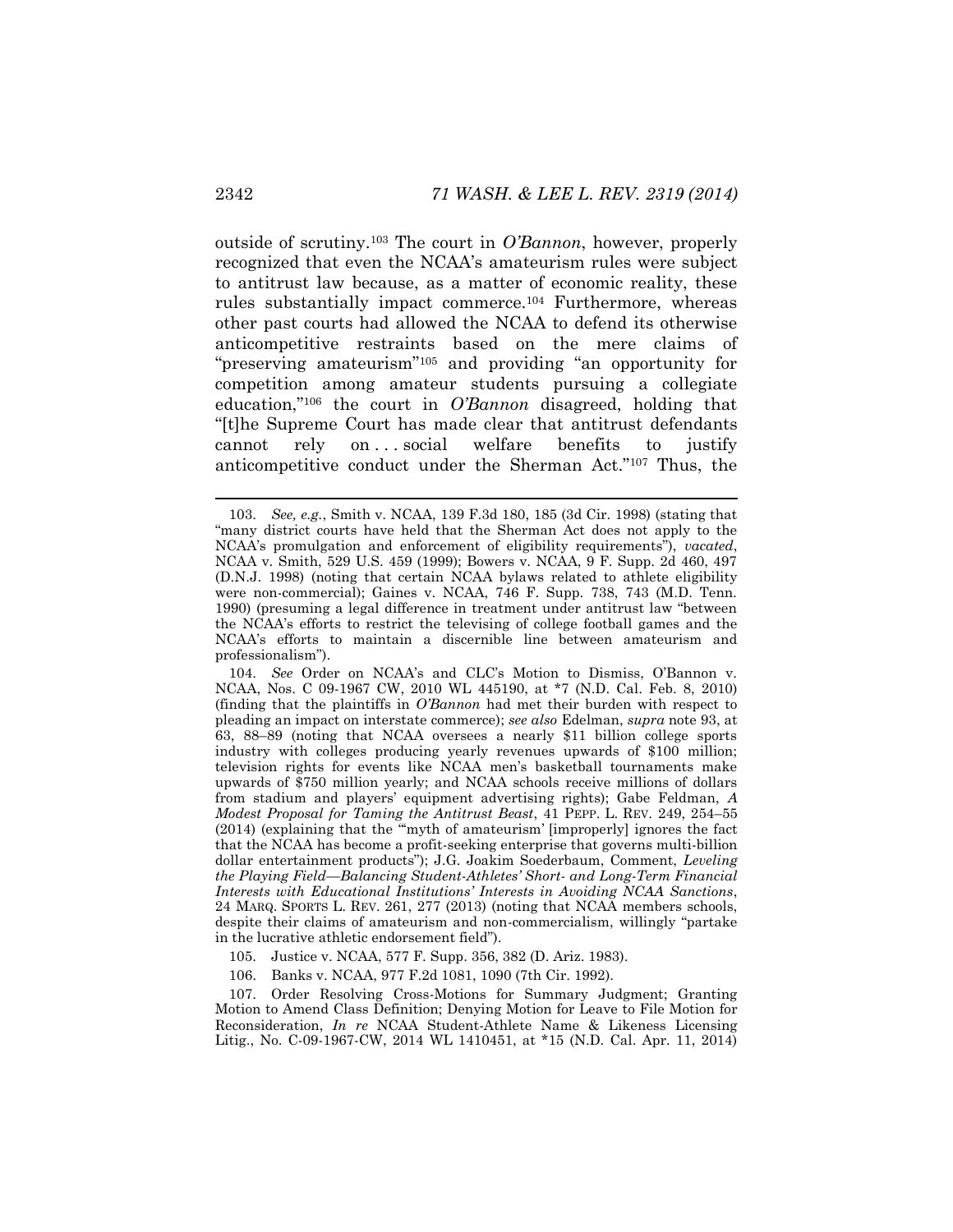*O'Bannon* decision properly acknowledged that under the modern view of antitrust law, "even a positive, noneconomic motive can no longer save an otherwise [anticompetitive] restraint."<sup>108</sup>

# <span id="page-25-1"></span>*V. Why the District Court's Permanent Injunction in* O'Bannon *Was Insufficient, and Does Not Fully Ameliorate the NCAA's Restraints*

<span id="page-25-0"></span>While the district court's reasoning in *O'Bannon* was both legally sound and societally groundbreaking, the permanent injunction implemented by the court was nevertheless limited and weak, as it failed to ameliorate the NCAA's anticompetitive practices as effectively as possible.<sup>109</sup> Indeed, the only alleged procompetitive benefits to which the court ascribed any merit related to links between the NCAA's 'no pay' rules and both the popularity of college sports and the quality of students' educations.<sup>110</sup> Nevertheless, the court's injunction in *O'Bannon* seemed to allow NCAA practices that did not clearly and substantially benefit either of these areas.<sup>111</sup>

<span id="page-25-2"></span>Perhaps it would have made more sense for the court to have simply enjoined the NCAA's restraints outright, without crafting a complex system of restraints on college-athlete pay that the court deemed less restrictive.<sup>112</sup> Although antitrust law's Rule of

l

<sup>(</sup>citing FTC v. Superior Court Trial Lawyers Ass'n, 493 U.S. 411, 424 (1990)).

<sup>108.</sup> Edelman, *supra* note [93,](#page-21-0) at 92; *see also* Nat'l Soc'y of Prof'l Eng'rs v. United States, 435 U.S. 679, 692 (1978) (noting that any proper rule of reason analysis must turn on the competitive effects of the restraint and not on whether the restraint is "in the interest of the members of [the] industry").

<sup>109.</sup> *See infra* notes [110](#page-25-2)–11 (explaining the practices which are permitted by the injunction but offer dubious procompetitive effects). *See generally* McCann, *supra* note [89](#page-20-2) (noting that the court's injunction allowing for payment of college athletes up to \$5,000 per year "is not quite the all-encompassing change that some NCAA critics sought").

<sup>110.</sup> *See* Findings of Fact and Conclusions of Law at 78–89, O'Bannon v. NCAA, No. C-09-3329 CW (N.D. Cal. Aug. 8, 2014) (discussing procompetitive justifications).

<sup>111.</sup> *Cf. Sherman Act* Note, *supra* note [100,](#page-22-0) at 1312 (finding that limits on college-athlete pay are "not tailored to the goal of promoting intercollegiate athletics because many NCAA institutions frequently violate the rule," and "[t]he public knows these violations occur, but the product of college sports in the economic marketplace continues to increase in popularity").

<sup>112.</sup> *See infra* notes [113](#page-26-0)–19 and accompanying text (offering less limited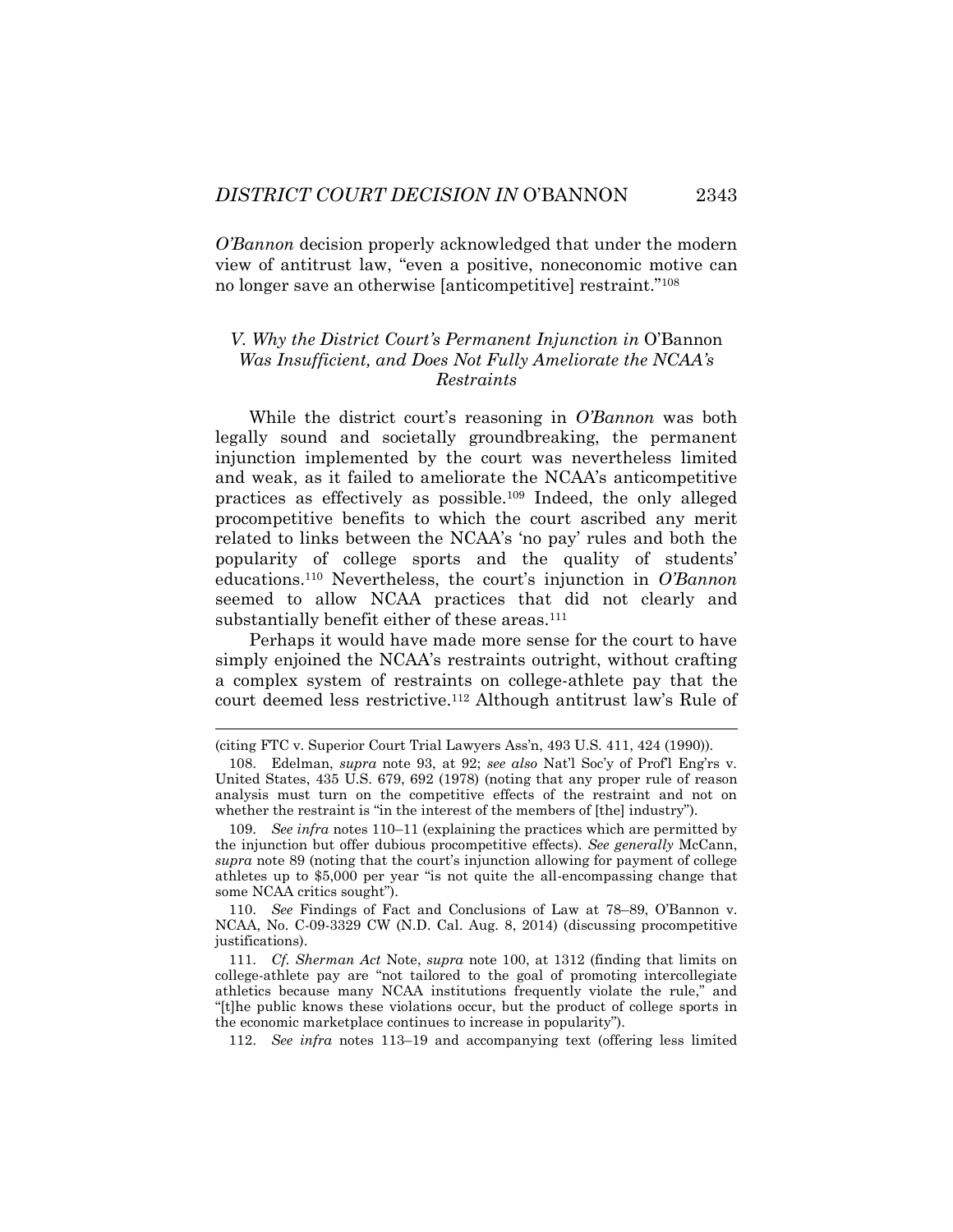<span id="page-26-0"></span>Reason has been described as "[o]ne of the most amorphous rules in antitrust,"<sup>113</sup> the court in *O'Bannon* did not necessarily have to adopt one of the less restrictive alternatives suggested by the plaintiffs.<sup>114</sup> Rather, the court could have simply recognized that under a "balancing test" the NCAA's longstanding restraints on college-athlete pay far exceeded any alleged procompetitive justifications, and thus the court could have entirely enjoined the NCAA's 'no pay' restraints.<sup>115</sup> If the court in *O'Bannon* had simply overturned the NCAA's 'no pay' rules, anarchy would not have ensued throughout college sports as the NCAA incredulously suggests.<sup>116</sup> Rather, the result would have been the benign devolving of power from the NCAA overall to the various individual athletic conferences.<sup>117</sup> Such a result would have

<span id="page-26-1"></span>alternatives to the court's injunction and arguing their potential efficacy).

114. *See* Gabriel A. Feldman, *The Misuse of the Less Restrictive Alternative Inquiry in Rule of Reason Analysis*, 58 AM. U. L. REV. 561, 563 (2009) (noting that the Supreme Court has never adopted a less restrictive alternatives inquiry as part of the Rule of Reason, and even the circuits that have adopted this inquiry have generally not required it where a restraint does not have meaningful procompetitive benefits and is thus otherwise already illegal); *see also* Carrier, *supra* note [35,](#page-9-0) at 831 (noting that where an anticompetitive restraint does not have any procompetitive benefits, the restraint is deemed illegal without the need to assess the availability of less restrictive alternatives).

115. *See, e.g.*, United States v. Visa U.S.A., Inc., 344 F.3d 229, 243 (2d Cir. 2003) (upholding district court's ruling enjoining a restraint under antitrust law's Rule of Reason based on bench trial findings that rule had an anticompetitive effect in a relevant market, and that the defendants "failed to show that the anticompetitive effects of their exclusionary rules are outweighed by procompetitive benefits"); *see also* Carrier, *supra* note [35,](#page-9-0) at 831 (describing the ruling in *United States v. Visa U.S.A., Inc.* as the "sole plaintiff victory" in five reviewed instances during which the court applied true balancing).

116. *See infra* notes [117](#page-26-1)–19 and accompanying text (explaining why anarchy would not ensue if a balancing test were used); *see also* Edelman, *supra* note [13,](#page-4-0)  at 1021 n.3 (providing a series of quotes from NCAA leaders arguing that overturning the NCAA's amateurism restraints would lead to anarchy).

117. *See, e.g*., Edelman, *supra* note [13,](#page-4-0) at 1046 (discussing this option of devolving power to the conference); Edelman, *supra* note [93](#page-21-0), at 97 ("[R]ules governing student-athlete pay at the conference level . . . would likely be far less restrictive to student-athletes, colleges, and consumers because individual

<sup>113.</sup> Carrier, *supra* note [35,](#page-9-0) at 827; *see* Peter C. Carstensen & Paul Olszowka, *Antitrust Law, Student-Athletes and the NCAA: Limiting the Scope and Conduct of Private Economic Regulation*, 1995 WIS. L. REV. 545, 571 (1995) (describing antitrust law's Rule of Reason as "very ambiguous in practice"). *See generally* Lazaroff, *supra* note [13](#page-4-0), at 237 (explaining that "[t]he rule-of-reason journey is an arduous one, and it can generate considerable expense and substantial investment of time and money").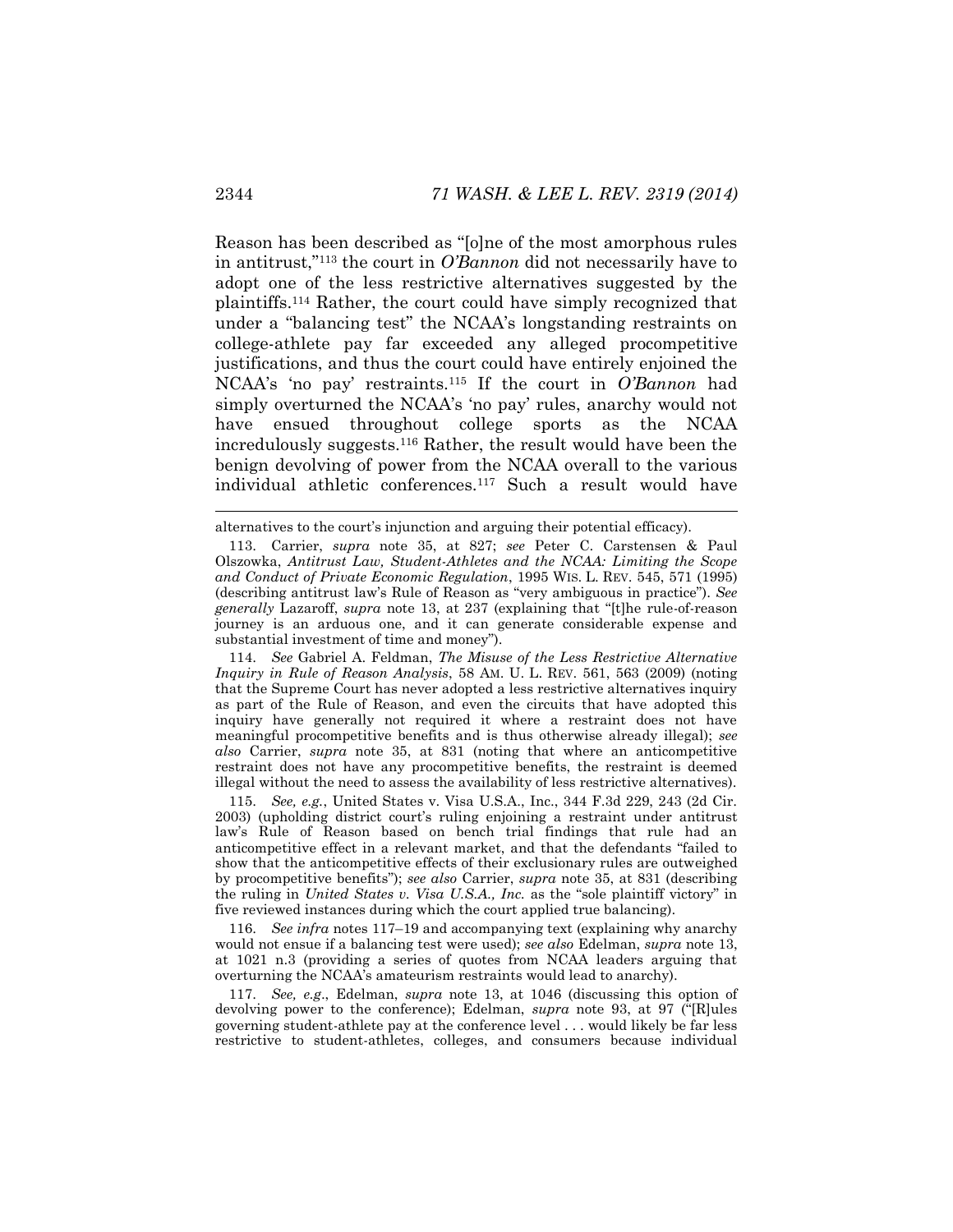allowed "each individual conference to choose a common wage regime . . . without the need for an overarching super-cartel to control the entire market for college-age athletes."<sup>118</sup> It would have continued to prevent an entirely free market for collegeathlete services, but would have still importantly allowed for inter-conference competition determined by the free market under traditional principles of supply and demand.<sup>119</sup>

Alternatively, if the court did not enjoin the NCAA's restraints outright, the court still, at a minimum, should have implemented the third less restrictive alternative discussed in the court's opinion—allowing for college athletes to seek thirdparty compensation for the sale of their likenesses.<sup>120</sup> Plaintiffs' lawyers may have hurt their prospects of obtaining this injunction by initially stating that they were not seeking a free market for athlete endorsements, and by initially indicating that their claim was only about creating a free market to sell their names and likenesses to the NCAA. <sup>121</sup> Nevertheless, an injunction of this nature would have benefited the most elite college athletes by providing them with the opportunity to obtain financial security. In turn, this may have helped to integrate these athletes into their academic communities by incentivizing

119. *See* Edelman, *supra* note [93,](#page-21-0) at 97

<span id="page-27-0"></span>

"[C]onference-wide salary caps on student-athlete pay are unlikely to lead to a . . . ban of student-athlete compensation. [S]ome conferences would likely opt to allow student-athletes to receive money as a means to compete ... for student-athlete labor ... . [Others may] recogniz[e] that taking the moral high ground may make . . . consumers more interested in [making] purchas[es] . . . ."

120. *See infra* notes [121](#page-27-0)–22 and accompanying text (discussing pros and cons of allowing athletes to seek third-party compensation for sale of likenesses).

121. *See* Findings of Fact and Conclusions of Law at 47, O'Bannon v. NCAA, No. C-09-3329 CW (N.D. Cal. Aug. 8, 2014) (stating, in terms of evaluating the proposed less restrictive alternative of allowing college athletes to receive money for endorsement deals, that "[p]laintiffs themselves previously indicated that they were not seeking to enjoin the NCAA from enforcing its current rules prohibiting such endorsements").

conferences lack sufficient 'market power' within any relevant market to illegally restrain trade. Thus, each individual sports conference represents just a small share of the college . . . sports marketplace.").

<sup>118.</sup> Daniel A. Rascher & Andrew D. Schwarz, *"Amateurism" in Big-Time College Sports*, 14 ANTITRUST 51, 54 (2000).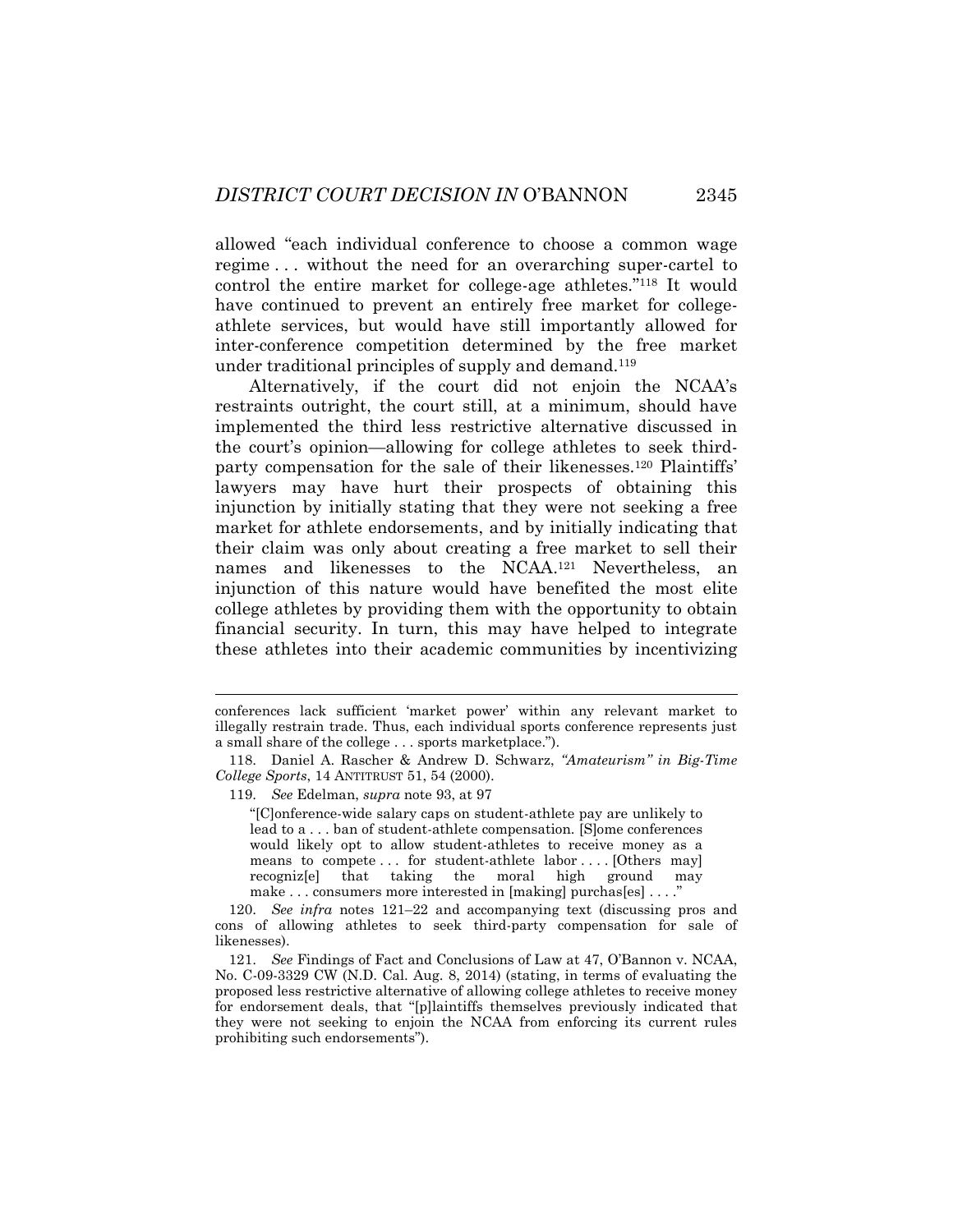<span id="page-28-0"></span>them to stay in college for a full four years and work toward earning their diplomas alongside their classmates.<sup>122</sup>

<span id="page-28-1"></span>The argument that college athletes would be more likely to stay in school for four years and earn their degrees if they were allowed to engage in third party sponsorship deals is not a novel one.<sup>123</sup> It has long been established that the Division I college football and men's basketball players who are most likely to leave school early to enter the professional ranks are those from lowincome families.<sup>124</sup> Allowing these athletes to receive the full cost of attendance is a step in the right direction; however, the sort of money enabled by the *O'Bannon* injunction pales in comparison to the amount that would have been available through thirdparty sponsorship opportunities.<sup>125</sup> While a \$5,000 per year stipend may provide a college athlete ample money for food, shelter and perhaps even the occasional movie, this sum is almost certainly not enough to shift an elite college athlete's priorities away from imminently turning professional.<sup>126</sup>

124. *See* Kenneth Shropshire, *Compensation and the African American Student-Athlete*, *in* RACISM IN COLLEGE ATHLETICS, 272–73 (2000) (noting that when considering the low graduation rates of African-American athletes in Division I men's basketball and FBS football, the reality of race as a near proxy for familiar wealth needs to be considered).

125. *See, e.g.*, Edelman, *supra* note [122,](#page-28-0) at 876 (noting that even more than fifteen years ago, basketball star Tracy McGrady was able to sign a six-year, \$12 million endorsement deal immediately out of high school, before even playing in a professional game).

126. *See id.* at 885–86 (discussing a deregulation model as a solution); Michael Corgan, *supra* note [123,](#page-28-1) at 415 (concluding that "[p]roviding studentathletes with thirty to fifty dollars per month (or \$360 to \$600 a year) would not lessen the desire for poor student-athletes to accept thousands of dollars from sports agents," but "[a]llowing student-athletes to seek lucrative endorsement deals . . . [would provide] an ample amount of money").

<span id="page-28-2"></span><sup>122.</sup> *See* Marc Edelman, Note, *Reevaluating Amateurism Standards in Men's College Basketball*, 35 U. MICH. J. L. REFORM 861, 863 (2002) ("By colluding to restrain the financial opportunities of student-athletes, Amateurism influences star college basketball players to leave school without graduating in favor of professional leagues.").

<sup>123.</sup> *See, e.g.*, *id.* at 875 ("College basketball players, not sharing in the revenue generated by their talents, are increasingly forgoing college in favor of the NBA."); *cf.* Michael A. Corgan, Comment, *Permitting Student-Athletes to Accept Endorsement Deals: A Solution to the Financial Corruption of College Athletics Created by Unethical Sports Agents and the NCAA's Revenue-Generating Scheme*, 19 VILL. SPORTS & ENT. L.J. 371, 415 (2012) (discussing how allowing college athletes access to a free market for endorsements is likely to meet their financial needs).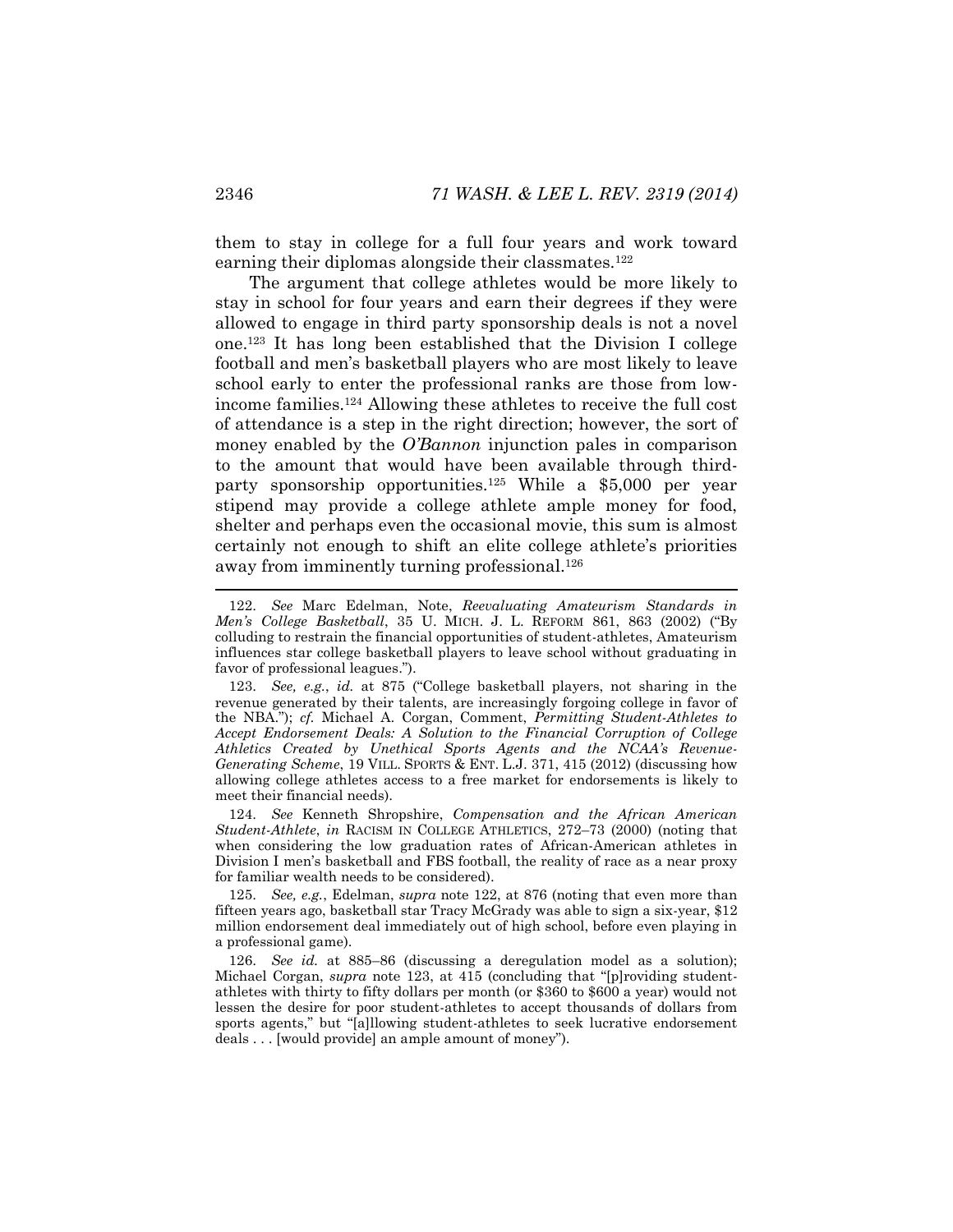Furthermore, allowing college athletes to sponsor products or sell their publicity rights brings the treatment of college athletes in line with non-athletes on college campuses, whose private ventures are not regulated.<sup>127</sup> To the extent that procompetitive benefits truly emanate from college athletes engaging with the mainstream academic community, allowing college athletes to engage in the same unregulated lifestyle as traditional students represents an important step in the right direction.<sup>128</sup> In addition, allowing elite college athletes to license the rights to their likenesses to third parties enables these athletes to obtain business and negotiation experience that may be directly relevant to their course work—should they pursue studies in strategic management, marketing, or sports management.

#### *VI. Implications of the* O'Bannon *Decision and Logical Next Steps*

Some advocates for college-athlete rights have expressed disappointment over the outcome in *O'Bannon v. National Collegiate Athletic Association*—believing that the court's injunction did not go far enough to protect the interests of college athletes. Nevertheless, the U.S. District Court's decision in *O'Bannon* is unlikely to serve as the last word in the dispute over college-athlete compensation.<sup>129</sup> The stark contrast between the court's holding and the limited nature of its injunction may lead

l

<sup>127.</sup> *See* Jon Solomon, *Can Congress (Yes, Congress) Help NCAA Find Solutions?*, CBS SPORTS (Aug. 18, 2014), http://www.cbssports.com/college football/writer/jon-solomon/24666147/can-congress-yes-congress-help-ncaa-findsolutions (last visited Nov. 18, 2014) (noting that Jo Potuto believes "the NCAA should have no rule banning players from using their name and likeness to be paid," likening such pay "to actress Emma Watson being paid for appearing in movies while a student at Brown and still participating in theater performances at the university") (on file with the Washington and Lee Law Review). *See*  Edelman, *supra* note [122](#page-28-0), at 884 (explaining why stipends "fail to provide young basketball players enough money to keep them from leaving the NCAA for the NBA").

<sup>128.</sup> *See supra* notes [105](#page-24-1)–23 and accompanying text (discussing the benefits of allowing college athletes the same unregulated lifestyle as classmates).

<sup>129.</sup> *See infra* notes [130](#page-30-0)–95 and accompanying text (discussing both parties' grounds for appeal in *O'Bannon*, subject matter for subsequent lawsuits against the NCAA, impact of *O'Bannon* on unionizing and Title IX compliance, and potential for a statutory antitrust exemption).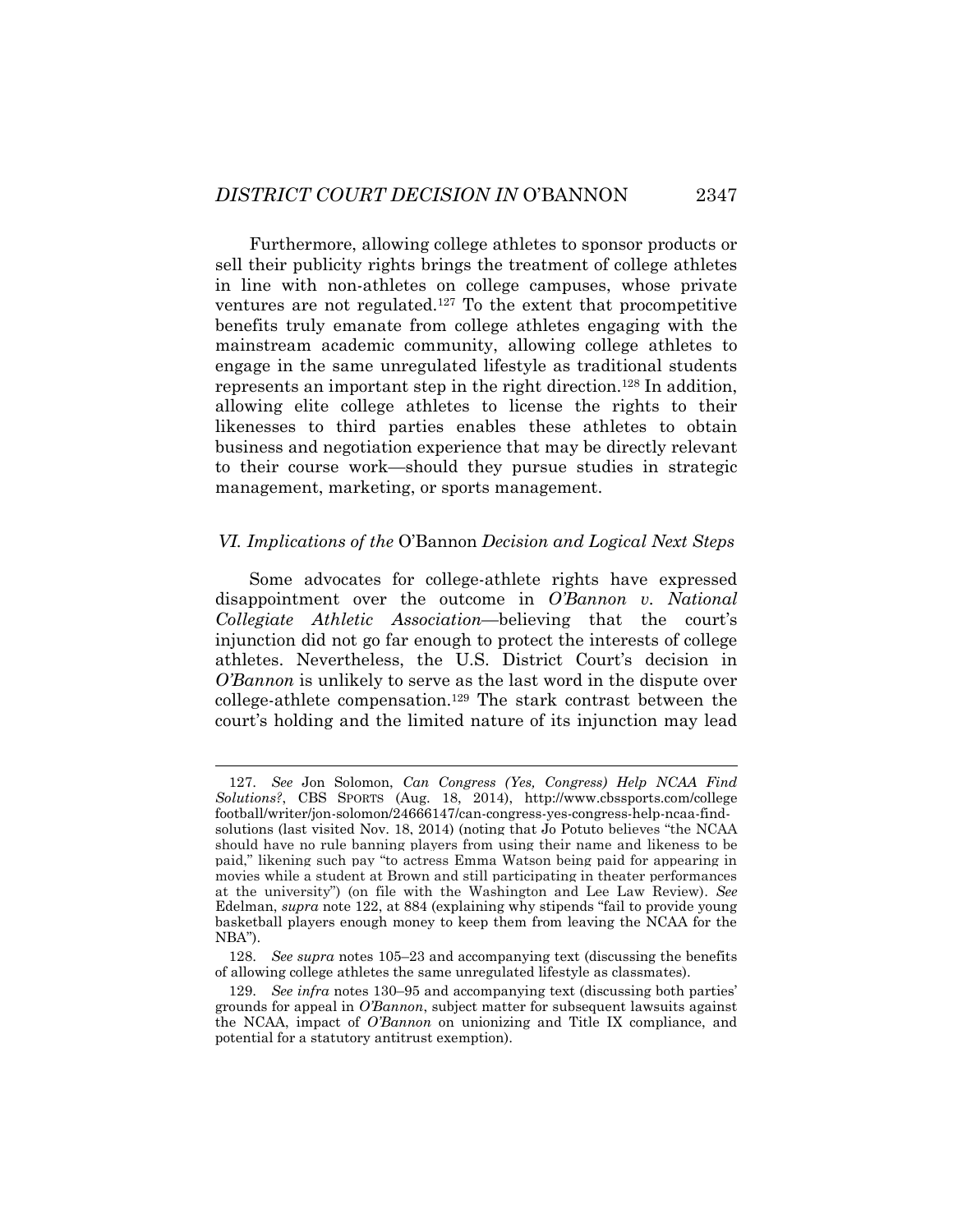to an appeal of the decision by both parties.<sup>130</sup> Meanwhile, the decision also may lead to various new class action lawsuits involving NCAA amateurism rules, as well as strategic changes to the college-athlete unionization efforts, new concerns about Title IX compliance, and even an attempt by NCAA leaders to secure from Congress a statutory exemption from U.S. antitrust  $law.<sup>131</sup>$ 

#### <span id="page-30-2"></span><span id="page-30-0"></span>*A. Grounds for an NCAA Appeal*

<span id="page-30-1"></span>Within days of the district court's ruling in *O'Bannon*, the NCAA already had indicated plans to appeal the court's decision.<sup>132</sup> The anticipated NCAA appeal may argue that, as a matter of law, the Supreme Court's decision in *Board of Regents*  precludes any antitrust challenges related to NCAA eligibility rules, including challenges related to college athlete 'no pay' rules.<sup>133</sup> To support this argument, the NCAA may rely upon three appellate decisions from other circuits that interpret *Board of Regents* in a manner more favorable to the NCAA's position.<sup>134</sup>

<sup>130.</sup> *See infra* notes [132](#page-30-1)–54 and accompanying text (discussing the grounds for appeal for each *O'Bannon* party).

<sup>131.</sup> *See infra* notes [155](#page-34-0)–95 and accompanying text (discussing subject matter for subsequent lawsuits against the NCAA, impact of *O'Bannon* on unionizing and Title IX compliance, and potential for a statutory antitrust exemption).

<sup>132.</sup> *See, e.g.*, Steve Berkowitz & Thomas O'Toole, *NCAA Seeks Clarification Prior to Appeal of* O'Bannon *Case*, USA TODAY (Aug. 11, 2014), http://www.usatoday.com/story/sports/ncaaf/2014/08/10/ed-obannon-ncaa-

appeal-court-ruling-images-likenesses/13860823 (last visited Nov. 18, 2014) (indicating the NCAA's intent to appeal the district court's ruling in *O'Bannon*) (on file with the Washington and Lee Law Review); Michael Marot, *Emmert Says NCAA Will Appeal O'Bannon Ruling*, ASSOCIATED PRESS (Aug. 10, 2014), http://bigstory.ap.org/article/emmert-says-ncaa-will-appeal-obannon-ruling-1

<sup>(</sup>last visited Nov. 18, 2014) (quoting NCAA president Mark Emmert that "[n]o one on our legal team or the college conferences' legal teams think this is a violation of antitrust laws and we need to get that settled in the courts," and Donald Remy, stating he would take the case to the Supreme Court) (on file with the Washington and Lee Law Review).

<sup>133.</sup> *See infra* notes [134](#page-30-2)–40 and accompanying text (discussing appellate decisions the NCAA may use to support its argument).

<sup>134.</sup> *See infra* notes [135](#page-31-0)–40 and accompanying text (listing the three appellate decisions).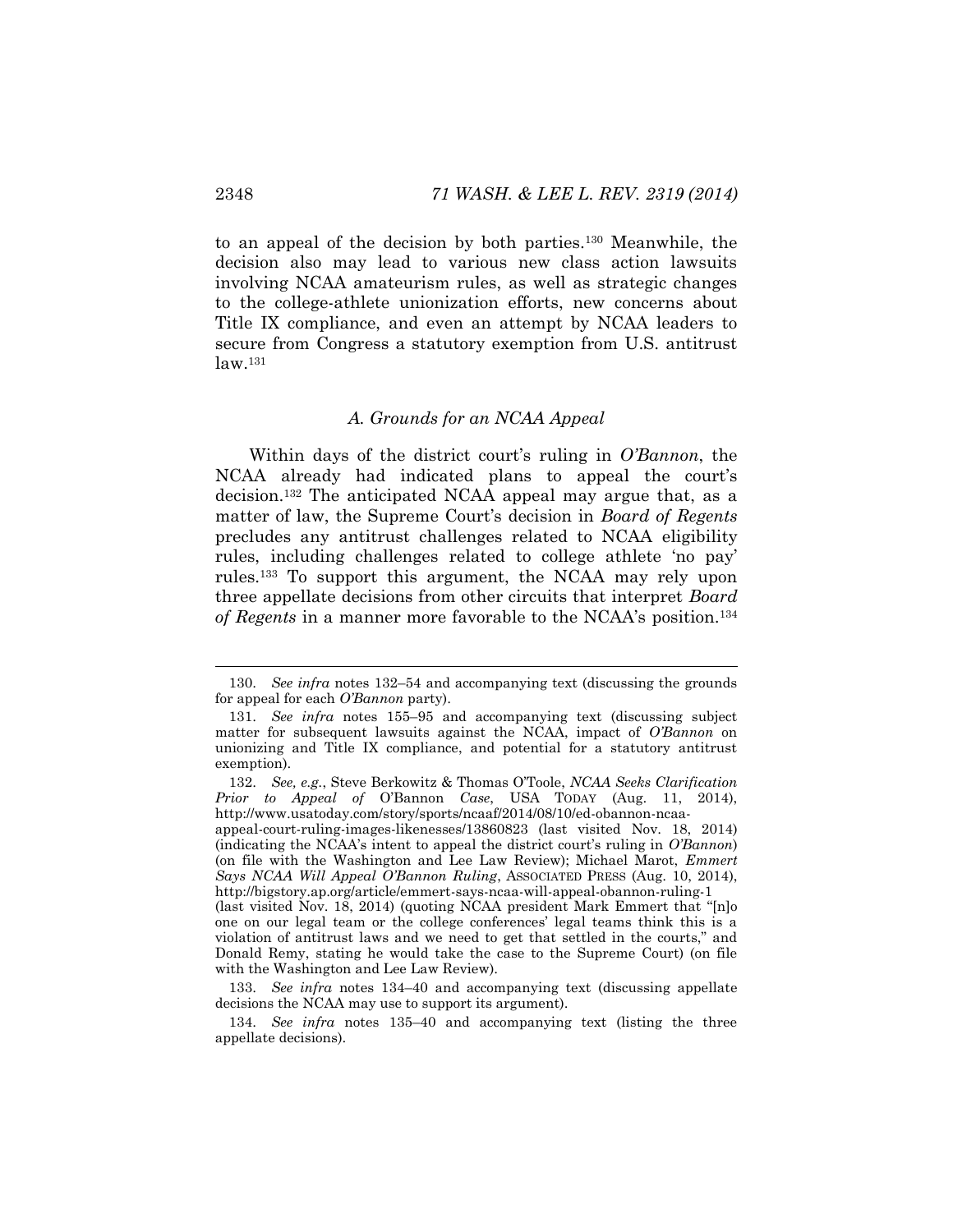<span id="page-31-0"></span>First, in *Smith v. NCAA*<sup>135</sup> the U.S. Court of Appeals for the Third Circuit held that "the Sherman Act does not apply to the NCAA's promulgation and enforcement of eligibility requirements" because these requirements are not commercial in nature.<sup>136</sup> In *McCormack v. NCAA*, <sup>137</sup> the U.S. Court of Appeals for the Fifth Circuit held that rules that determine who is eligible to compete in college football games "enhance public interest in intercollegiate athletics" and are consequently procompetitive.<sup>138</sup> Meanwhile, in *Banks v. NCAA*, <sup>139</sup> the U.S. Court of Appeals for the Seventh Circuit held that NCAA rules about player eligibility are procompetitive because "the NCAA does not exist as a minor league training ground for future NFL players but rather to provide an opportunity for competition among amateur students pursuing a collegiate education."<sup>140</sup>

None of these three decisions, however, is binding on the courts in the Ninth Circuit. In addition, each of these three decisions is suspect in its legal reasoning.<sup>141</sup> Although the court in *Smith* concluded that the NCAA's amateurism rules were not "interstate commerce," the Supreme Court's ruling in *Board of Regents* recognized the exact opposite—that NCAA rules meet the "interstate commerce" requirement and are thus subject to review

139. 977 F.2d 1081 (7th Cir. 1992).

140. *Id.* at 1089–90 (preserving an NCAA rule that disallows college athletes who had previously entered a professional sports league's draft in that same sport).

141. *See infra* notes [142](#page-32-0)–52 and accompanying text (discussing the flaws in the legal reasoning of each decision). *See* Lazaroff, *supra* note [93,](#page-21-0) at 340 (noting that since the Supreme Court decision in *Board of Regents* "lower federal courts [in some circuits have] seized the opportunity to treat NCAA player restraints in a significantly different manner" and have adopted "a more deferential approach" to the NCAA than is seen otherwise in sports antitrust jurisprudence).

<sup>135.</sup> 139 F.3d 180 (3d Cir. 1998).

<sup>136.</sup> *Id.* at 185.

<sup>137.</sup> 845 F.2d 1338 (5th Cir. 1988).

<sup>138.</sup> *Id.* at 1344 (quoting NCAA v. Bd. of Regents of the Univ. of Okla., 468 U.S. 85, 117 (1984)). The court in *McCormack* further cited directly to *Board of Regents* for the proposition that "[i]t is reasonable to assume that most of the regulatory controls of the NCAA are justifiable means of fostering competition . . . ." *Id.* (quoting NCAA v. Bd. of Regents of the Univ. of Okla., 468 U.S. 85, 102 (1984)).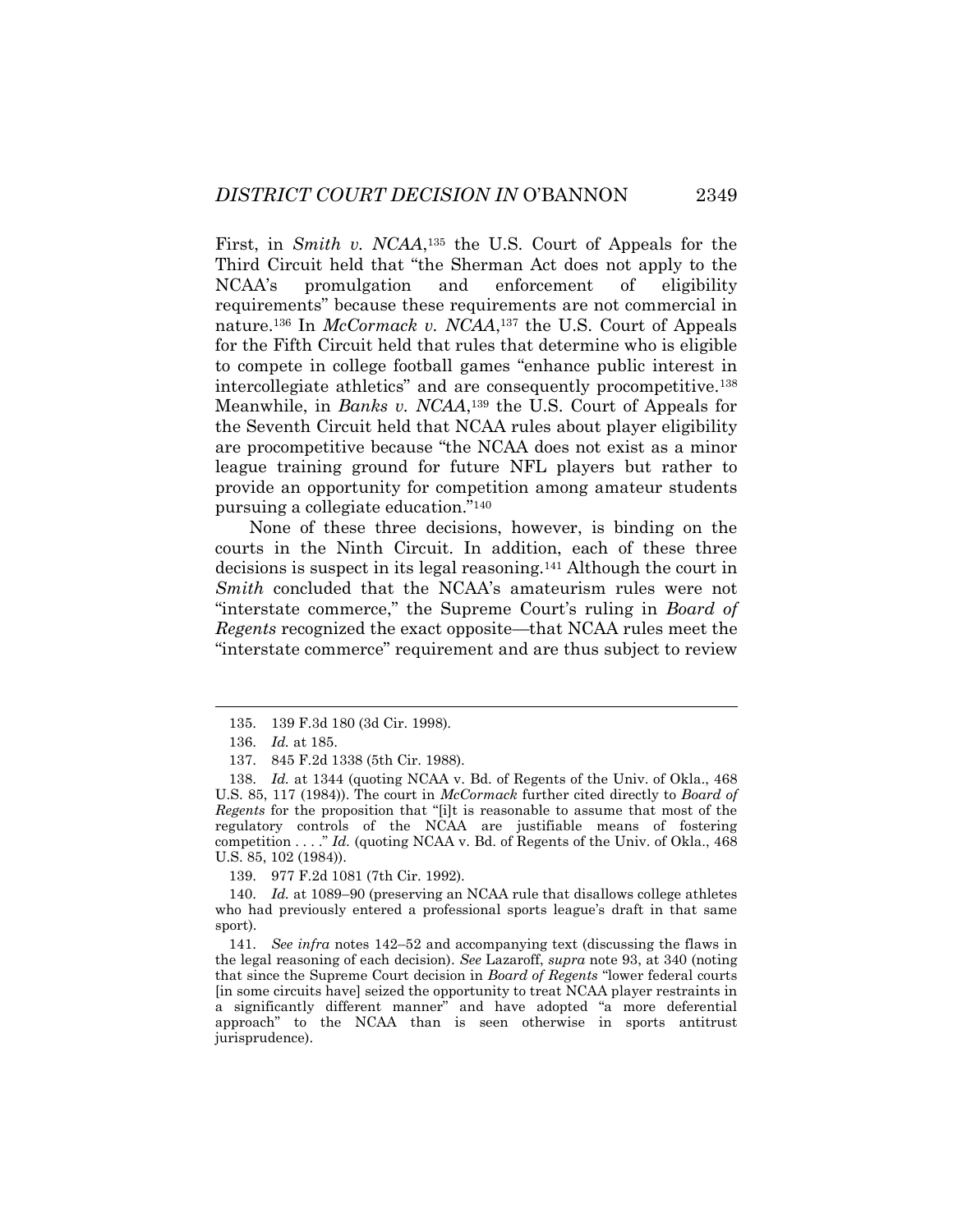<span id="page-32-0"></span>on their competitive merits.<sup>142</sup> Furthermore, as a factual matter, "intercollegiate athletics in its management is clearly business, and big business at that."<sup>143</sup> Currently, the NCAA represents an \$11 billion industry with numerous colleges producing revenues upwards of \$100 million per year.<sup>144</sup> Even some NCAA member schools nowadays produce annual revenues upwards of \$100 million from their athletics programs.<sup>145</sup>

Similarly, the court's reasoning in *McCormack* was likely flawed because it "gerrymandered the language in *Board of Regents* to rule in favor of the NCAA."<sup>146</sup> The language quoted in *McCormack* in favor of finding the NCAA's eligibility rules procompetitive specifically "came from a section of *Board of Regents* that explained why NCAA conduct should be reviewed

143. Hennessey v. NCAA, 564 F.2d 1136, 1150 (5th Cir. 1977); *see* Lazaroff, *supra* note [93](#page-21-0), at 352 (concluding that "the line of demarcation between professional and intercollegiate athletics is not as clear as some would have it, and NCAA regulations directed at student-athletes should be properly characterized as more commercial in nature than earlier case law suggests").

l

<sup>142.</sup> NCAA v. Bd. of Regents of the Univ. of Okla., 468 U.S. 85, 102 (1984); *see* Edelman, *supra* note [93,](#page-21-0) at 88 (explaining that under the principles of the Supreme Court decision in *McLain v. Real Estate Board of New Orleans, Inc.*, 444 U.S. 232 (1980), "the only thing a plaintiff must demonstrate to meet the threshold issue of 'interstate commerce' is a 'substantial effect on interstate commerce generated by [a defendant's general business activities]'"); *see also*  Carstensen & Olszowka, *supra* note [113,](#page-26-0) at 567–68 ("The conclusion is inescapable that the NCAA is a private organization engaged in the restraint of economic competition in intercollegiate athletics programs, and so is necessarily within the jurisdiction of the Sherman Act.").

<sup>144.</sup> *See* Edelman, *supra* note [93,](#page-21-0) at 63 (noting that "some NCAA members have become increasingly wealthy—grossing annual revenues upwards of \$100 million per year" and that "in 2010, a twelve-team athletic conference collected more than \$1 billion in athletic receipts"); *see also Where Does the Money Go?*, NCAA, http://www.ncaa.org/wps/wcm/connect/public/NCAA/Answers/Nine+ points+to+consider\_one (last visited Nov. 18, 2014) (accessed by entering the URL in the Internet Archive index) ("[The] annual revenue for college athletics programs was estimated for 2008–09 at about \$10.6 billion.") (on file with the Washington and Lee Law Review).

<sup>145.</sup> Edelman, *supra* note [93,](#page-21-0) at 63; *see also NCAA Finances*, USA TODAY, http://www.usatoday.com/sports/college/schools/finances (last visited Nov. 18, 2014) (listing thirteen NCAA member colleges with annual revenues exceeding \$100 million, topped by the University of Texas with \$165.7 million in annual revenues) (on file with Washington and Lee Law Review).

<sup>146.</sup> Edelman, *supra* note [93,](#page-21-0) at 94 (citing McCormack v. NCAA, 845 F.2d 1338, 1344 (5th Cir. 1988)).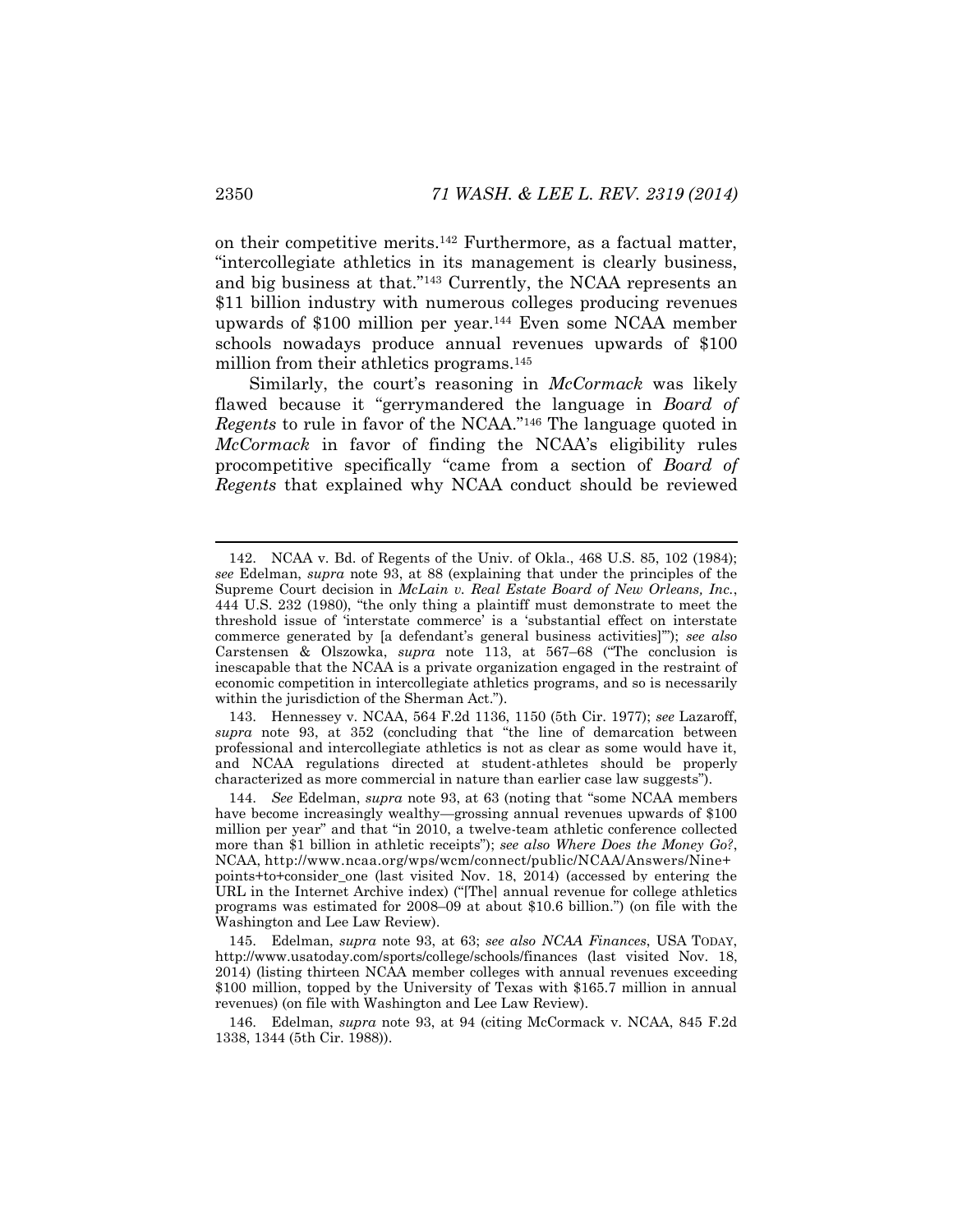under the full rule of reason rather than the per se test."<sup>147</sup> Furthermore, the exact language cited in *McCormack*, as quoted from *Board of Regents*, actually states that the NCAA's amateurism rules . . . '*can*' be viewed as procompetitive."<sup>148</sup> "By using the word '*can*' rather than '*must*,'" the Supreme Court was not declaring that all NCAA amateurism rules were procompetitive as a matter of law.<sup>149</sup> Rather, the Court was simply leaving open the possibility that, upon a full factual inquiry, many of the NCAA's amateurism restraints might ultimately be found procompetitive.

Lastly, the court in *Banks* misconstrued the language from *Board of Regents* in the same manner as *McCormack*—error that was pointed out by the Honorable Joel Flaum in his robust dissent to that case.<sup>150</sup> Even Supreme Court Justice Harry Blackmun seemed to agree with the dissent's view in *Banks*. <sup>151</sup> In a bench memorandum that assessed whether to grant certiorari, Justice Blackmun wrote by hand "CA7 got this one dead wrong."<sup>152</sup> Nevertheless, the Supreme Court never granted certiorari in the case.

#### <span id="page-33-0"></span>*B. Grounds for a Plaintiffs' Appeal*

The plaintiffs in *O'Bannon* also may attempt to appeal based on the decision's limited practical benefits to elite college athletes.<sup>153</sup> It is odd to think that, as a matter of law, an agreement among NCAA members to pay their athletes \$0 for the rights to use their likenesses would constitute illegal wage fixing, but an agreement to cap athlete payments for these rights at

<sup>147.</sup> *Id.*

<sup>148.</sup> *Id.*

<sup>149.</sup> *Id.* (citing NCAA v. Bd. of Regents of the Univ. of Okla., 468 U.S. 85, 102 (1984)).

<sup>150.</sup> *See* Banks v. NCAA. 977 F.2d 1081, 1098–99 (7th Cir. 1992) (Flaum, J., dissenting) (stating the steps that Banks would have to take under *Board of Regents* and other case law to prove his claim).

<sup>151.</sup> *See infra* note [152](#page-33-0) and accompanying text (discussing Justice Blackmun's reaction to the *Banks* outcome).

<sup>152.</sup> Edelman, *supra* not[e 93,](#page-21-0) at 95 (citations omitted).

<sup>153</sup>*. See id.* at 76 (suggesting alternatives to the no-pay rule).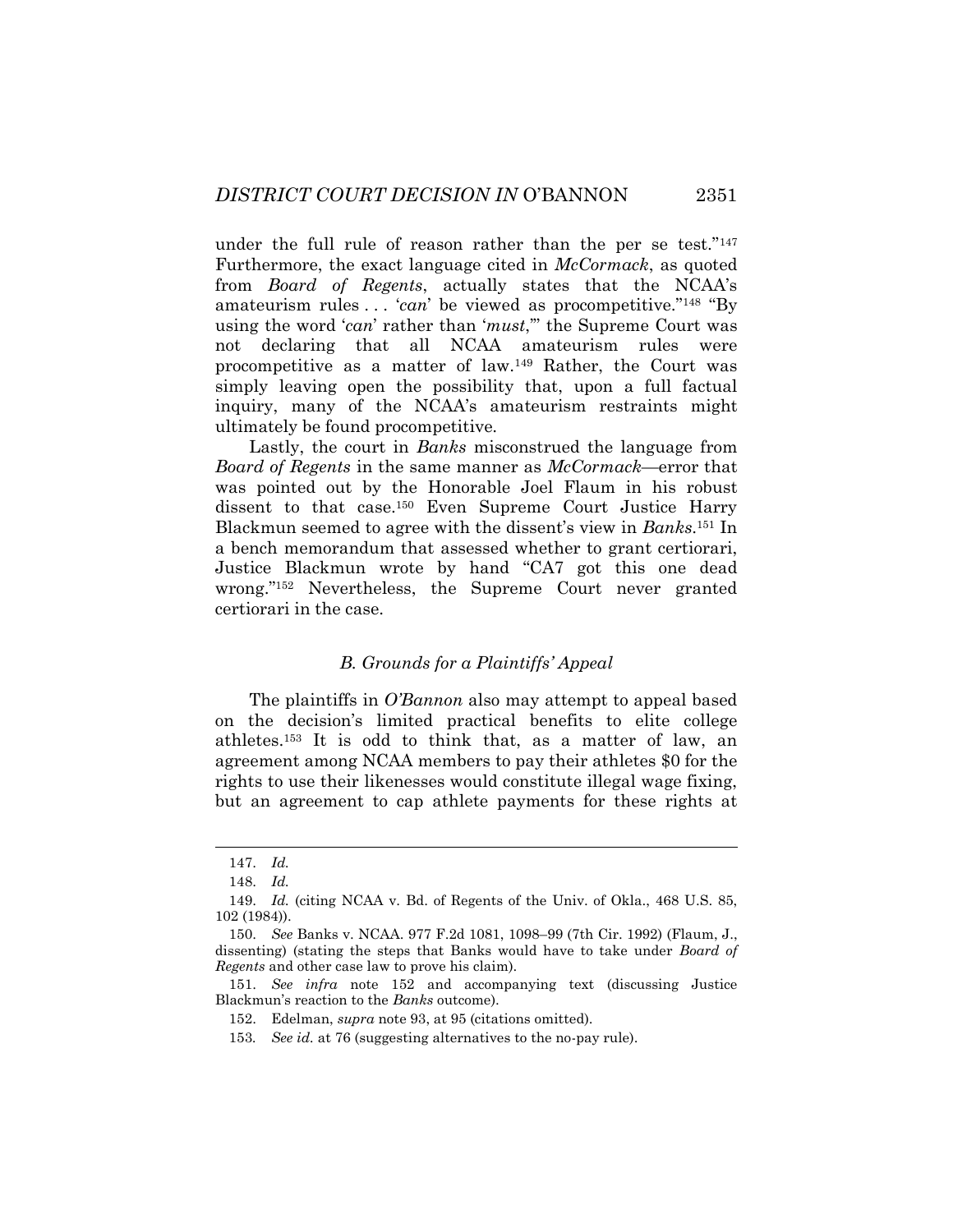\$5,000 per year could potentially still be deemed procompetitive.<sup>154</sup>

Nevertheless, the iconoclastic nature of the court's ruling in *O'Bannon* seems to arise from the plaintiffs' own failure to introduce evidence showing that payments to college athletes exceeding \$5,000 per year would benefit consumers in any relevant market. Furthermore, Judge Wilken's decision leaves open the possibility that future litigation will lead to a far broader injunction against NCAA pay restraints. This would happen if future plaintiffs can introduce better evidence showing that restraints on college-athlete pay harm consumers by denying them the ability to monetarily voice their preferences for particular college football and basketball recruits signing with colleges in their home markets.

Should the plaintiffs in *O'Bannon* choose to appeal the decision, they will likely face an uphill battle of challenging the district court's ruling in light of their failure to produce evidence that lifting the restraints on college-athlete pay beyond \$5,000 per year would benefit consumers overall. Had the plaintiffs produced even a single expert report showing that fan interest in college sports would have remained stable in a truly free market for college athletes' services, the plaintiffs would have been in a far better position to appeal the district court's ruling as a matter of law.

#### *C. Subject Matter for Subsequent Lawsuits Against the NCAA*

As referenced in the previous section, the district court's decision in *O'Banno*n may further impact a number of other lawsuits currently under review by the U.S. District Court for the Northern District of California, as well as encourage the filing of new lawsuits against the NCAA based on slightly different antitrust theories.<sup>155</sup> One notable antitrust lawsuit currently

<span id="page-34-0"></span>l

<sup>154.</sup> *See* United States v. Socony-Vacuum Oil Co., 310 U.S. 150, 224 n.59 (1940) ("Whatever economic justification particular price-fixing agreements may be thought to have, the law does not permit an inquiry into their reasonableness. They are all banned because of their actual or potential threat to the central nervous system of the economy.").

<sup>155.</sup> *See infra* notes [156](#page-35-0)–67 and accompanying text (discussing a current lawsuit and the potential of future lawsuits).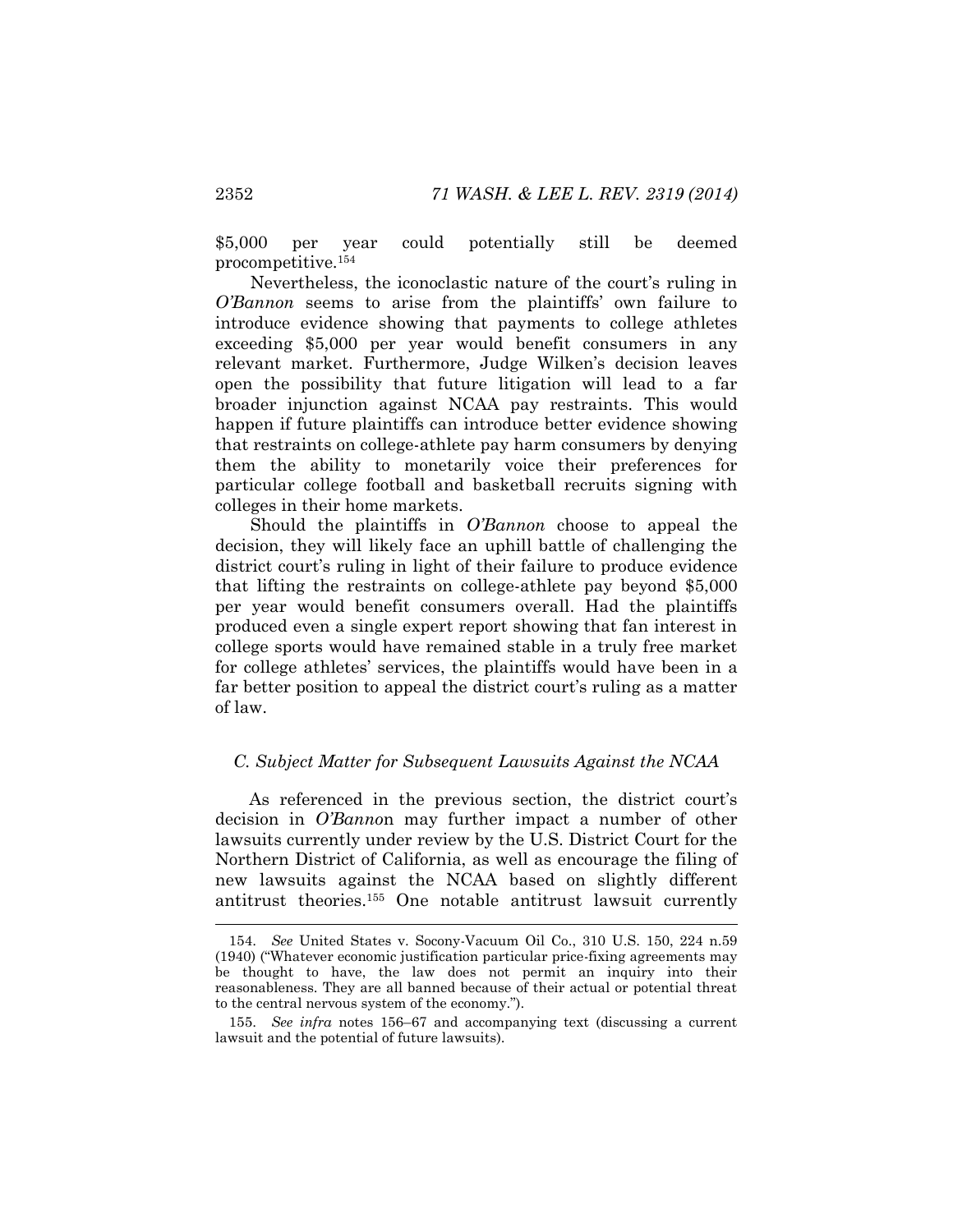<span id="page-35-0"></span>under review by the same district court is *Jenkins v. National Collegiate Athletic Association*. <sup>156</sup> This lawsuit seeks to overturn NCAA rules "placing a ceiling on the compensation that may be paid to [college] athletes for their services."<sup>157</sup> It specifically alleges that colleges competing in FBS football and Division I basketball contests have illegally conspired to deny their athletes the ability to sell their athletic services to colleges in a free market.<sup>158</sup>

Although some legal commentators have opined that the *Jenkins* lawsuit is "doomed for failure" based on the district court's limited remedy in *O'Bannon*, <sup>159</sup> such a conclusion is overly simplified if not downright inaccurate. To the contrary, the legal holding in *O'Bannon* explicates that the NCAA's restraints on college-athlete pay have strong anticompetitive effects,<sup>160</sup> albeit also perhaps some procompetitive benefits.<sup>161</sup> Because the restraints on college-athlete compensation exceeding \$5,000 per year remain unsettled by the *O'Bannon* decision, the *Jenkins* lawsuit gives a new class of antitrust plaintiffs the chance to demonstrate that the anticompetitive effects of the NCAA's restraints—even with respect to payments exceeding \$5,000 per year—cannot be offset by their procompetitive benefits.<sup>162</sup>

160. *See* Findings of Fact and Conclusions of Law, O'Bannon v. Nat'l Collegiate Athletic Ass'n, No. C 09–3329 CW, 2014 WL 3899815, at \*8 (N.D. Cal. Aug. 8, 2014) (explaining that the agreement among schools to attribute zero value to a student-athlete's name, image, and likeness harms the studentathlete and creates an anticompetitive effect).

161. *See id.* at \*36 ("Although the rules do yield some limited procompetitive benefits by marginally increasing consumer demand for the NCAA's product and improving the educational services provided to student-athletes, plaintiffs have identified less restrictive ways of achieving these benefits.").

162. *See* Jenkins v. Nat'l Collegiate Athletic Ass'n, No. 3:14-cv-01678 (D.N.J. complaint filed Mar. 17, 2014) (alleging that the ceiling on athlete pay created by NCAA restrictions is a pernicious and blatant violation of antitrust law, which has no legitimate procompetitive justification).

<sup>156.</sup> Complaint at 1, Jenkins v. NCAA, No. 14-cv-02758-CW, (D.N.J. Mar. 17, 2014).

<sup>157.</sup> *Id.* at 2.

<sup>158.</sup> *Id.* at 3.

<sup>159.</sup> *See* Michael McCann, TWITTER, https://twitter.com/McCannSportsLaw/ status/499581988656140288 (Aug. 13, 2014) (last visited Nov. 18, 2014) (tweeting that "[t]op sports lawyer Alan Milstein: O'Bannon ruling doesn't help Jeffrey Kessler lawsuit, which 'is doomed for failure'") (on file with the Washington and Lee Law Review).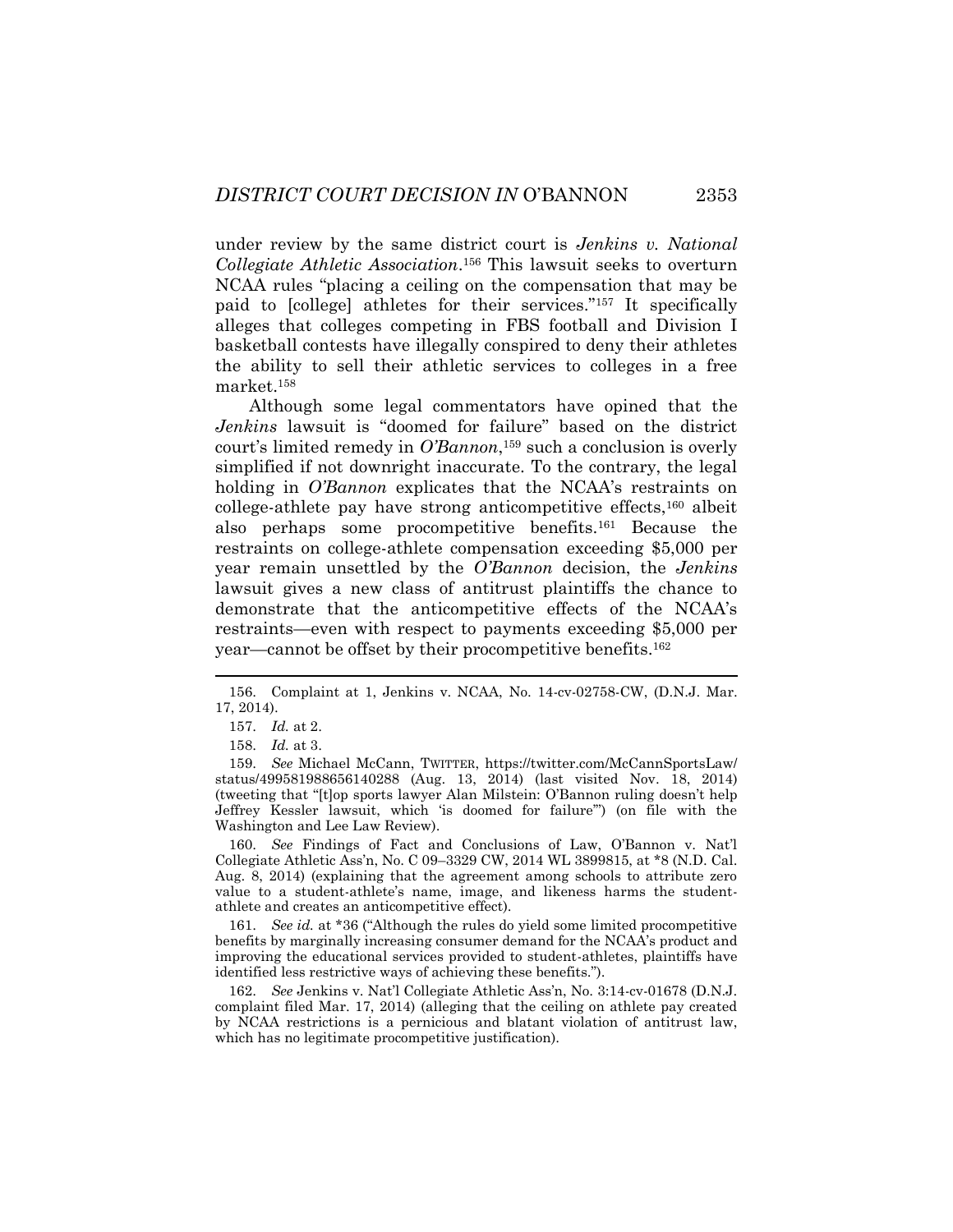The *Jenkins* plaintiffs further enjoy the benefit of learning from the mistakes the *O'Bannon* plaintiffs made in strategizing their case. While the *O'Bannon* plaintiffs produced no meaningful evidence to rebut the NCAA expert's findings of an inverse correlation between athlete pay and consumer demand, the *Jenkins* plaintiffs will have a fresh opportunity to commission an expert report to rebut these findings.<sup>163</sup> If the *Jenkins* plaintiffs are able to produce meaningful evidence to rebut the presumption of an inverse correlation between athlete pay and consumer interest in college sports, it could reasonably lead to the conclusion that the NCAA's amateurism rules do not aid consumer demand and thus have no procompetitive virtue.<sup>164</sup> In such an event, a court might ultimately overturn the NCAA's restraints outright.

Beyond *Jenkins*, a slightly different legal theory under which a plaintiff could challenge the NCAA "no pay" rules may allege that the NCAA rules that prevent college athletes from endorsing products restrain trade in various sports celebrity endorsement markets.<sup>165</sup> A challenge of this nature might also allege that the NCAA's restraints in endorsement markets lead to windfall profits for college coaches who, based upon these restraints, do not have to compete against their own athletes for endorsement/promotional opportunities within their local college communities.<sup>166</sup> Although the court in *O'Bannon* did not order

165. *See supra* notes [125](#page-28-2)–27 and accompanying text (explaining the drastic difference between the compensation available to student-athletes after *O'Bannon* and the compensation that would be available if student-athletes could endorse products).

166. *See* Edelman, *supra* note [122,](#page-28-0) at 862 (arguing that because studentathletes are not paid, the salaries and endorsement opportunities offered to

<span id="page-36-0"></span><sup>163.</sup> *See O'Bannon*, 2014 WL 3899815 at \*11 (noting that the plaintiffs did not produce a rebuttal report to Dr. Dennis's report, which indicated an inverse correlation between college–athlete pay and fan interest).

<sup>164.</sup> *Cf.* Lazaroff, *supra* note [93,](#page-21-0) at 359–60 (suggesting that a potential source for such evidence may arise from a showing that even when "illicit payments in violation of NCAA regulation have been uncovered repeatedly over the years ... [such] violations of NCAA amateurism rules ... have not diminished student, faculty, or alumni support for successful college football or basketball teams"); *Sherman Act* Note, *supra* note [100,](#page-22-0) at 1313 (suggesting that "[c]onsumer demand for college sports does not decline when violations of the rule are exposed," and that "the quality of the sports programs and the athletes' affiliations with educational institutions appear to be the only two factors that affect consumer demand for college sports").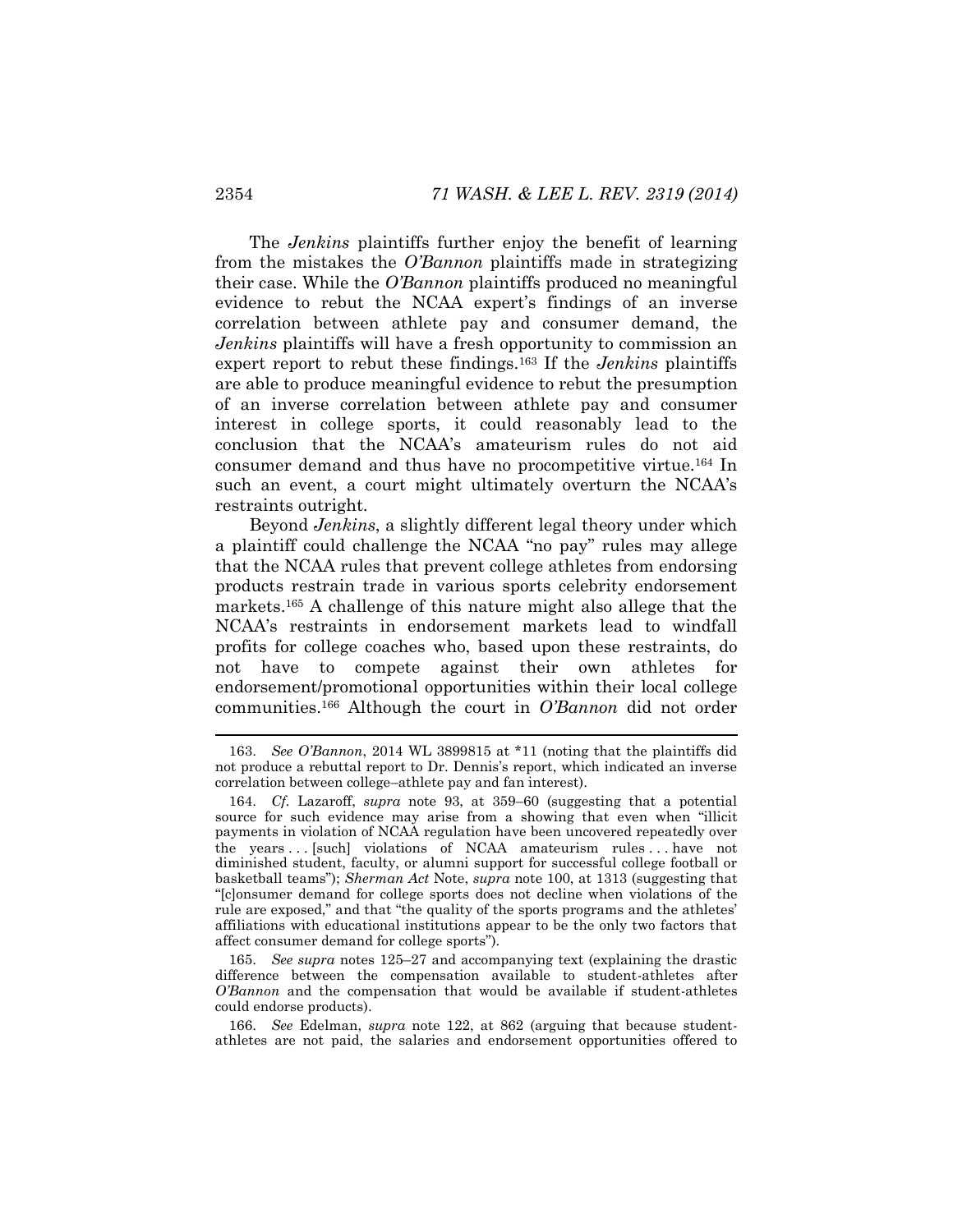deregulation of the third-party endorsement markets, a subsequent lawsuit under this theory might achieve a more favorable result if the plaintiffs are able to show that some businesses would seek to hire college-athlete endorsers if they were not precluded from doing so by the NCAA bylaws.<sup>167</sup>

Furthermore, a direct challenge to the NCAA rules forbidding college athletes from endorsing products is likely to succeed on its antitrust merits because the NCAA could not easily argue that there are any procompetitive benefits to restraining third-party endorsement markets. It would be difficult for the NCAA to argue that a free market for college athletes endorsing products would harm consumer demand for attending college sporting events because other sporting events such as the Olympic Games have not lost popularity after beginning to allow athletes to endorse third-party products. In addition, allowing college athletes to endorse third-party products would not necessarily lead to athlete disengagement from the broader educational community, as many college students who are famous for pursuits other than sports currently endorse products without it interfering with their overall college experience.

# *D. Impact of the* O'Bannon *Ruling on College-Athlete Unionizing and Title IX Compliance*

The ruling in *O'Bannon* simultaneously creates a possibility for changes in legal strategies pertaining to college-athlete unionizing efforts and Title IX compliance.<sup>168</sup> In terms of unionizing, from the players' perspective the *O'Bannon* decision

coaches are disproportionality high); *see also id.* at 874 ("Since student-athletes are not allowed to profit from their skills, men's college basketball revenues create a windfall of payments to league administrators, directors, and coaches.").

<sup>167.</sup> *See* Findings of Fact and Conclusions of Law, O'Bannon v. Nat'l Collegiate Athletic Ass'n, No. C 09–3329 CW, 2014 WL 3899815 at \*17 (N.D. Cal. Aug. 8, 2014) (rejecting the third alleged less restrictive alternative of allowing for a free market for college athletes to sell their services to third parties).

<sup>168.</sup> *See infra* notes [169](#page-38-0)–81 and accompanying text (discussing the potential benefits student-athletes may appreciate if they unionize and discussing why Title IX claims are unlikely to succeed).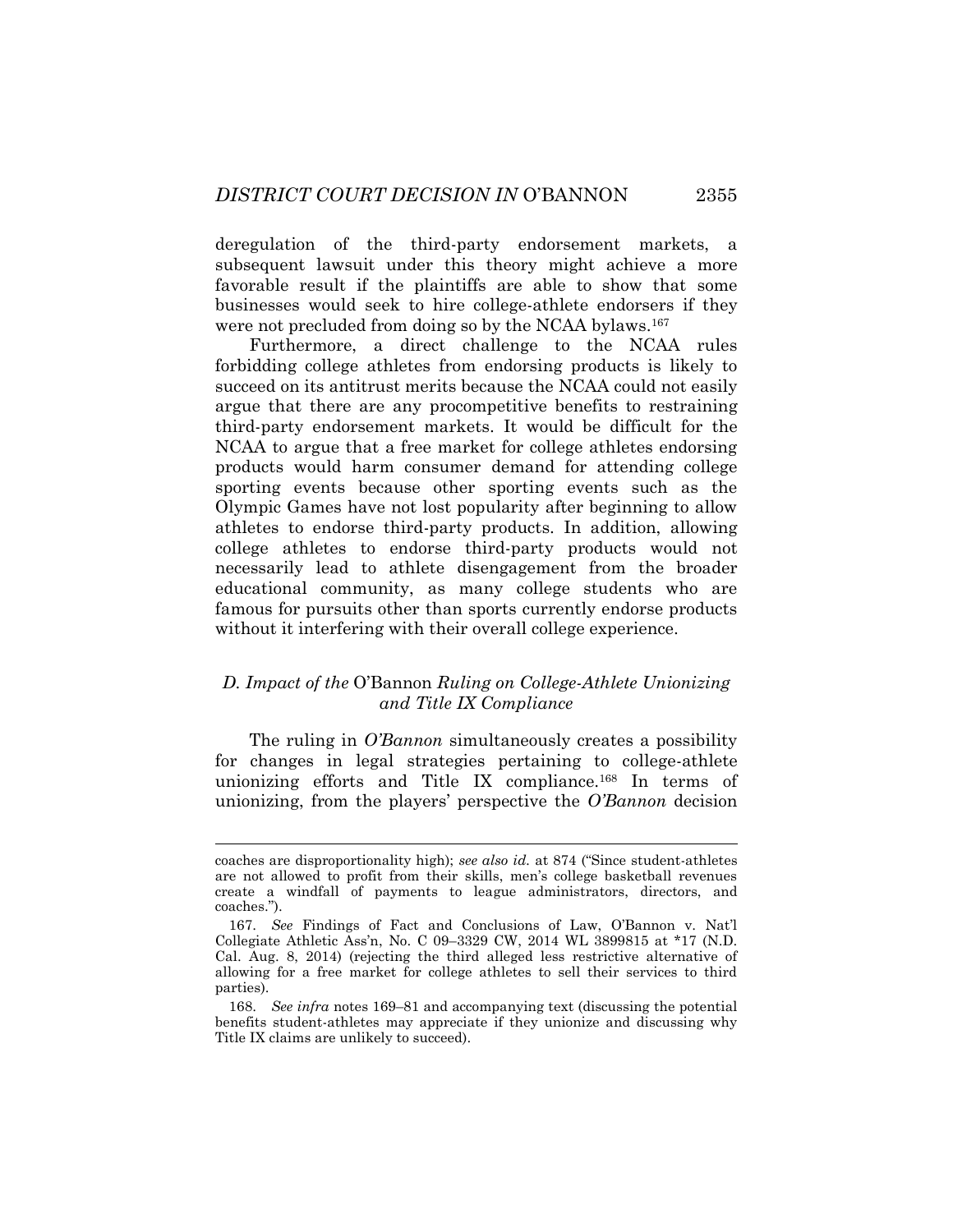<span id="page-38-0"></span>could discourage such efforts based on an earnest belief that antitrust law, and not labor law, is the best way to secure financial gains.<sup>169</sup> Although the permanent injunction issued in *O'Bannon* creates only an immediate upside of modest financial gains, FBS football and Division I men's basketball players may look to the upcoming *Jenkins* litigation as the potential case that could break meaningful ground toward a free market for college athletes' services.<sup>170</sup>

By contrast, some NCAA leaders may view the *O'Bannon* ruling as creating a stronger basis to support the FBS football players and Division I men's basketball players unionizing efforts as long as these efforts occur as part of a multiemployer bargaining unit.<sup>171</sup> The reason being, if college football and men's basketball players unionize as part of a multiemployer bargaining unit, the NCAA would incur an immediate obligation to bargain with these athletes over the mandatory terms and conditions of employment—hours, wages, and general working conditions.<sup>172</sup> This, in turn, would grant the NCAA the benefit of antitrust law's non-statutory labor exemption—thus allowing for collective bargaining over athlete pay without the risk of any further antitrust liability.<sup>173</sup>

<span id="page-38-2"></span><span id="page-38-1"></span><sup>169.</sup> *See infra* note [173](#page-38-1) and accompanying text (discussing how if the players unionize, it may take away their rights under antitrust law based on the nonstatutory labor exemption). *See generally* Lazaroff, *supra* note [13](#page-4-0) (concluding that if college athletes are permitted to unionize by the National Labor Relations Board, "the non-statutory labor exemption will come into play").

<sup>170.</sup> *See supra* notes [156](#page-35-0)–64 and accompanying text (describing the *Jenkins*  lawsuit).

<sup>171.</sup> *See infra* notes [172](#page-38-2)–73 and accompanying text (explaining the benefits of unionizing).

<sup>172.</sup> *See* N.L.R.B. v. Wooster Div. of Borg-Warner Corp., 356 U.S. 342, 349 (1958) (explaining that the National Labor Relations Act establishes "the obligation of the employer and the representative of its employees to bargain with each other in good faith with respect to wages, hours, and other terms and conditions of employment"). The Court further reasoned that "[t]he duty is limited to those subjects, and within that area neither party is legally obligated to yield." *Id.*

<sup>173.</sup> *See* Brown v. Pro Football, Inc., 518 U.S. 231, 237 (1996) (recognizing an exemption from antitrust laws when unionized employees bargain in good faith with their employers over hours, wages, and working conditions). This "exemption recognizes that, to give effect to federal labor laws and policies and to allow meaningful collective bargaining to take place, some restraints on competition imposed through the bargaining process must be shielded from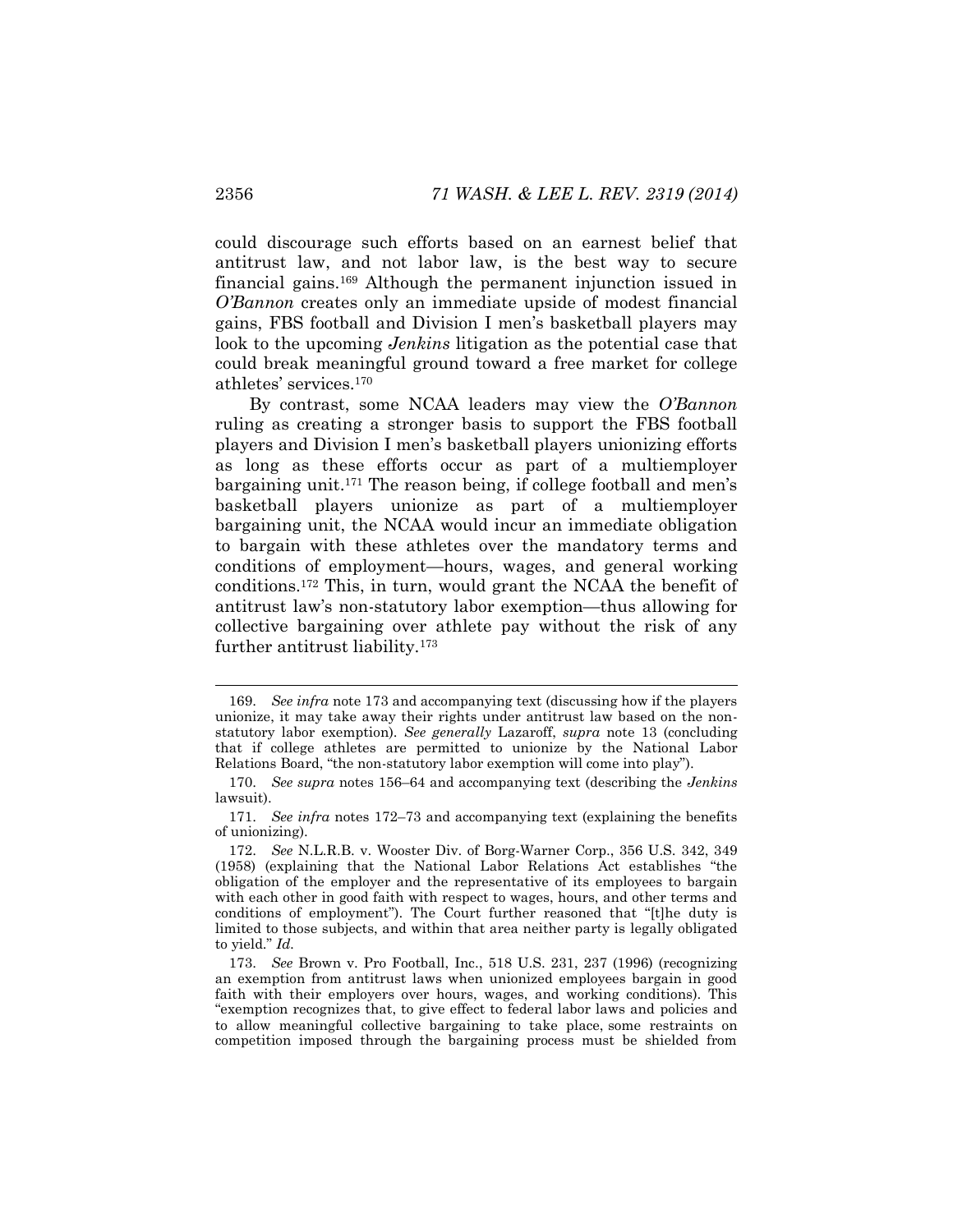Meanwhile, in terms of Title IX compliance, some NCAA members currently may be reluctant to raise scholarship levels to the true cost of attendance for only FBS football and men's basketball players based on the fear of lawsuits challenging this practice under Title IX.<sup>174</sup> Indeed, if certain colleges increase their scholarship amounts to the true cost of attendance for male college athletes but not for female athletes, this pricing practice may very well present some Title IX risk.

Nevertheless, the risk of an NCAA member school violating Title IX by "paying" its athletes a share of their name, image and likeness revenues should be viewed as substantially lower than simply offering unequal scholarship amounts—especially if colleges pay different amounts to athletes based on the actual free market value for their services/likenesses. <sup>175</sup> In past court decisions, Title IX's requirements as related to equal pay have been generally interpreted as "coextensive with the antidiscrimination provisions that appear in the Equal Pay Act of 1963 and the Civil Rights Act of 1964."<sup>176</sup> Thus, disparate pay for male and female athletes is likely permissible under Title IX as long as the male athletes' job descriptions involve greater skill, effort, or responsibility than the female athletes' job descriptions.<sup>177</sup>

<span id="page-39-0"></span>l

antitrust sanctions." *Id.* Further, the Court explained that the non-statutory labor exemption arises because "as a matter of logic, it would be difficult . . . to require groups of employers and employees to bargain together, but at the same time to forbid them to make . . . *any* of the competition-restricting agreements potentially necessary to make the process work or its results mutually acceptable." *Id.*

<sup>174.</sup> *See* Title IX of the Education Amendments of 1972, 20 U.S.C. §§1681– 1688 (2012) (discussing obligations of equal educational opportunities for students, irrespective of their gender).

<sup>175.</sup> *See infra* notes [176](#page-39-0)–81 and accompanying text (discussing why the risk of a Title IX claim based on disparate pay between male and female athletes is unlikely to succeed).

<sup>176.</sup> Edelman, *supra* note [13,](#page-4-0) at 1051; *see* John Gaal et al., *Gender-Based Pay Disparities in Intercollegiate Coaching: The Legal Issues*, 28 J.C. & U.L. 519, 545 (2002) (explaining that "the few courts that have addressed Title IX as an independent employment discrimination statute in the context of [college] coaches' compensation have not viewed it as any broader than the [Equal Pay Act] . . . ."); Stanley v. Univ. of S. Cal., 178 F.3d 1069, 1077 (9th Cir. 1999) (explaining that the plaintiff's Title IX claim fails for the same reasons as her Equal Pay Act claim fails).

<sup>177.</sup> Thus, disparate compensation of male and female student-athletes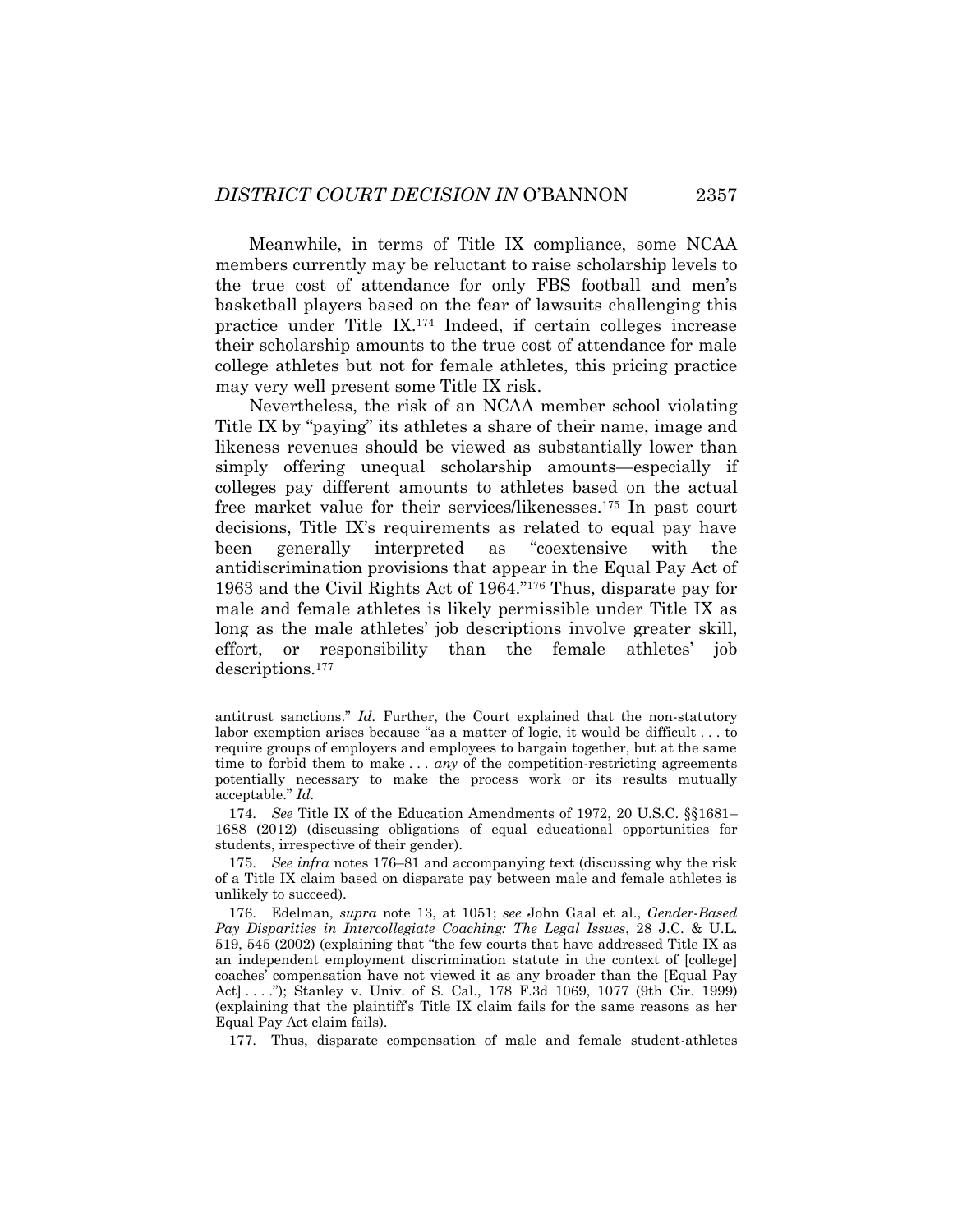Based on the foregoing, there is a reasonable argument that if individual athletes were to receive a salary or stipend based on the economic value they generate for their particular athletic programs, FBS football and Division I men's basketball players' jobs would be found to involve greater skill, effort and responsibility than the jobs of their non-revenue producing counterparts in other sports.<sup>178</sup> The case that seems to best support the point is *Stanley v. University of Southern California*. <sup>179</sup> There, the U.S. Court of Appeals for the Ninth Circuit rejected a motion to enjoin the University of Southern California from providing higher pay to its men's basketball coach than its female coach on the ground that the revenues generated by the men's basketball team is "90 times greater than the revenue generated by the women's basketball team."<sup>180</sup> Although

179. 13 F.3d 1313 (9th Cir. 1994).

180. *Id.* at 1321. Furthermore, as previously noted in my Oregon Law Review Article *The Future of Amateurism After Antitrust Scrutiny: Why a Win for the Plaintiffs in the* NCAA Student-Athlete Name & Likeness Licensing Litigation *Will Not Lead to the Demise of College Sports*:

[I]t is worth noting that the NCAA's alleged concerns about the gender pay gap seem disingenuous in light of various NCAA members' longstanding practices of allowing for a wide pay gap between male and female coaches, even in sports where differences in revenue generation would not justify such a distinction. A 2001 *Chronicle of Higher Education* survey on the gender pay gap in college sports found that the disparity in pay among college athletic coaches was far greater than the disparity in society overall. Meanwhile, statistics accumulated by the Department of Education

would be permissible under Title IX of the Education Amendments of 1972 as long as the male student-athletes' job descriptions involved greater skill, effort, and responsibility than the female student-athletes' job descriptions. Edelman, *supra* note [13,](#page-4-0) at 1051.

<sup>178.</sup> *See id.* at 1052 (arguing that male student-athletes' jobs indeed involve greater skill, effort, and responsibility for purposes of pay discrimination laws because male student-athletes in football and men's basketball typically generate substantially higher revenues for their colleges from the use of their names and likenesses than do female student-athletes"); *see also* Jon Gaal et al., *supra* note [176](#page-39-0), at 527 ("Courts have recognized that differences in revenue production and media expectations can provide evidence of a difference in responsibilities sufficient to preclude a finding of 'equal work.'"); Stanley v. Univ. of S. Cal., 13 F.3d 1313, 1322 (9th Cir. 1994) ("The responsibility to produce a large amount of revenue is evidence of a substantial difference in responsibility."); Jacobs v. Coll. of William & Mary, 517 F. Supp. 791, 797 (E.D. Va. 1980), *aff'd without opinion*, 661 F.2d 922 (4th Cir. 1981) (stating that the obligation to produce revenue demonstrates that coaching jobs are not substantially equal).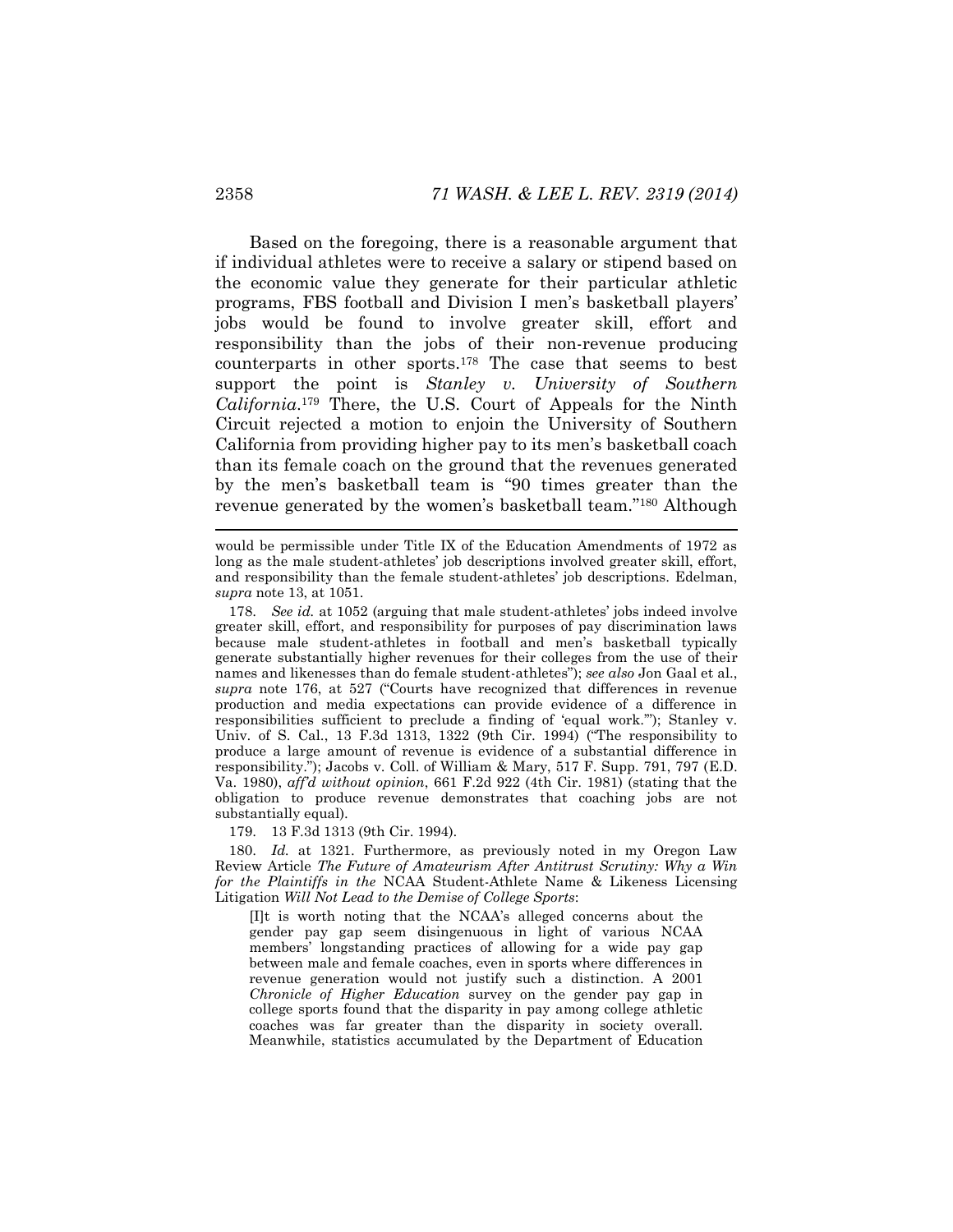some Title IX scholars have argued that *Stanley* was wrongly decided,<sup>181</sup> the case remains good law in the Ninth Circuit—one of the federal circuits that is perceived as adopting a more liberal interpretation to Civil Rights statutes such as Title IX.

# *E. Potential NCAA Advocacy Before Congress for a Statutory Antitrust Exemption*

Finally, the recent ruling in *O'Bannon* is likely to increase the NCAA's efforts to lobby Congress for a statutory exemption from federal antitrust law.<sup>182</sup> As has previously been noted in various academic writings, "[t]he unique nature of the NCAA as a bottom-up organization composed of politically powerful universities makes it into a prime candidate to seek special

Edelman, *supra* not[e 13,](#page-4-0) at 1052–53.

from 2003 to 2010 show that the average salary for NCAA Division I men's team coaches increased sixty-seven percent, whereas the salary for women's team coaches increased just sixteen percent. In the context of the gender disparity of college coaches' pay, the NCAA has remained largely silent.

<sup>181.</sup> *See, e.g.*, Erin Buzuvis, *More Thoughts on the Title IX Question*, TITLE IX BLOG (Mar. 28, 2014), http://title-ix.blogspot.com/2014/03/more-thoughts-ontitle-ix-question-in.html (last visited Nov. 18, 2014) (on file with the Washington and Lee Law Review).

<sup>182.</sup> *See* Eben Novy-Williams & Erik Matuszewski, *NCAA Escape from Court Loss Seen Resting in Antitrust Exemption*, BLOOMBERG (Aug. 11, 2014 12:00 AM), http://www.bloomberg.com/news/2014-08-11/ncaa-escape-from-courtloss-seen-resting-in-antitrust-exemption.html (last visited Nov. 18, 2014) (discussing the possibility of NCAA members lobbying Congress for a special statutory antitrust exemption) (on file with Washington and Lee Law Review); Marc Edelman, *Are Commissioner Suspensions Really Any Different from Illegal Group Boycotts? Analyzing Whether the NFL Personal Conduct Policy Illegally Restrains Trade*, 58 CATH. U. L. REV. 631, 659 (2009) (explaining that independent businesses may concertedly petition Congress to change the law without risking an antitrust violation based on the *Noerr-Pennington* doctrine, which allows competing businesses to join together for the purposes of influencing government action, even if the underlying goal is one that is to restrain competition); Lazaroff, *supra* note [13,](#page-4-0) at 240 (referencing a 2007 monograph produced by the American Bar Association, which notes that there are more than twenty statutory exemptions from federal antitrust law). These exemptions generally fall into three broad categories: "(1) natural monopoly, (2) market and institutional failures of various kinds, or (3) subsidy for some socially desired activity or wealth transfer to some socially preferred group." *Id.*  at 241.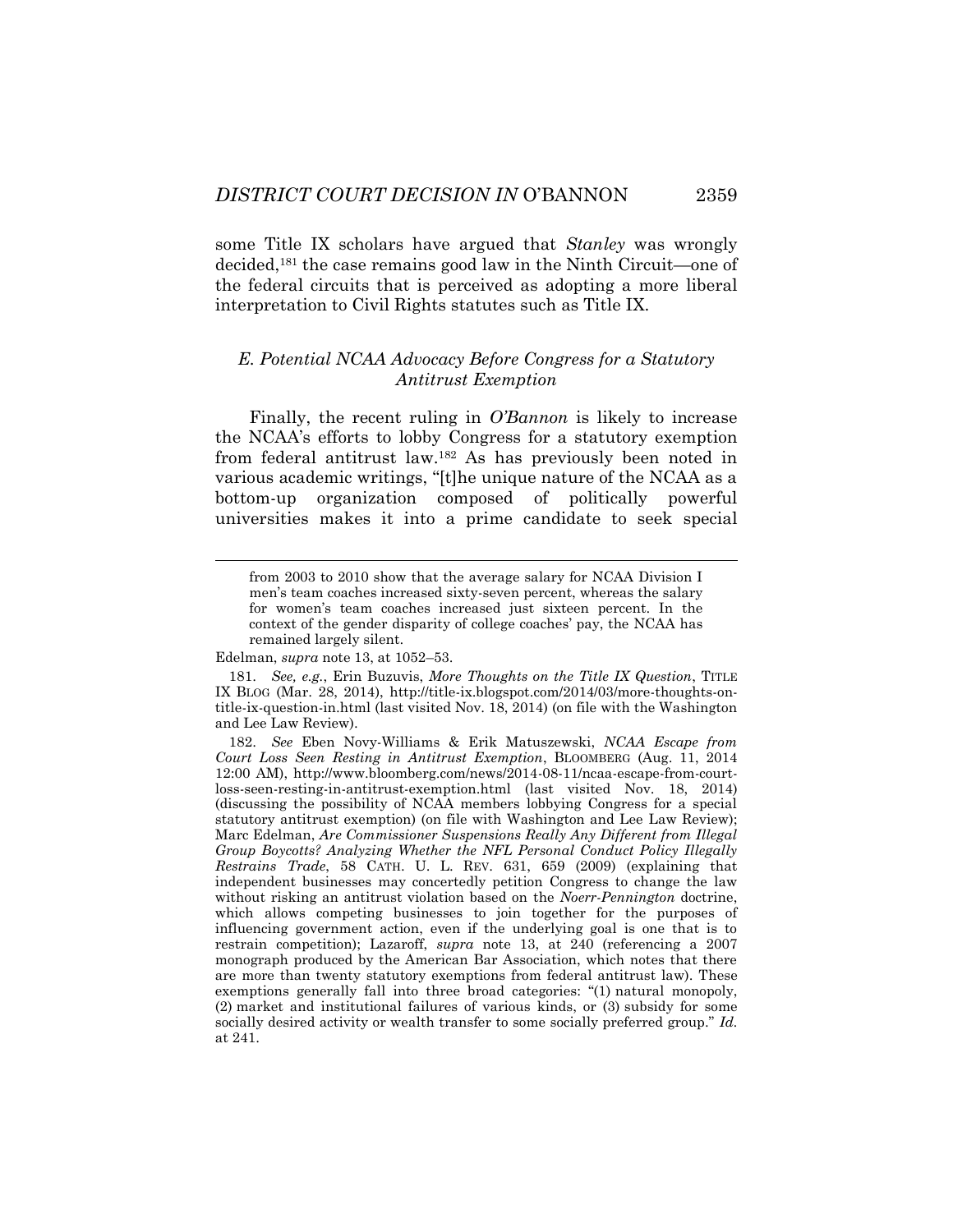legislation in its favor."<sup>183</sup> Moreover, Congress has a history of passing special legislation to protect the NCAA's interests to the detriment of college athletes.<sup>184</sup> For example, on September 9, 2004, Congress passed the Sports Agent Responsibility and Trust Act (SPARTA),<sup>185</sup> which indoctrinated into law aspects of the NCAA bylaws that prevented sports agents from providing anything of value to student athletes.<sup>186</sup>

<span id="page-42-0"></span>Lobbying efforts for an NCAA antitrust exemption might seek either a broad based exemption (seeking complete insulation from any collective agreements ranging in topic from television broadcast rights to coaches' compensation) or a narrow exemption (addressing only a specific aspect of NCAA business, such as athlete pay).<sup>187</sup> Among the more recent proposals for granting

186. *Id.*; *see also* Marc Edelman, *Disarming the Trojan Horse of the UAAA and SPARTA: How America Should Reform Its Sports Agent Laws to Conform with True Agency Principles*, 4 J. SPORTS & ENT. L. 145, 178 (2013) (discussing remedies under SPARTA).

In terms of remedies, SPARTA provided a cause of action to just about every party other than the athletes. SPARTA granted the Federal Trade Commission ("FTC") authority to enforce the act as if it were part and parcel to the FTC Act. In addition, it permitted state attorney general[s] to bring suit against sports agents under the act, either in the same capacity as the FTC, or on behalf of its residents if the attorney general could show that the agent had threatened or adversely affected a resident's interest. Meanwhile, SPARTA even allowed NCAA member schools to sue sports agents under the act if they could show that a sports agent's conduct resulted in expenses to the NCAA including 'losses resulting from penalties, disqualification, suspension and/or restitution for losses suffered due to self-imposed compliance actions.'

*Id.* (citation omitted).

187. *See* Lazaroff, *supra* note [13](#page-4-0), at 239 (explaining that "[a] broadly drafted antitrust exemption for the NCAA could undoubtedly shield it and its members from any real threat of Sherman Act liability"). In contrast, "a more limited exemption would provide some relief from the steady stream of litigation, which creates expense and uncertainty about the validity of NCAA business practices." *Id. Cf.* United States v. Socony-Vacuum Oil Co., 310 U.S. 150, 221–22 (1940) (noting that Congress does not provide the Court with discretion to preserve certain price-fixing restraints on social policy grounds, and thus if an industry

<sup>183.</sup> Edelman, *supra* note [33,](#page-8-0) at 418; *see also* Lazaroff, *supra* note [13,](#page-4-0) at 237–38 (discussing various past suggestions for crafting an antitrust exemption to protect the NCAA).

<sup>184.</sup> *See, e.g.*, *infra* note [185](#page-42-0) and accompanying text (providing an example of legislation that protects NCAA interests and harms student-athletes).

<sup>185.</sup> 15 U.S.C. § 7802(a)(1)(B) (2012).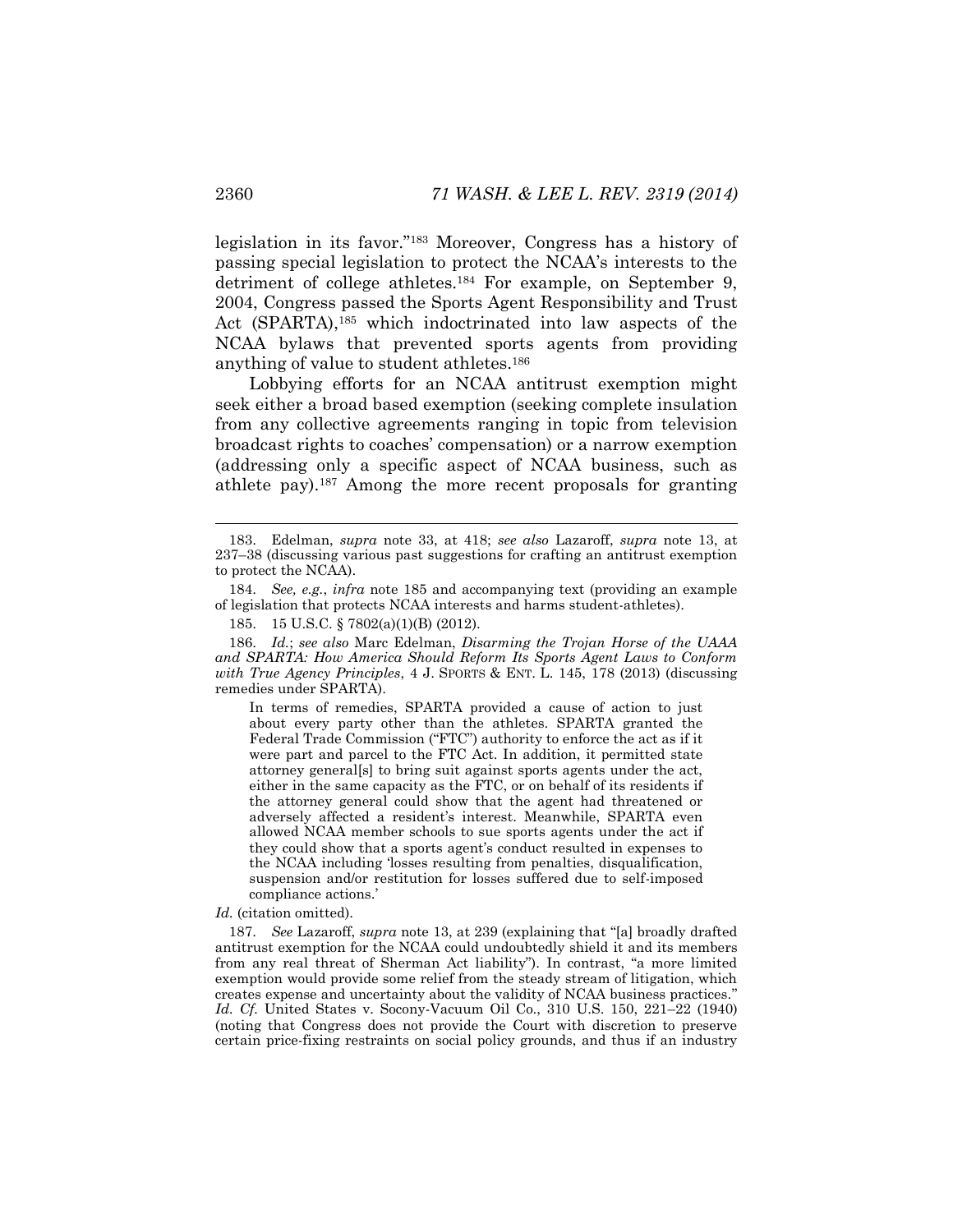NCAA member schools a narrow exemption, Marquette Law School professor Matthew Mitten and Pennsylvania State Law School professor Stephen F. Ross suggested, in a 2014 Oregon Law Review Article, that Congress should grant an antitrust exemption to any college that is willing to submit voluntarily to the authority of "an independent federal regulatory commission, which would provide an inclusive and transparent rule-making process."<sup>188</sup>

<span id="page-43-1"></span>Nevertheless, even if Congress were able to exempt the NCAA from antitrust law, it would be misguided for Congress to do so.<sup>189</sup> Insulating the NCAA, even in part, from antitrust law would "chill individual NCAA members' ability to make independent decisions from the NCAA majority and thus would prevent gradual reform movements within the institution."<sup>190</sup> It further may "slow (if not freeze) the process of individual member schools implementing stipends to improve the standard of living for student-athletes."<sup>191</sup>

189. *See infra* notes [190](#page-43-0)–93 and accompanying text (discussing the problems with an NCAA exemption from antitrust law); *see also* Lazaroff, *supra* note [13,](#page-4-0)  at 239–45 (discussing potential rationales behind an antitrust exemption for the NCAA).

The \$64,000 question is reduced to this: does any acceptable rationale for a legislative antitrust exemption really further the case for giving one to the NCAA? I think not. . . . The NCAA is the dominant player in intercollegiate athletics, possessing great bargaining power in purchasing the raw ingredients for and selling its athletic product.

*Id.* at 245; *see also* Edelman, *supra* note [33](#page-8-0), at 418 (concluding that "[e]ven though Congress has the power to pass a statute that safeguards the NCAA 'death penalty,' it would be misguided for Congress to do so").

190. Edelman, *supra* not[e 33,](#page-8-0) at 418.

<span id="page-43-0"></span>

191. *Id.*; *see also* Lazaroff, *supra* note [13](#page-4-0), at 246 ("In sum, any blanket [antitrust] exemption for the NCAA would allow colleges and universities to keep money that a competitive market would put in the pockets of others. One might call the result a 'reverse Robin Hood effect,' where the rich get richer and the have-nots continue to struggle.").

seeks special exemption from antitrust law, it needs to seek congressional action).

<sup>188.</sup> *See* Matthew Mitten & Stephen F. Ross, *A Regulatory Solution to Better Promote the Educational Values and Economic Sustainability of Intercollegiate Athletics*, 92 OR. L. REV. 837, 844 (2014) ("Although the commission's rules would not be legal mandates, their voluntary adoption by the NCAA and its member institutions would immunize anticompetitive restraints in connection with big-time college sports from judicial scrutiny under federal and state antitrust laws.").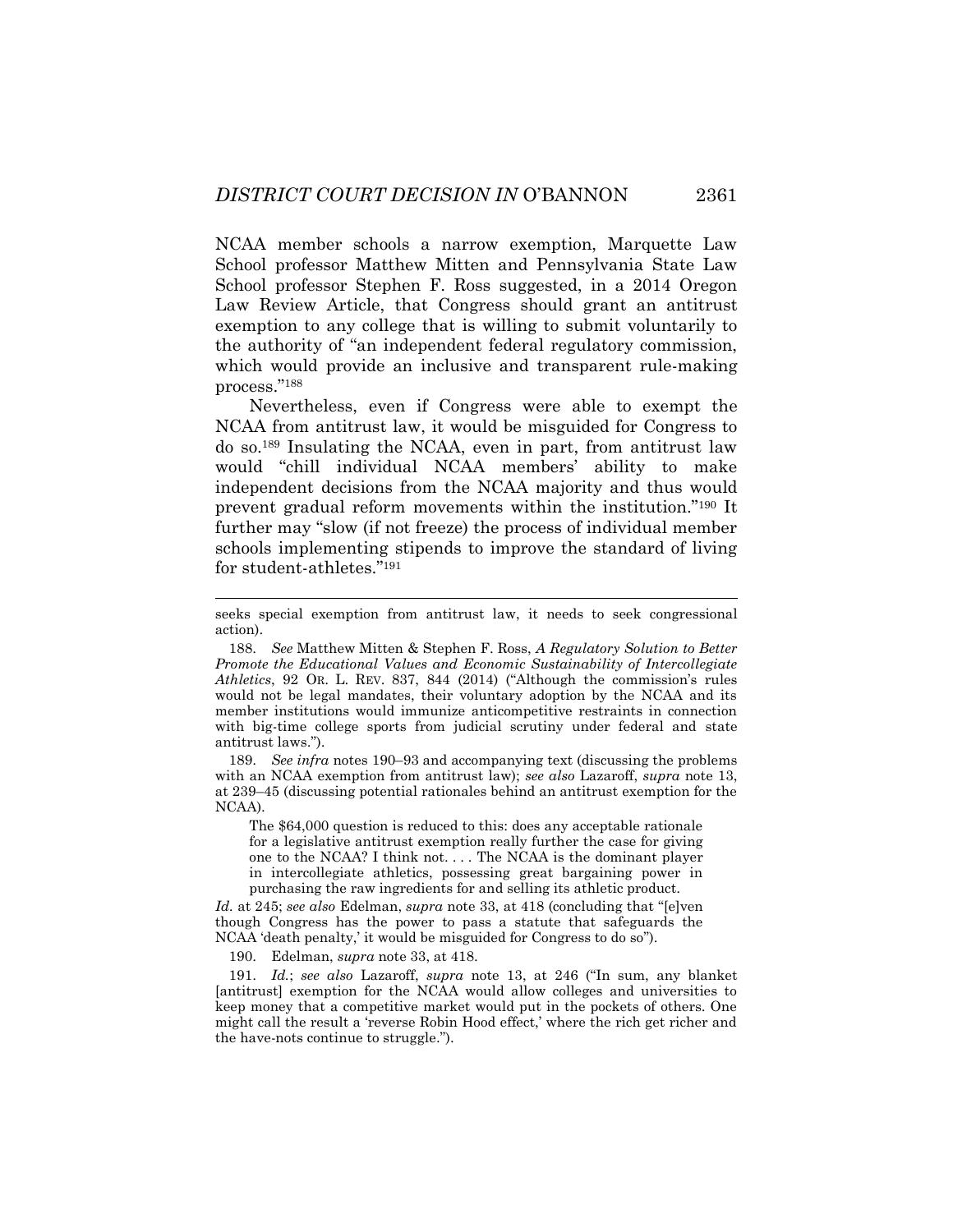Finally, an administrative solution to regulate college sports such as the one suggested by Professors Ross and Mitten still ignores the overwhelming political power that the NCAA already exercises over the U.S. government.<sup>192</sup> It further ignores the general view that consumers are best protected from anticompetitive conduct by free market solutions rather than bureaucratic remedies.<sup>193</sup>

Even Professors Ross and Mitten seem to recognize the implicit drawbacks to using administrative solutions to regulate sports leagues rather than antitrust law. Professor Mitten writes in his 2000 law review article, *Applying Antitrust Law to NCAA Regulation of 'Big Time' College Athletics*, that the commercial business practices of the NCAA ideally should be held subject to antitrust law because "[t]here is no valid justification for permitting the NCAA to determine arbitrarily the permissible degree of economic competition among its members."<sup>194</sup> Meanwhile, Professor Ross concludes in his seminal 1989 article *Monopoly Sports Leagues* that it would be better to break up Major League Baseball and the National Football League than to allow for administrative regulation of these leagues because "those officials assigned to regulate the sports industry soon may

<sup>192.</sup> *See* Mitten & Ross, *supra* note [188,](#page-43-1) at 844 (discussing an administrative law proposal to regulate college sports); *see also* Greg Johnson, *Lawmaker Challenges NCAA on Tax Exemption*, L.A. TIMES (Oct. 6, 2006), http://articles.latimes.com/2006/oct/06/sports/sp-ncaa6 (last visited Nov. 18, 2014) (quoting professor Gary Roberts, one of the leading authorities on sports law in the United States, as describing the political power of the NCAA and college sports as "unbelievable") (on file with the Washington and Lee Law Review).

<sup>193.</sup> *See* Lazaroff, *supra* note [13,](#page-4-0) at 247–48 (comparing a blanket antitrust exemption for the NCAA to "leaving the fox free to devour its prey"); Edelman, *supra* note [33,](#page-8-0) at 402–19 (discussing the importance of treating the NCAA identically to other business associations with market power). *See* Brown v. Pro Football, Inc., 518 U.S. 231, 252 (1996) (Stevens, J., dissenting) (noting that "[t]he basic premise underlying the Sherman Act is the assumption that free competition among business entities will produce the best price levels," and that "[c]ollusion among competitors, it is believed, may produce prices that harm consumers"); N. Pac. Ry. Co. v. United States, 356 U.S. 1, 4 (1958) (concluding that "the unrestrained interaction of competitive forces will yield the best allocation of our economic resources").

<sup>194.</sup> Matthew Mitten, *Applying Antitrust Law to NCAA Regulations of 'Big Time' College Athletics: The Need to Shift from Nostalgic 19th and 20th Century Ideals of Amateurism to the Economic Realities of the 21st Century*, 11 MARQ. SPORTS L. REV. 1, 8 (2000).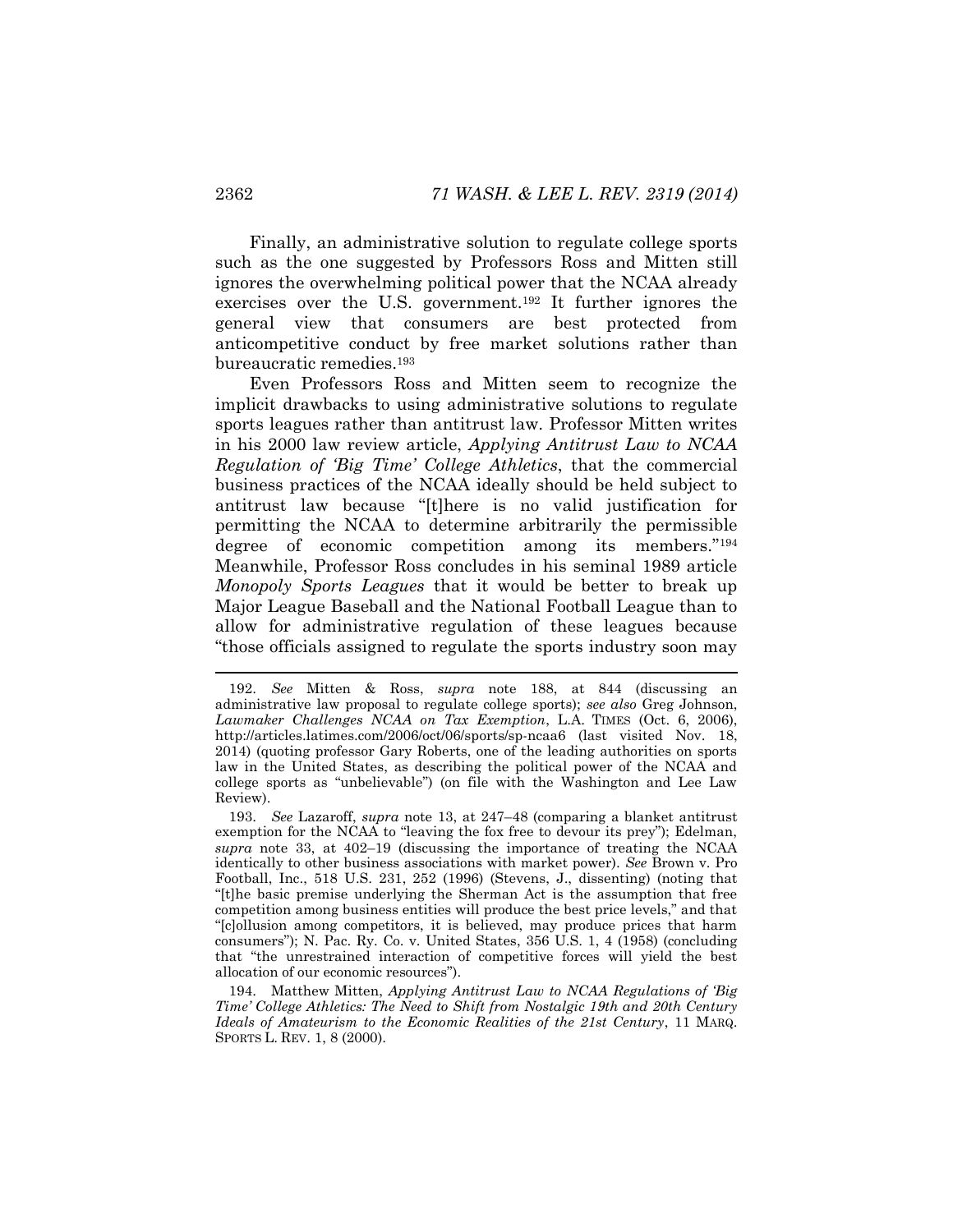become 'captured' by the very owners that they supposedly are regulating."<sup>195</sup>

#### *VII. Conclusion*

The district court's recent ruling in *O'Bannon v. National Collegiate Athletic Association* was, at once, both pioneering and mundane. The decision was pioneering to the extent that it was among the first to recognize that certain restraints on collegeathlete pay may violate section 1 of the Sherman Act.<sup>196</sup> In addition, the ruling established both a limited free market for college athletes' services<sup>197</sup> and important legal precedent to facilitate future antitrust challenges to other aspects of the NCAA's bylaws.<sup>198</sup>

Nevertheless, the *O'Bannon* ruling was also mundane because it failed to establish a true free market for college-athlete services, and it failed to grant college athletes with legal protection to license the rights to their names, images, and likenesses to third parties.<sup>199</sup> Although the court in *O'Bannon* had the opportunity to fully enjoin the NCAA's restraints on studentathlete pay, it instead elected to only enjoin those aspects of the NCAA rules that prevent colleges from providing athletes with the full cost of attendance to a school plus up to \$5,000 per year via trust fund.<sup>200</sup> While some legal scholars describe this injunction as helping to "split the baby," antitrust jurisprudence is not supposed to be about creating compromises donned in social policy.<sup>201</sup> It is supposed to protect consumers and free markets.

<sup>195.</sup> Stephen F. Ross, *Monopoly Sports Leagues*, 73 MINN. L. REV. 643, 702– 03, 755 (1989) (noting that "[b]aseball and football are not natural monopolies; two or more rival leagues can compete in each sport," and "[t]he existence of rival leagues would solve most of these economic problems [associated with professional sports]").

<sup>196.</sup> *Supra* Part III.

<sup>197.</sup> *Supra* Part III.

<sup>198.</sup> *Supra* Part IV.

<sup>199.</sup> *Supra* Part V.

<sup>200.</sup> *Supra* Part III.

<sup>201.</sup> Ken Belson, *What the O'Bannon Ruling Means for Colleges and Players*, N.Y. TIMES (Aug. 8, 2014), http://www.nytimes.com/2014/08/09/ sports/what-the-